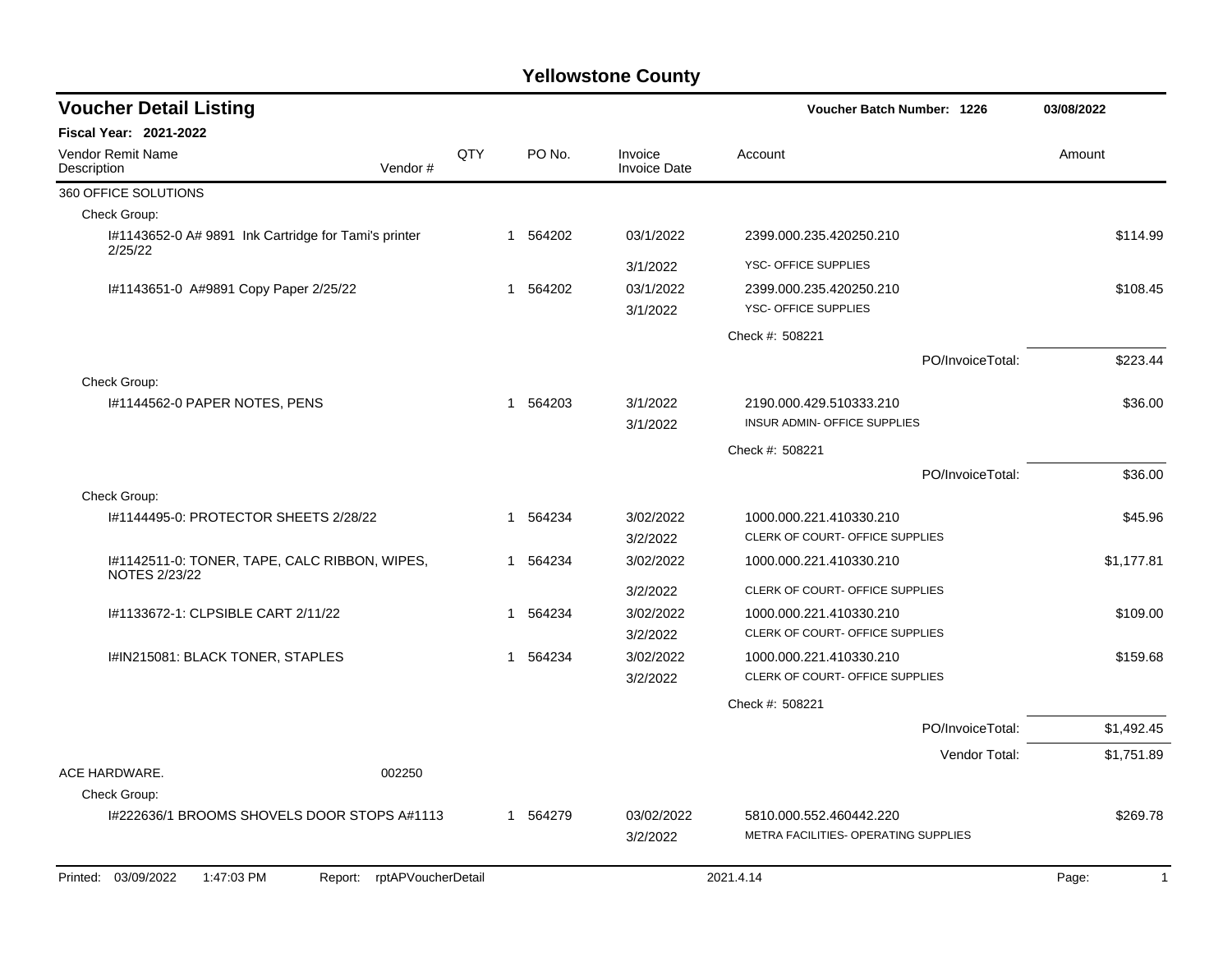| <b>Voucher Detail Listing</b>                               |                            |     |          |                                | Voucher Batch Number: 1226                                     |                  | 03/08/2022              |
|-------------------------------------------------------------|----------------------------|-----|----------|--------------------------------|----------------------------------------------------------------|------------------|-------------------------|
| <b>Fiscal Year: 2021-2022</b>                               |                            |     |          |                                |                                                                |                  |                         |
| Vendor Remit Name<br>Description                            | Vendor#                    | QTY | PO No.   | Invoice<br><b>Invoice Date</b> | Account                                                        |                  | Amount                  |
|                                                             |                            |     |          |                                | Check #: 508222                                                |                  |                         |
|                                                             |                            |     |          |                                |                                                                | PO/InvoiceTotal: | \$269.78                |
|                                                             |                            |     |          |                                |                                                                | Vendor Total:    | \$269.78                |
| AMEN, LYNELLE MS LCPC<br>Check Group:                       | 040375                     |     |          |                                |                                                                |                  |                         |
| I#810 - DC 19-1377 Schreier - consult & trial prep - 1.4.22 |                            |     | 1 564229 | 03/02/2022<br>3/2/2022         | 2301.000.122.411100.394<br>ATTORNEY- WITNESS & JURY FEES       |                  | \$306.25                |
|                                                             |                            |     |          |                                | Check #: 508223                                                |                  |                         |
|                                                             |                            |     |          |                                |                                                                | PO/InvoiceTotal: | \$306.25                |
|                                                             |                            |     |          |                                |                                                                | Vendor Total:    | \$306.25                |
| AMERICAN WATER TECHNOLOGIES                                 | 002490                     |     |          |                                |                                                                |                  |                         |
| Check Group:<br>A#316229 FEB 2022 WATER                     |                            |     | 1 564191 | 03/01/2022<br>3/1/2022         | 1000.000.145.411200.342<br><b>FACILITIES- WATER</b>            |                  | \$8.00                  |
|                                                             |                            |     |          |                                | Check #: 508224                                                |                  |                         |
|                                                             |                            |     |          |                                |                                                                | PO/InvoiceTotal: | \$8.00                  |
|                                                             |                            |     |          |                                |                                                                | Vendor Total:    | \$8.00                  |
| ANDERSON, CHARLES S<br>Check Group:                         |                            |     |          |                                |                                                                |                  |                         |
| 2021 A18565 BUFD Reduction                                  |                            |     | 1 564273 | 03/02/2022<br>3/2/2022         | 7920.000.000.021100.000<br>REFUND REVOLVING DUE TO OTHER FUNDS |                  | \$200.00                |
|                                                             |                            |     |          |                                | Check #: 508225                                                |                  |                         |
|                                                             |                            |     |          |                                |                                                                | PO/InvoiceTotal: | \$200.00                |
|                                                             |                            |     |          |                                |                                                                | Vendor Total:    | \$200.00                |
| ANGEL LIND'S DAIRY INC                                      |                            |     |          |                                |                                                                |                  |                         |
| Check Group:                                                |                            |     |          |                                |                                                                |                  |                         |
| I#8013846 A# YOUTHS Dairy 3/1/22                            |                            |     | 1 564200 | 3/01/2022<br>3/1/2022          | 2399.000.235.420250.223<br>YSC-FOOD                            |                  | \$156.64                |
|                                                             |                            |     |          |                                | Check #: 508226                                                |                  |                         |
|                                                             |                            |     |          |                                |                                                                |                  |                         |
| Printed: 03/09/2022<br>1:47:03 PM                           | Report: rptAPVoucherDetail |     |          |                                | 2021.4.14                                                      |                  | $\overline{2}$<br>Page: |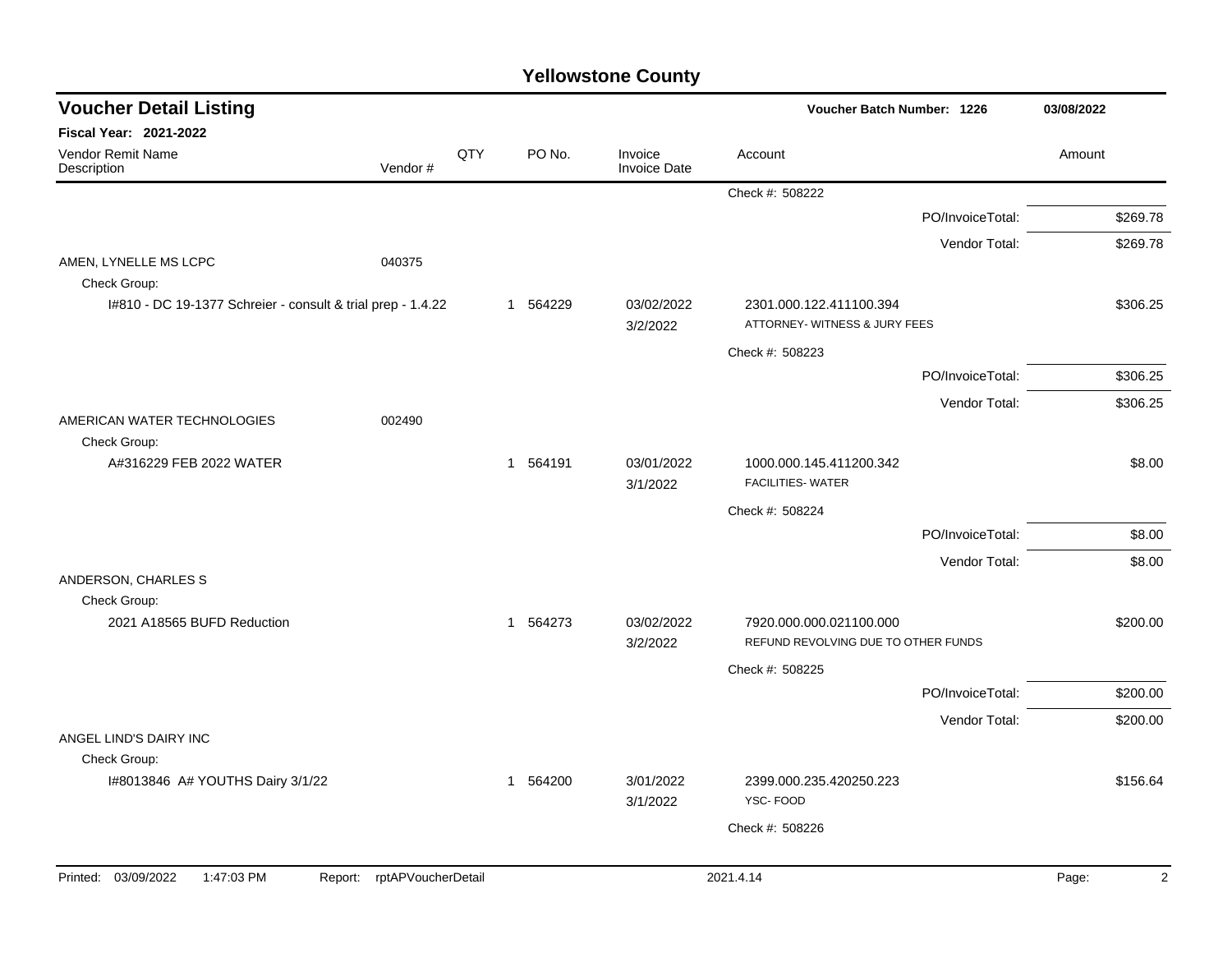| <b>Voucher Detail Listing</b>                                       |     |          |                                | Voucher Batch Number: 1226                                          | 03/08/2022 |
|---------------------------------------------------------------------|-----|----------|--------------------------------|---------------------------------------------------------------------|------------|
| <b>Fiscal Year: 2021-2022</b>                                       |     |          |                                |                                                                     |            |
| Vendor Remit Name<br>Description<br>Vendor#                         | QTY | PO No.   | Invoice<br><b>Invoice Date</b> | Account                                                             | Amount     |
|                                                                     |     |          |                                | PO/InvoiceTotal:                                                    | \$156.64   |
|                                                                     |     |          |                                | Vendor Total:                                                       | \$156.64   |
| ARISPE, ARLENE G                                                    |     |          |                                |                                                                     |            |
| Check Group:                                                        |     |          |                                |                                                                     |            |
| 2021 A08497A BUFD Reduction                                         |     | 1 564247 | 03/02/2022<br>3/2/2022         | 7920.000.000.021100.000<br>REFUND REVOLVING DUE TO OTHER FUNDS      | \$22.50    |
|                                                                     |     |          |                                | Check #: 508227                                                     |            |
|                                                                     |     |          |                                | PO/InvoiceTotal:                                                    | \$22.50    |
|                                                                     |     |          |                                | Vendor Total:                                                       | \$22.50    |
| <b>BALCO UNIFORM CO INC</b><br>041513                               |     |          |                                |                                                                     |            |
| Check Group:                                                        |     |          |                                |                                                                     |            |
| I#65456: Outer carrier vest for JH. Employee reimbursed.<br>2/25/22 |     | 1 564195 | 03/01/2022                     | 2300.000.130.420110.226                                             | \$296.35   |
|                                                                     |     |          | 3/1/2022                       | ADMIN- CLOTHING & UNIFORMS                                          |            |
|                                                                     |     |          |                                | Check #: 508228                                                     |            |
|                                                                     |     |          |                                | PO/InvoiceTotal:                                                    | \$296.35   |
|                                                                     |     |          |                                | Vendor Total:                                                       | \$296.35   |
| BB&T                                                                |     |          |                                |                                                                     |            |
| Check Group:                                                        |     |          |                                |                                                                     |            |
| Mailback Refund Receipt #22-2816                                    |     | 1 564218 | 03/01/2022<br>3/1/2022         | 1000.000.000.341040.000<br><b>GENERAL CLERK &amp; RECORDER FEES</b> | \$3.00     |
|                                                                     |     |          |                                | Check #: 508229                                                     |            |
|                                                                     |     |          |                                | PO/InvoiceTotal:                                                    | \$3.00     |
|                                                                     |     |          |                                | Vendor Total:                                                       | \$3.00     |
| BEECHER, FLOYD R & KAREN KAY                                        |     |          |                                |                                                                     |            |
| Check Group:                                                        |     |          |                                |                                                                     |            |
| 2021 A16802B BUFD Reduction                                         |     | 1 564262 | 03/02/2022<br>3/2/2022         | 7920.000.000.021100.000<br>REFUND REVOLVING DUE TO OTHER FUNDS      | \$90.00    |
|                                                                     |     |          |                                | Check #: 508230                                                     |            |
|                                                                     |     |          |                                | PO/InvoiceTotal:                                                    | \$90.00    |
| Printed: 03/09/2022<br>1:47:03 PM<br>rptAPVoucherDetail<br>Report:  |     |          |                                | 2021.4.14                                                           | Page:<br>3 |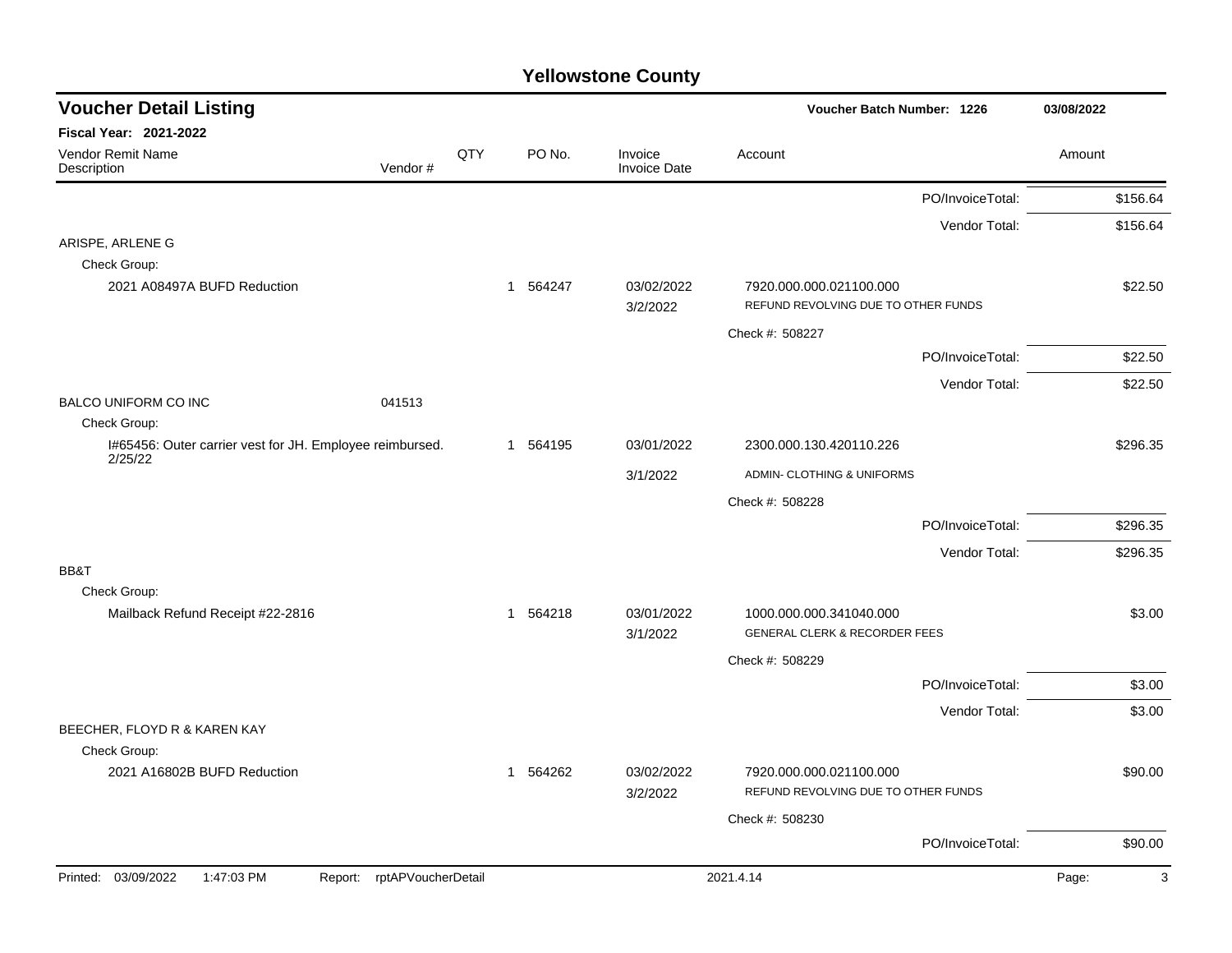| <b>Voucher Detail Listing</b>                                                |     |          |                                | Voucher Batch Number: 1226                                     | 03/08/2022 |
|------------------------------------------------------------------------------|-----|----------|--------------------------------|----------------------------------------------------------------|------------|
| <b>Fiscal Year: 2021-2022</b><br>Vendor Remit Name<br>Vendor#<br>Description | QTY | PO No.   | Invoice<br><b>Invoice Date</b> | Account                                                        | Amount     |
|                                                                              |     |          |                                | Vendor Total:                                                  | \$90.00    |
| 001710<br><b>BIG SKY LINEN SUPPLY</b><br>Check Group:                        |     |          |                                |                                                                |            |
| I#0525867 A\#6295 floor mats 2/24/22                                         |     | 1 564190 | 03/01/2022<br>3/1/2022         | 2140.000.403.431100.366<br>WEED- REPAIR & MAINT BUILDINGS      | \$35.12    |
|                                                                              |     |          |                                | Check #: 508231                                                |            |
|                                                                              |     |          |                                | PO/InvoiceTotal:                                               | \$35.12    |
|                                                                              |     |          |                                | Vendor Total:                                                  | \$35.12    |
| BIRD, WAYNE A<br>Check Group:                                                |     |          |                                |                                                                |            |
| 2021 A08577A BUFD Reduction                                                  |     | 1 564249 | 03/02/2022<br>3/2/2022         | 7920.000.000.021100.000<br>REFUND REVOLVING DUE TO OTHER FUNDS | \$75.00    |
|                                                                              |     |          |                                | Check #: 508232                                                |            |
|                                                                              |     |          |                                | PO/InvoiceTotal:                                               | \$75.00    |
|                                                                              |     |          |                                | Vendor Total:                                                  | \$75.00    |
| <b>BIRGENHEIER, EUGENE</b><br>Check Group:                                   |     |          |                                |                                                                |            |
| 2021 A08484A BUFD Reduction                                                  | 1   | 564245   | 03/02/2022<br>3/2/2022         | 7920.000.000.021100.000<br>REFUND REVOLVING DUE TO OTHER FUNDS | \$60.00    |
| 2021 A08501A BUFD Reduction                                                  | 1   | 564245   | 03/02/2022<br>3/2/2022         | 7920.000.000.021100.000<br>REFUND REVOLVING DUE TO OTHER FUNDS | \$80.00    |
|                                                                              |     |          |                                | Check #: 508233                                                |            |
|                                                                              |     |          |                                | PO/InvoiceTotal:                                               | \$140.00   |
|                                                                              |     |          |                                | Vendor Total:                                                  | \$140.00   |
| BLACKFOOT.<br>Check Group:                                                   |     |          |                                |                                                                |            |
| A#178290 3/1/22 MONTHLY ETHERNET                                             |     | 564289   | 03/02/2022<br>3/2/2022         | 5810.000.552.460442.345<br>METRA FACILITIES- PHONE             | \$1,273.69 |
| A#178290 JAN 22 LATE FEE TO BE CREDITED                                      | -1  | 564289   | 03/02/2022<br>3/2/2022         | 5810.000.552.460442.345<br>METRA FACILITIES- PHONE             | \$12.74    |
| Printed: 03/09/2022<br>Report: rptAPVoucherDetail<br>1:47:03 PM              |     |          |                                | 2021.4.14                                                      | Page:<br>4 |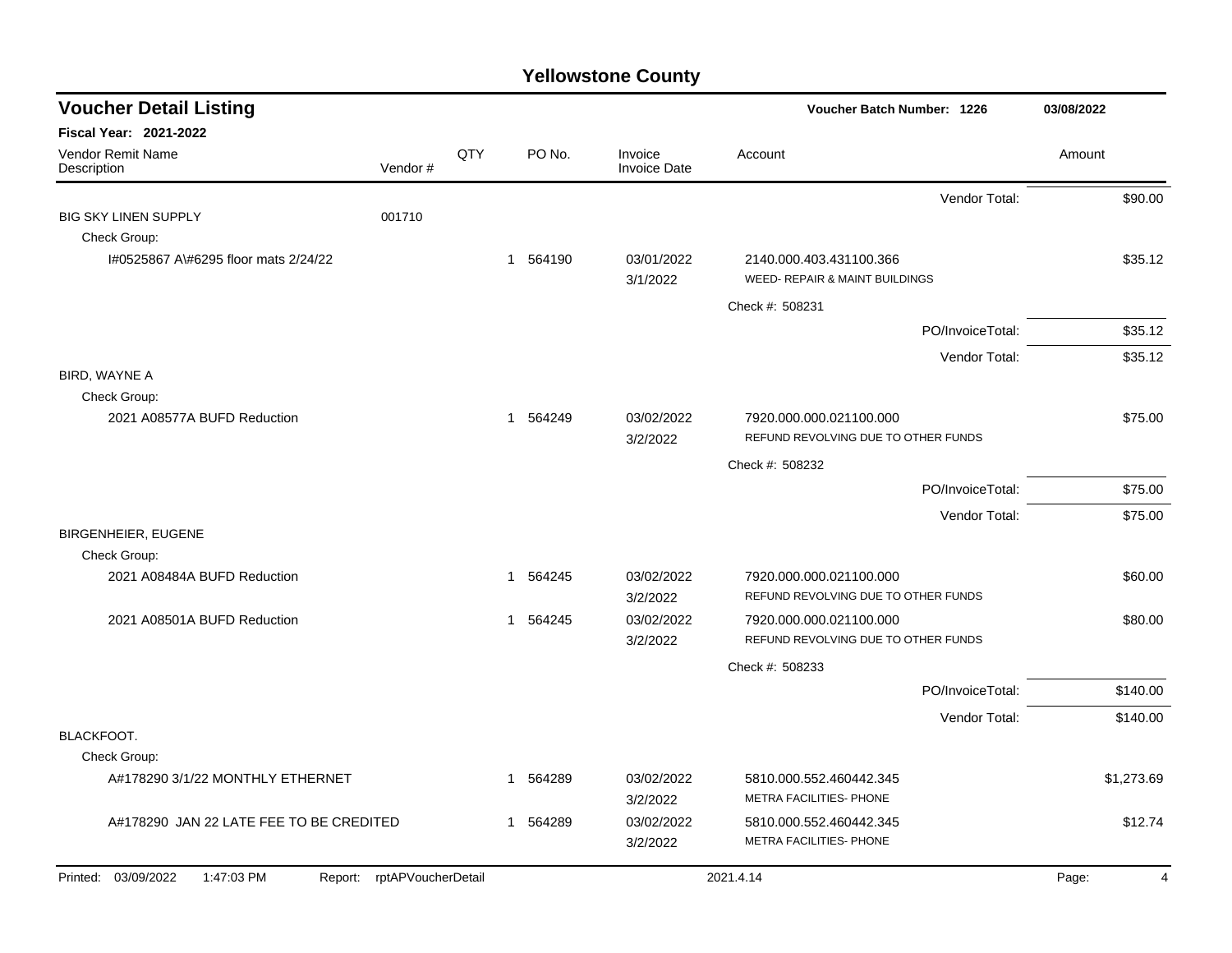| <b>Voucher Detail Listing</b>                                |     |             |                                | Voucher Batch Number: 1226                                     | 03/08/2022  |
|--------------------------------------------------------------|-----|-------------|--------------------------------|----------------------------------------------------------------|-------------|
| <b>Fiscal Year: 2021-2022</b>                                |     |             |                                |                                                                |             |
| <b>Vendor Remit Name</b><br>Vendor#<br>Description           | QTY | PO No.      | Invoice<br><b>Invoice Date</b> | Account                                                        | Amount      |
|                                                              |     |             |                                | Check #: 508234                                                |             |
|                                                              |     |             |                                | PO/InvoiceTotal:                                               | \$1,286.43  |
|                                                              |     |             |                                | Vendor Total:                                                  | \$1,286.43  |
| BUTLER, EDWARD D                                             |     |             |                                |                                                                |             |
| Check Group:                                                 |     |             |                                |                                                                |             |
| 2021 A25632 BUFD Reduction                                   |     | 564271<br>1 | 03/02/2022<br>3/2/2022         | 7920.000.000.021100.000<br>REFUND REVOLVING DUE TO OTHER FUNDS | \$90.00     |
|                                                              |     |             |                                | Check #: 508235                                                |             |
|                                                              |     |             |                                | PO/InvoiceTotal:                                               | \$90.00     |
|                                                              |     |             |                                | Vendor Total:                                                  | \$90.00     |
| CENTURYLINK                                                  |     |             |                                |                                                                |             |
| Check Group:                                                 |     |             |                                |                                                                |             |
| A#4062451539 828B MILLER BLDG 2/22/22                        |     | 1 564208    | 03/1/2022<br>3/1/2022          | 1000.000.145.411200.345<br>FACILITIES- TELEPHONE & TECHNOLOGY  | \$47.22     |
|                                                              |     |             |                                | Check #: 508236                                                |             |
|                                                              |     |             |                                | PO/InvoiceTotal:                                               | \$47.22     |
|                                                              |     |             |                                | Vendor Total:                                                  | \$47.22     |
| CERIUM NETWORKS, INC                                         |     |             |                                |                                                                |             |
| Check Group:                                                 |     |             |                                |                                                                |             |
| I#1093879; Cisco 9300X 24X25G Fiber Ports modular<br>uplink  |     | 1 564186    | 03/01/2022                     | 5811.000.551.460442.940                                        | \$10,800.68 |
|                                                              |     |             | 3/1/2022                       | ADMIN- CAPITAL OUTLAY/EQUIPMENT                                |             |
| I#1093879; Cisco 715W AC 80+platinum Config 1                |     | 564186<br>1 | 03/01/2022                     | 5811.000.551.460442.940                                        | \$540.04    |
| Secondary Power                                              |     |             | 3/1/2022                       | ADMIN- CAPITAL OUTLAY/EQUIPMENT                                |             |
| I#1093879; Cisco DNA Advantage 3 yr License                  |     | 564186<br>1 | 03/01/2022                     | 5811.000.551.460442.940                                        | \$868.36    |
|                                                              |     |             | 3/1/2022                       | ADMIN- CAPITAL OUTLAY/EQUIPMENT                                |             |
| I#1093879; Cisco Catalyst 9300X 24X25G Fiber Ports<br>module |     | 1 564186    | 03/01/2022                     | 5811.000.551.460442.940                                        | \$4,669.96  |
|                                                              |     |             | 3/1/2022                       | ADMIN- CAPITAL OUTLAY/EQUIPMENT                                |             |
|                                                              |     |             |                                | Check #: 508237                                                |             |
|                                                              |     |             |                                |                                                                |             |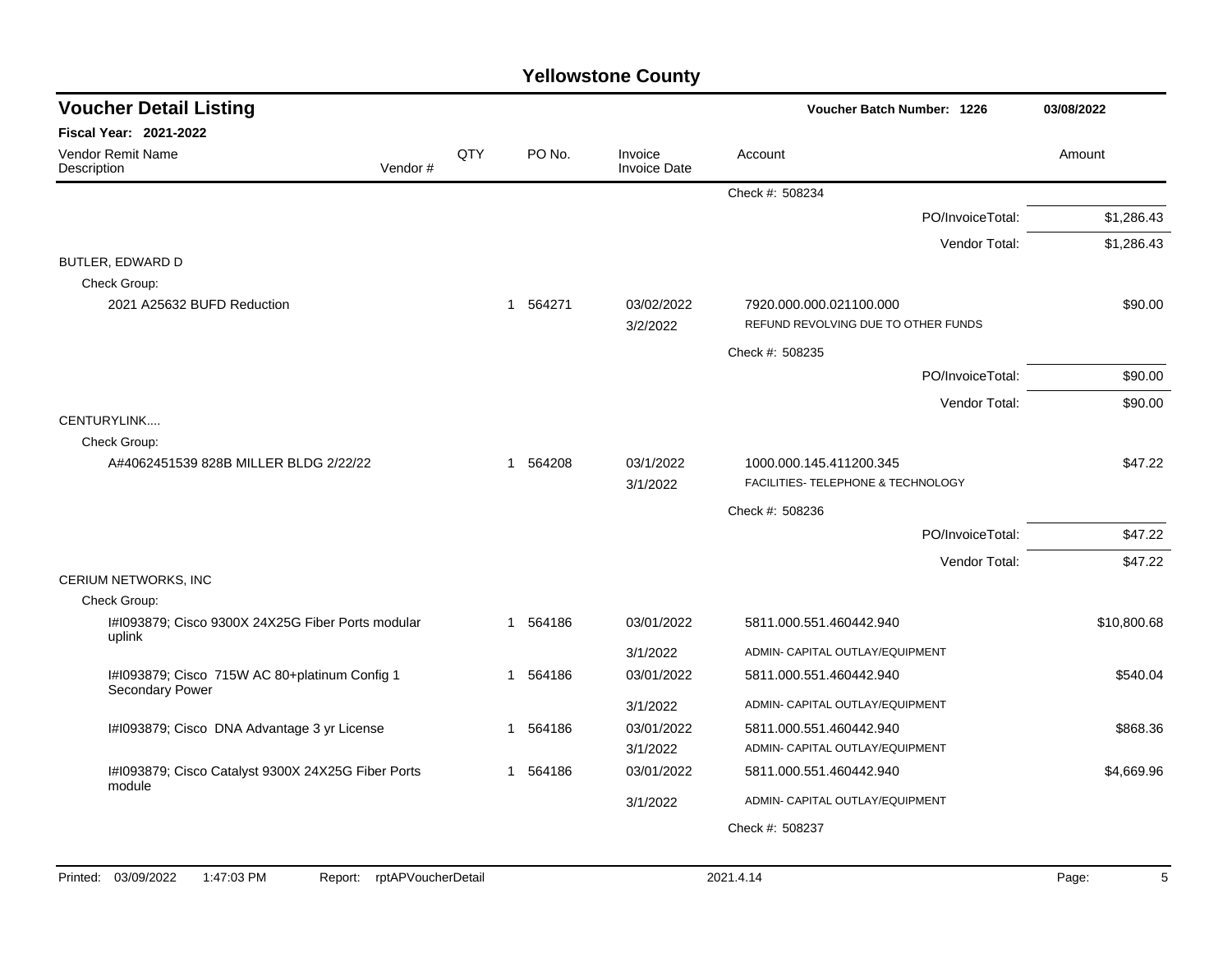| <b>Voucher Detail Listing</b>                                    |                            |     |          |                                | Voucher Batch Number: 1226                                          |                  | 03/08/2022  |
|------------------------------------------------------------------|----------------------------|-----|----------|--------------------------------|---------------------------------------------------------------------|------------------|-------------|
| <b>Fiscal Year: 2021-2022</b>                                    |                            |     |          |                                |                                                                     |                  |             |
| Vendor Remit Name<br>Description                                 | Vendor#                    | QTY | PO No.   | Invoice<br><b>Invoice Date</b> | Account                                                             |                  | Amount      |
|                                                                  |                            |     |          |                                |                                                                     | PO/InvoiceTotal: | \$16,879.04 |
|                                                                  |                            |     |          |                                |                                                                     | Vendor Total:    | \$16,879.04 |
| CON'EER ENGINEERING INC<br>Check Group:                          | 039199                     |     |          |                                |                                                                     |                  |             |
| I# 22D.1; Const. Documents- Miller Bldg Abatement/Demo           |                            |     | 1 564276 | 03/04/2022                     | 4050.000.599.411200.920                                             |                  | \$750.00    |
|                                                                  |                            |     |          | 3/4/2022                       | GENERAL- CAPITAL OUTLAY/ BUILDING                                   |                  |             |
|                                                                  |                            |     |          |                                | Check #: 508238                                                     |                  |             |
|                                                                  |                            |     |          |                                |                                                                     | PO/InvoiceTotal: | \$750.00    |
| <b>CREATIVE MONOGRAMS</b>                                        | 010034                     |     |          |                                |                                                                     | Vendor Total:    | \$750.00    |
| Check Group:                                                     |                            |     |          |                                |                                                                     |                  |             |
| I#89010 UNIFORMS                                                 |                            |     | 1 564282 | 03/02/2022<br>3/2/2022         | 5810.000.552.460442.220<br>METRA FACILITIES- OPERATING SUPPLIES     |                  | \$86.00     |
|                                                                  |                            |     |          |                                | Check #: 508239                                                     |                  |             |
|                                                                  |                            |     |          |                                |                                                                     | PO/InvoiceTotal: | \$86.00     |
|                                                                  |                            |     |          |                                |                                                                     | Vendor Total:    | \$86.00     |
| <b>CRESCENT ELECTRIC SUPPLY</b>                                  | 002456                     |     |          |                                |                                                                     |                  |             |
| Check Group:                                                     |                            |     |          |                                |                                                                     |                  |             |
| I#S510067505.001 LIGTHT SOCKETS & COVERS,<br><b>CABLE SLEEVE</b> |                            |     | 1 564277 | 03/02/2022                     | 5810.000.552.460442.220                                             |                  | \$258.27    |
|                                                                  |                            |     |          | 3/2/2022                       | METRA FACILITIES- OPERATING SUPPLIES                                |                  |             |
|                                                                  |                            |     |          |                                | Check #: 508240                                                     |                  |             |
|                                                                  |                            |     |          |                                |                                                                     | PO/InvoiceTotal: | \$258.27    |
|                                                                  |                            |     |          |                                |                                                                     | Vendor Total:    | \$258.27    |
| CROWLEY FLECK PLLP                                               |                            |     |          |                                |                                                                     |                  |             |
| Check Group:                                                     |                            |     |          |                                |                                                                     |                  |             |
| Mailback Refund Receitp #22-2857                                 |                            |     | 1 564206 | V185780<br>3/2/2022            | 1000.000.000.341040.000<br><b>GENERAL CLERK &amp; RECORDER FEES</b> |                  | \$10.00     |
|                                                                  |                            |     |          |                                | Check #: 508241                                                     |                  |             |
|                                                                  |                            |     |          |                                |                                                                     | PO/InvoiceTotal: | \$10.00     |
| Printed: 03/09/2022<br>1:47:03 PM                                | Report: rptAPVoucherDetail |     |          |                                | 2021.4.14                                                           |                  | Page:<br>6  |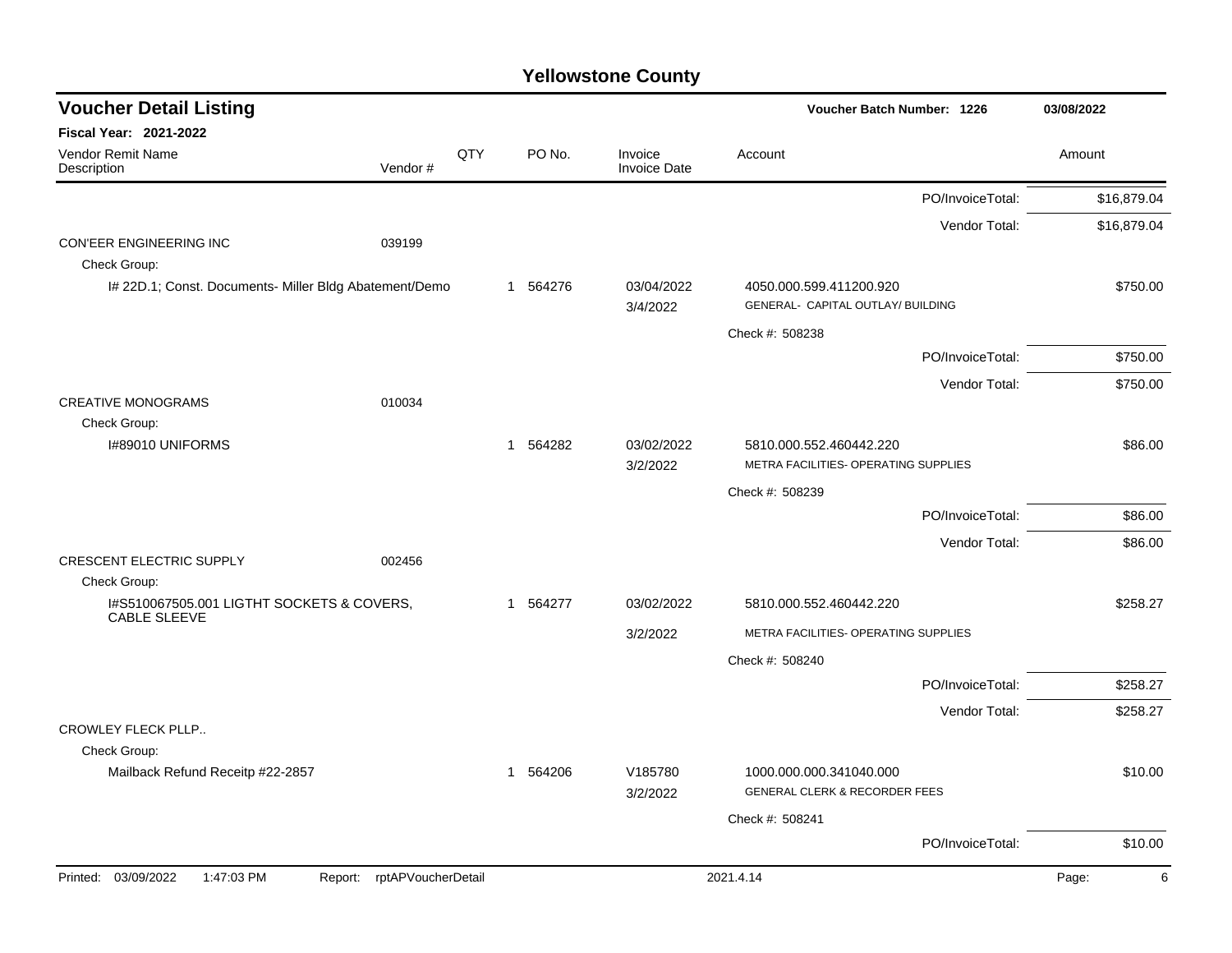| <b>Voucher Detail Listing</b>                 |                    |     |          |                                | <b>Voucher Batch Number: 1226</b>                               | 03/08/2022              |
|-----------------------------------------------|--------------------|-----|----------|--------------------------------|-----------------------------------------------------------------|-------------------------|
| <b>Fiscal Year: 2021-2022</b>                 |                    |     |          |                                |                                                                 |                         |
| Vendor Remit Name<br>Description              | Vendor#            | QTY | PO No.   | Invoice<br><b>Invoice Date</b> | Account                                                         | Amount                  |
|                                               |                    |     |          |                                | Vendor Total:                                                   | \$10.00                 |
| <b>CUSTER COUNTY EXTENSION</b>                |                    |     |          |                                |                                                                 |                         |
| Check Group:                                  |                    |     |          |                                |                                                                 |                         |
| Jackie Rumph - Annual & Sick Leave            |                    |     | 1 564274 | 03/02/2022<br>3/2/2022         | 2290.000.410.450400.398<br>EXTENSION-VARIABLE CONTRACT SERVICES | \$778.19                |
|                                               |                    |     |          |                                | Check #: 508242                                                 |                         |
|                                               |                    |     |          |                                | PO/InvoiceTotal:                                                | \$778.19                |
|                                               |                    |     |          |                                | Vendor Total:                                                   | \$778.19                |
| <b>DIA EVENTS</b><br>Check Group:             |                    |     |          |                                |                                                                 |                         |
| 1#6760 ESTRN A BBALL SVC CALL 2/23/22         |                    |     | 1 564284 | 03/02/2022                     | 5810.000.554.460442.398                                         | \$470.00                |
|                                               |                    |     |          | 3/2/2022                       | METRA EVENTS-VARIABLE CONTRACT SERVICES                         |                         |
|                                               |                    |     |          |                                | Check #: 508243                                                 |                         |
|                                               |                    |     |          |                                | PO/InvoiceTotal:                                                | \$470.00                |
|                                               |                    |     |          |                                | Vendor Total:                                                   | \$470.00                |
| <b>DIS Technologies</b><br>Check Group:       | 004200             |     |          |                                |                                                                 |                         |
| I#7563: Paper Vision Software Renewal 5/10/21 |                    |     | 1 564221 | 03/03/2022                     | 1000.000.221.410330.398                                         | \$1,500.00              |
|                                               |                    |     |          | 3/3/2022                       | CLERK OF COURT-VARIABLE CONTRACT SERVICE                        |                         |
|                                               |                    |     |          |                                | Check #: 508244                                                 |                         |
|                                               |                    |     |          |                                | PO/InvoiceTotal:                                                | \$1,500.00              |
|                                               |                    |     |          |                                | Vendor Total:                                                   | \$1,500.00              |
| <b>FEDEX</b>                                  | 002888             |     |          |                                |                                                                 |                         |
| Check Group:                                  |                    |     | 564278   |                                | 5810.000.554.460442.220                                         |                         |
| I#7-670-99121 MHSA TRX 2/15/22 A#3224-3323-9  |                    |     | 1        | 03/02/2022<br>3/2/2022         | METRA EVENTS- OPERATING SUPPLIES                                | \$41.40                 |
|                                               |                    |     |          |                                | Check #: 508245                                                 |                         |
|                                               |                    |     |          |                                | PO/InvoiceTotal:                                                | \$41.40                 |
|                                               |                    |     |          |                                | Vendor Total:                                                   | \$41.40                 |
| <b>GRAN, JAMES ARTHUR</b>                     |                    |     |          |                                |                                                                 |                         |
| Printed: 03/09/2022<br>1:47:03 PM<br>Report:  | rptAPVoucherDetail |     |          |                                | 2021.4.14                                                       | $\overline{7}$<br>Page: |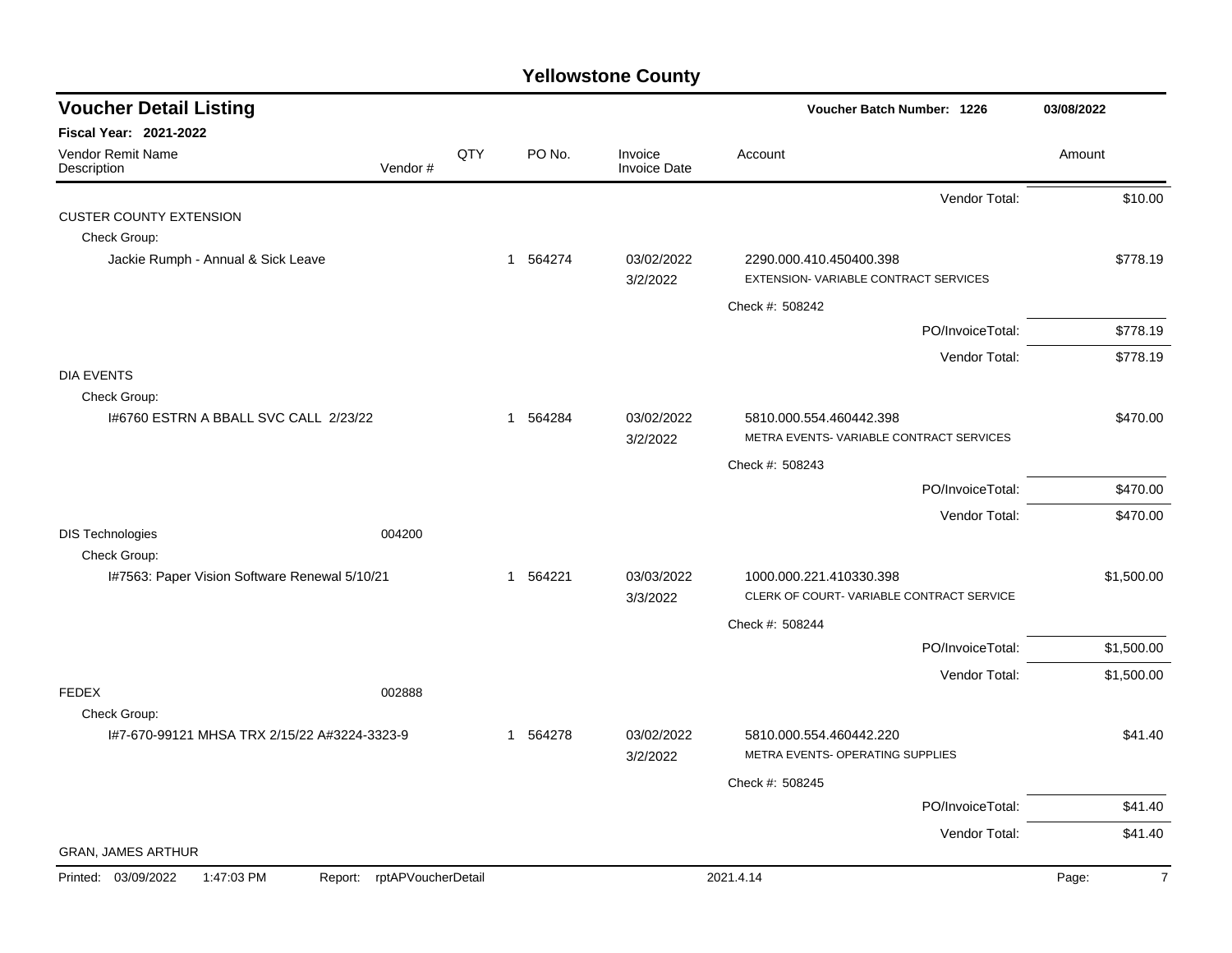|                                                     |         |     |                        | <b>Yellowstone County</b>      |                                                                |             |
|-----------------------------------------------------|---------|-----|------------------------|--------------------------------|----------------------------------------------------------------|-------------|
| <b>Voucher Detail Listing</b>                       |         |     |                        |                                | Voucher Batch Number: 1226                                     | 03/08/2022  |
| <b>Fiscal Year: 2021-2022</b>                       |         |     |                        |                                |                                                                |             |
| Vendor Remit Name<br>Description                    | Vendor# | QTY | PO No.                 | Invoice<br><b>Invoice Date</b> | Account                                                        | Amount      |
| Check Group:                                        |         |     |                        |                                |                                                                |             |
| 2021 A08071 BUFD Reduction                          |         |     | 564258<br>$\mathbf{1}$ | 03/02/2022<br>3/2/2022         | 7920.000.000.021100.000<br>REFUND REVOLVING DUE TO OTHER FUNDS | \$120.00    |
|                                                     |         |     |                        |                                | Check #: 508246                                                |             |
|                                                     |         |     |                        |                                | PO/InvoiceTotal:                                               | \$120.00    |
|                                                     |         |     |                        |                                | Vendor Total:                                                  | \$120.00    |
| GRAN, JERRY DOUGLAS<br>Check Group:                 |         |     |                        |                                |                                                                |             |
| 2021 A08076 BUFD Reduction                          |         |     | 564259<br>$\mathbf{1}$ | 03/02/2022<br>3/2/2022         | 7920.000.000.021100.000<br>REFUND REVOLVING DUE TO OTHER FUNDS | \$200.00    |
|                                                     |         |     |                        |                                | Check #: 508247                                                |             |
|                                                     |         |     |                        |                                | PO/InvoiceTotal:                                               | \$200.00    |
|                                                     |         |     |                        |                                | Vendor Total:                                                  | \$200.00    |
| GRAN, RANDY<br>Check Group:                         | 045965  |     |                        |                                |                                                                |             |
| 2021 A08072 BUFD Reduction                          |         |     | 564230<br>$\mathbf{1}$ | 03/02/2022<br>3/2/2022         | 7920.000.000.021100.000<br>REFUND REVOLVING DUE TO OTHER FUNDS | \$240.00    |
|                                                     |         |     |                        |                                | Check #: 508248                                                |             |
|                                                     |         |     |                        |                                | PO/InvoiceTotal:                                               | \$240.00    |
| HARDY CONSTRUCTION CO                               | 021272  |     |                        |                                | Vendor Total:                                                  | \$240.00    |
| Check Group:                                        |         |     |                        |                                |                                                                |             |
| I#21-1-020; Treasurer SatetIlite Office @ MetraPark |         |     | 564227<br>1            | 3/02/2022<br>3/2/2022          | 4050.000.599.411200.920<br>GENERAL- CAPITAL OUTLAY/ BUILDING   | \$56,775.00 |
| 1% St of MT CGR Tax                                 |         |     | 564227<br>$\mathbf{1}$ | 3/02/2022<br>3/2/2022          | 4050.000.599.411200.920<br>GENERAL- CAPITAL OUTLAY/ BUILDING   | (\$567.75)  |
|                                                     |         |     |                        |                                | Check #: 508249                                                |             |
|                                                     |         |     |                        |                                | PO/InvoiceTotal:                                               | \$56,207.25 |
| Check Group:                                        |         |     |                        |                                |                                                                |             |
|                                                     |         |     |                        |                                |                                                                |             |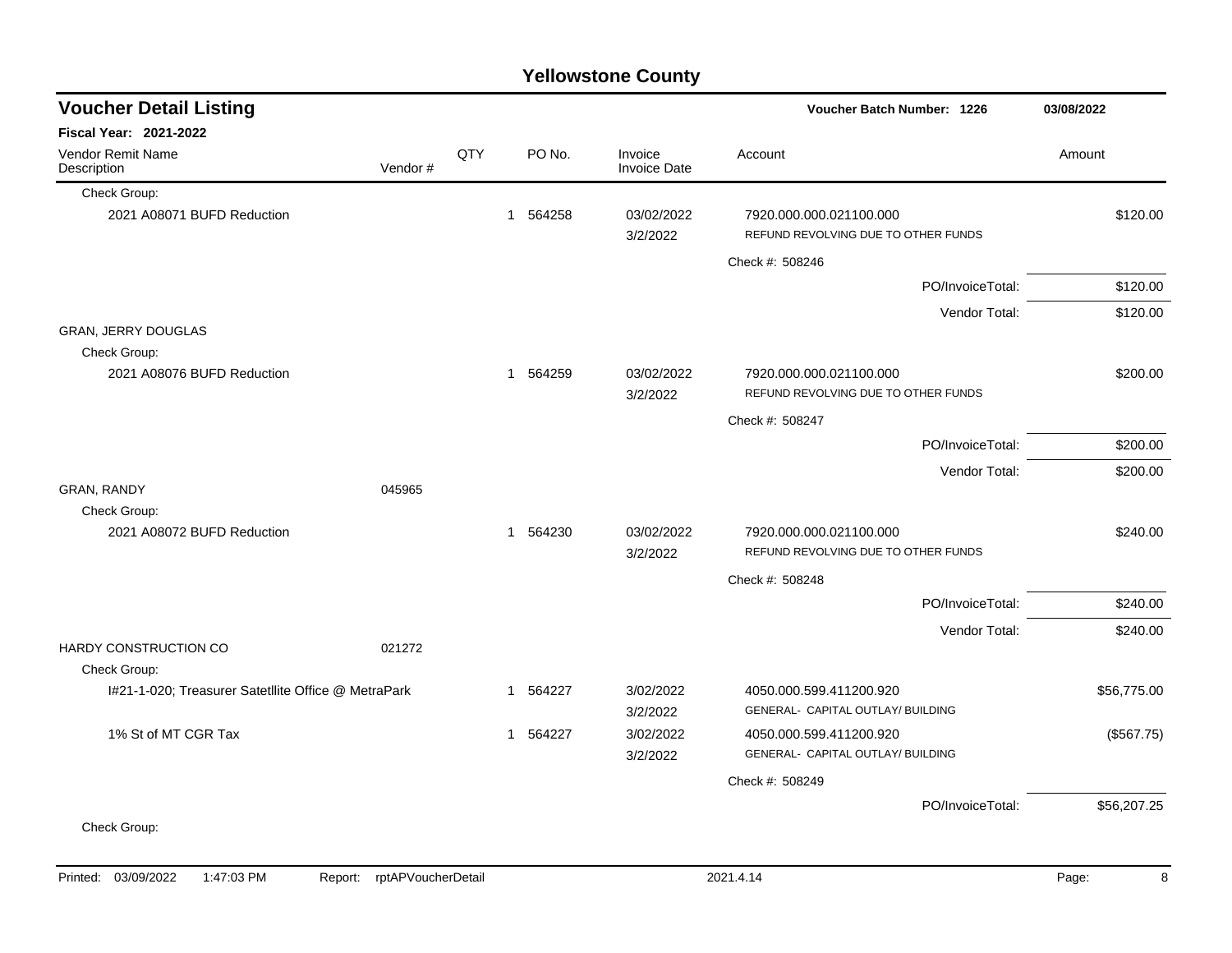|                                             |         |     |   |          | <b>Yellowstone County</b>      |                                                                |             |
|---------------------------------------------|---------|-----|---|----------|--------------------------------|----------------------------------------------------------------|-------------|
| <b>Voucher Detail Listing</b>               |         |     |   |          |                                | Voucher Batch Number: 1226                                     | 03/08/2022  |
| <b>Fiscal Year: 2021-2022</b>               |         |     |   |          |                                |                                                                |             |
| <b>Vendor Remit Name</b><br>Description     | Vendor# | QTY |   | PO No.   | Invoice<br><b>Invoice Date</b> | Account                                                        | Amount      |
| I#21-1-019; C.H. 7th Floor Safety Upgrades  |         |     |   | 1 564228 | 03/02/2022<br>3/2/2022         | 4050.000.599.411200.920<br>GENERAL- CAPITAL OUTLAY/ BUILDING   | \$27,470.00 |
| 1% St of MT CGRT                            |         |     |   | 1 564228 | 03/02/2022<br>3/2/2022         | 4050.000.599.411200.920<br>GENERAL- CAPITAL OUTLAY/ BUILDING   | (\$274.70)  |
|                                             |         |     |   |          |                                | Check #: 508249                                                |             |
|                                             |         |     |   |          |                                | PO/InvoiceTotal:                                               | \$27,195.30 |
|                                             |         |     |   |          |                                | Vendor Total:                                                  | \$83,402.55 |
| HARRIS, DEAN ELLIS<br>Check Group:          |         |     |   |          |                                |                                                                |             |
| 2021 A21085 BUFD Reduction                  |         |     |   | 1 564269 | 03/02/2022<br>3/2/2022         | 7920.000.000.021100.000<br>REFUND REVOLVING DUE TO OTHER FUNDS | \$80.00     |
|                                             |         |     |   |          |                                | Check #: 508250                                                |             |
|                                             |         |     |   |          |                                | PO/InvoiceTotal:                                               | \$80.00     |
|                                             |         |     |   |          |                                | Vendor Total:                                                  | \$80.00     |
| HENDRICKS, ELMER                            |         |     |   |          |                                |                                                                |             |
| Check Group:<br>2021 A08505A BUFD Reduction |         |     |   | 1 564248 | 03/02/2022<br>3/2/2022         | 7920.000.000.021100.000<br>REFUND REVOLVING DUE TO OTHER FUNDS | \$80.00     |
|                                             |         |     |   |          |                                | Check #: 508251                                                |             |
|                                             |         |     |   |          |                                | PO/InvoiceTotal:                                               | \$80.00     |
|                                             |         |     |   |          |                                | Vendor Total:                                                  | \$80.00     |
| <b>HENRY SCHEIN INC</b>                     | 040079  |     |   |          |                                |                                                                |             |
| Check Group:<br>I#17053161 DISPOS A TRAP    |         |     | 1 | 564293   | 03/04/2022                     | 2300.000.136.420200.351                                        | \$70.31     |
|                                             |         |     |   |          | 3/4/2022                       | DETENTION- MEDICAL/DENTAL SUPPLIES                             |             |
| I#16754911 COIN ENVELOPE                    |         |     | 1 | 564293   | 03/04/2022<br>3/4/2022         | 2300.000.136.420200.351<br>DETENTION- MEDICAL/DENTAL SUPPLIES  | \$29.06     |
| 1#16754910 SELF SEAL                        |         |     |   | 2 564293 | 03/04/2022<br>3/4/2022         | 2300.000.136.420200.351<br>DETENTION- MEDICAL/DENTAL SUPPLIES  | \$20.73     |
|                                             |         |     |   |          |                                |                                                                |             |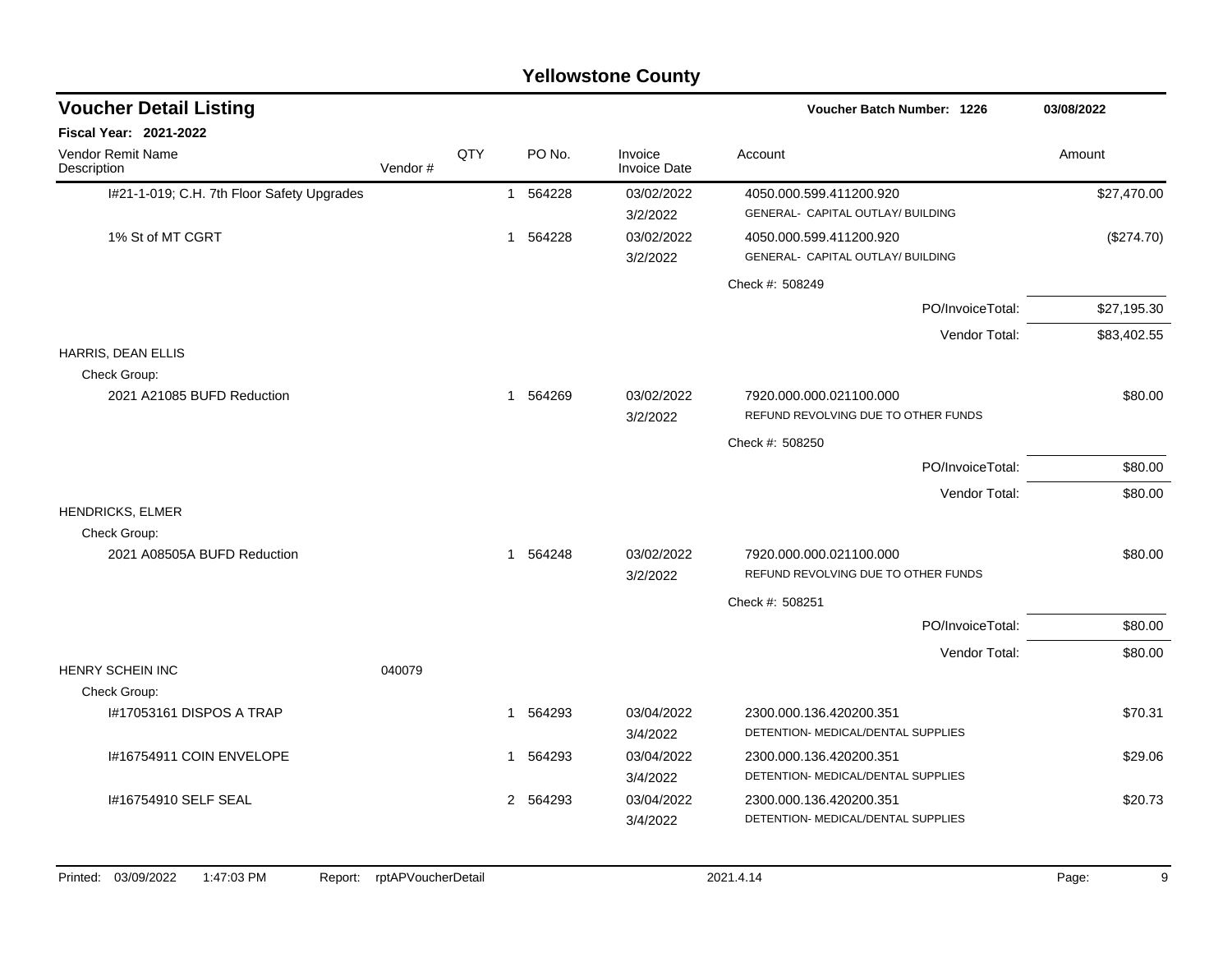| <b>Voucher Detail Listing</b>             |         |     |                        |                                | Voucher Batch Number: 1226                                    |                  | 03/08/2022 |            |
|-------------------------------------------|---------|-----|------------------------|--------------------------------|---------------------------------------------------------------|------------------|------------|------------|
| Fiscal Year: 2021-2022                    |         |     |                        |                                |                                                               |                  |            |            |
| Vendor Remit Name<br>Description          | Vendor# | QTY | PO No.                 | Invoice<br><b>Invoice Date</b> | Account                                                       |                  | Amount     |            |
| I#16754910 CAVI WIPES                     |         |     | 3 564293               | 03/04/2022<br>3/4/2022         | 2300.000.136.420200.351<br>DETENTION- MEDICAL/DENTAL SUPPLIES |                  |            | \$36.36    |
| 1#16754910 COMFIT                         |         |     | 2 564293               | 03/04/2022<br>3/4/2022         | 2300.000.136.420200.351<br>DETENTION- MEDICAL/DENTAL SUPPLIES |                  |            | \$31.12    |
| <b>I#16754910 CRITIRION</b>               |         |     | 1 564293               | 03/04/2022<br>3/4/2022         | 2300.000.136.420200.351<br>DETENTION- MEDICAL/DENTAL SUPPLIES |                  |            | \$46.74    |
| 1#16754910 LIDOCAINE                      |         |     | 564293<br>1            | 03/04/2022<br>3/4/2022         | 2300.000.136.420200.351<br>DETENTION- MEDICAL/DENTAL SUPPLIES |                  |            | \$27.13    |
| I#16754910 SEPTOCAINE                     |         |     | 564293<br>$\mathbf{1}$ | 03/04/2022<br>3/4/2022         | 2300.000.136.420200.351<br>DETENTION- MEDICAL/DENTAL SUPPLIES |                  |            | \$48.27    |
| I#16754910 MAXITEST                       |         |     | 1 564293               | 03/04/2022<br>3/4/2022         | 2300.000.136.420200.351<br>DETENTION- MEDICAL/DENTAL SUPPLIES |                  |            | \$77.48    |
| 1#16754910 CRITIRION                      |         |     | 564293<br>$\mathbf 1$  | 03/04/2022<br>3/4/2022         | 2300.000.136.420200.351<br>DETENTION- MEDICAL/DENTAL SUPPLIES |                  |            | \$46.74    |
| #16754910DRI ANGEL                        |         |     | 564293<br>1            | 03/04/2022<br>3/4/2022         | 2300.000.136.420200.351<br>DETENTION- MEDICAL/DENTAL SUPPLIES |                  |            | \$12.04    |
| 1#16754910 SEPTOJECT                      |         |     | 564293<br>1            | 03/04/2022<br>3/4/2022         | 2300.000.136.420200.351<br>DETENTION- MEDICAL/DENTAL SUPPLIES |                  |            | \$14.43    |
|                                           |         |     |                        |                                | Check #: 508252                                               |                  |            |            |
|                                           |         |     |                        |                                |                                                               | PO/InvoiceTotal: |            | \$460.41   |
| HENRY, CLAUDETTE                          |         |     |                        |                                |                                                               | Vendor Total:    |            | \$460.41   |
| Check Group:                              |         |     |                        |                                |                                                               |                  |            |            |
| I#10 - C Stump Inquest Transcript 2.22.22 |         |     | 1 564240               | 03/02/2022<br>3/2/2022         | 2301.000.122.411100.202<br>ATTORNEY- EXPENSE OF INVEST        |                  |            | \$1,142.40 |
|                                           |         |     |                        |                                | Check #: 508253                                               |                  |            |            |
|                                           |         |     |                        |                                |                                                               | PO/InvoiceTotal: |            | \$1,142.40 |
|                                           |         |     |                        |                                |                                                               | Vendor Total:    |            | \$1,142.40 |
| HOLT, SHIRLINE F                          |         |     |                        |                                |                                                               |                  |            |            |
| Check Group:                              |         |     |                        |                                |                                                               |                  |            |            |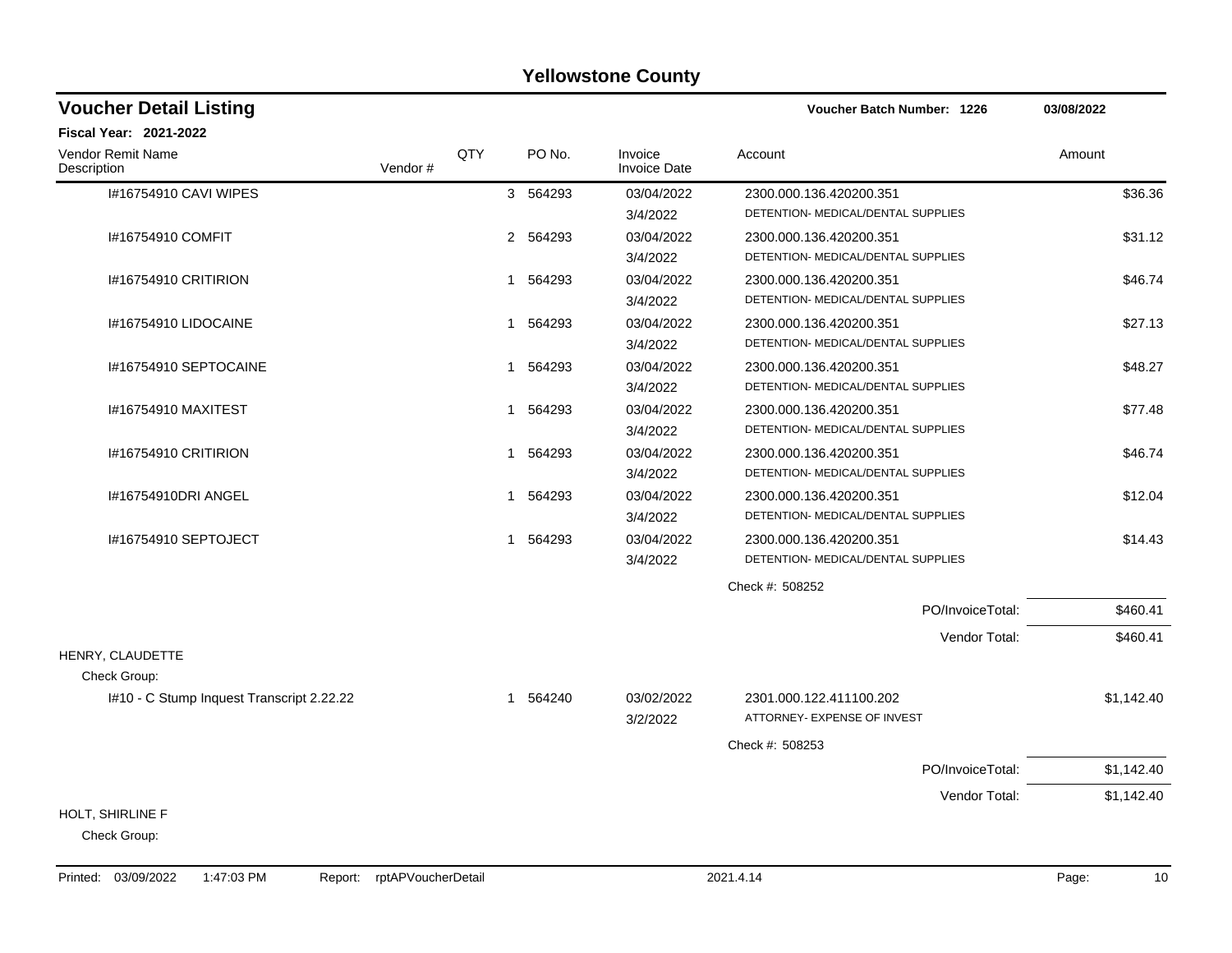| <b>Voucher Detail Listing</b>                  |                            |     |          |                                | Voucher Batch Number: 1226                                       | 03/08/2022  |
|------------------------------------------------|----------------------------|-----|----------|--------------------------------|------------------------------------------------------------------|-------------|
| Fiscal Year: 2021-2022                         |                            |     |          |                                |                                                                  |             |
| Vendor Remit Name<br>Description               | Vendor#                    | QTY | PO No.   | Invoice<br><b>Invoice Date</b> | Account                                                          | Amount      |
| 2021 A16774 BUFD Reduction                     |                            |     | 1 564261 | 03/02/2022<br>3/2/2022         | 7920.000.000.021100.000<br>REFUND REVOLVING DUE TO OTHER FUNDS   | \$200.00    |
|                                                |                            |     |          |                                | Check #: 508254                                                  |             |
|                                                |                            |     |          |                                | PO/InvoiceTotal:                                                 | \$200.00    |
|                                                |                            |     |          |                                | Vendor Total:                                                    | \$200.00    |
| HONAKER, ELIZABETH J<br>Check Group:           |                            |     |          |                                |                                                                  |             |
| 2021 A18730 BUFD Reduction                     |                            |     | 1 564265 | 03/02/2022<br>3/2/2022         | 7920.000.000.021100.000<br>REFUND REVOLVING DUE TO OTHER FUNDS   | \$90.00     |
|                                                |                            |     |          |                                | Check #: 508255                                                  |             |
|                                                |                            |     |          |                                | PO/InvoiceTotal:                                                 | \$90.00     |
|                                                |                            |     |          |                                | Vendor Total:                                                    | \$90.00     |
| JONES, SHERIR<br>Check Group:                  |                            |     |          |                                |                                                                  |             |
| 2021 A06587 BUFD Reduction                     |                            |     | 1 564256 | 03/02/2022<br>3/2/2022         | 7920.000.000.021100.000<br>REFUND REVOLVING DUE TO OTHER FUNDS   | \$45.00     |
|                                                |                            |     |          |                                | Check #: 508256                                                  |             |
|                                                |                            |     |          |                                | PO/InvoiceTotal:                                                 | \$45.00     |
|                                                |                            |     |          |                                | Vendor Total:                                                    | \$45.00     |
| <b>KB COMMERCIAL PRODUCTS</b><br>Check Group:  | 003787                     |     |          |                                |                                                                  |             |
| 1#474060 ICE MELTER 2/22/22 A#29876            |                            | 49  | 564281   | 03/02/2022<br>3/2/2022         | 5810.000.552.460442.224<br>METRA FACILITIES- JANITORIAL SUPPLIES | \$559.58    |
| 1#474064 ROLLS TISSUE & TOWELS 2/22/22 A#29876 |                            |     | 1 564281 | 03/02/2022<br>3/2/2022         | 5810.000.552.460442.224<br>METRA FACILITIES- JANITORIAL SUPPLIES | \$1,439.44  |
|                                                |                            |     |          |                                | Check #: 508257                                                  |             |
|                                                |                            |     |          |                                | PO/InvoiceTotal:                                                 | \$1,999.02  |
|                                                |                            |     |          |                                | Vendor Total:                                                    | \$1,999.02  |
| KELLER, DARLENE J<br>Check Group:              |                            |     |          |                                |                                                                  |             |
| Printed: 03/09/2022<br>1:47:03 PM              | Report: rptAPVoucherDetail |     |          |                                | 2021.4.14                                                        | Page:<br>11 |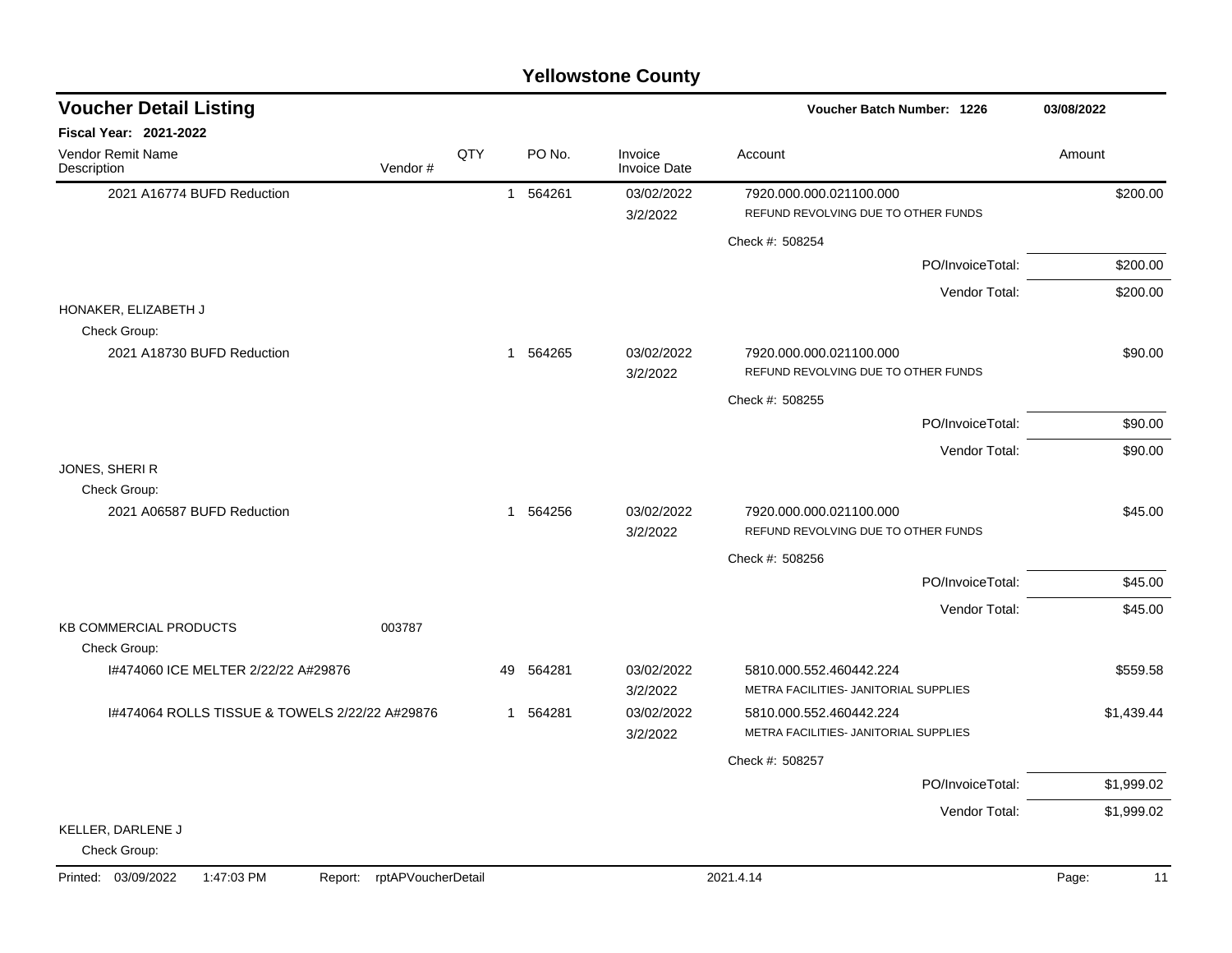|                                                                        | <b>Yellowstone County</b> |  |          |                                |                                                                |            |  |  |  |  |  |
|------------------------------------------------------------------------|---------------------------|--|----------|--------------------------------|----------------------------------------------------------------|------------|--|--|--|--|--|
| <b>Voucher Detail Listing</b>                                          |                           |  |          |                                | <b>Voucher Batch Number: 1226</b>                              | 03/08/2022 |  |  |  |  |  |
| <b>Fiscal Year: 2021-2022</b>                                          |                           |  |          |                                |                                                                |            |  |  |  |  |  |
| Vendor Remit Name<br>Description<br>Vendor#                            | QTY                       |  | PO No.   | Invoice<br><b>Invoice Date</b> | Account                                                        | Amount     |  |  |  |  |  |
| 2021 A20360A BUFD Reduction                                            |                           |  | 1 564267 | 03/02/2022<br>3/2/2022         | 7920.000.000.021100.000<br>REFUND REVOLVING DUE TO OTHER FUNDS | \$45.00    |  |  |  |  |  |
|                                                                        |                           |  |          |                                | Check #: 508258                                                |            |  |  |  |  |  |
|                                                                        |                           |  |          |                                | PO/InvoiceTotal:                                               | \$45.00    |  |  |  |  |  |
|                                                                        |                           |  |          |                                | Vendor Total:                                                  | \$45.00    |  |  |  |  |  |
| KILLHAM, LINDA<br>Check Group:                                         |                           |  |          |                                |                                                                |            |  |  |  |  |  |
| 2021 A08469 BUFD Reduction                                             |                           |  | 1 564235 | 03/02/2022<br>3/2/2022         | 7920.000.000.021100.000<br>REFUND REVOLVING DUE TO OTHER FUNDS | \$22.50    |  |  |  |  |  |
|                                                                        |                           |  |          |                                | Check #: 508259                                                |            |  |  |  |  |  |
|                                                                        |                           |  |          |                                | PO/InvoiceTotal:                                               | \$22.50    |  |  |  |  |  |
|                                                                        |                           |  |          |                                | Vendor Total:                                                  | \$22.50    |  |  |  |  |  |
| KIMBLE, SARITA J<br>Check Group:                                       |                           |  |          |                                |                                                                |            |  |  |  |  |  |
| 2021 A09610 BUFD Reduction                                             |                           |  | 1 564250 | 03/02/2022<br>3/2/2022         | 7920.000.000.021100.000<br>REFUND REVOLVING DUE TO OTHER FUNDS | \$45.00    |  |  |  |  |  |
|                                                                        |                           |  |          |                                | Check #: 508260                                                |            |  |  |  |  |  |
|                                                                        |                           |  |          |                                | PO/InvoiceTotal:                                               | \$45.00    |  |  |  |  |  |
|                                                                        |                           |  |          |                                | Vendor Total:                                                  | \$45.00    |  |  |  |  |  |
| KINGS ACE HARDWARE, STATE                                              |                           |  |          |                                |                                                                |            |  |  |  |  |  |
| Check Group:<br>I#747387/2 A#200416 Supplies to repair toilet in white |                           |  | 1 564204 | 03/01/2022                     | 2399.000.235.420250.360                                        | \$50.97    |  |  |  |  |  |
| house 2/28/22                                                          |                           |  |          | 3/1/2022                       | YSC- REPAIRS & MAINT SERVICE                                   |            |  |  |  |  |  |
|                                                                        |                           |  |          |                                | Check #: 508261                                                |            |  |  |  |  |  |
|                                                                        |                           |  |          |                                | PO/InvoiceTotal:                                               | \$50.97    |  |  |  |  |  |
|                                                                        |                           |  |          |                                | Vendor Total:                                                  | \$50.97    |  |  |  |  |  |
| <b>KTVQ</b>                                                            |                           |  |          |                                |                                                                |            |  |  |  |  |  |

Check Group: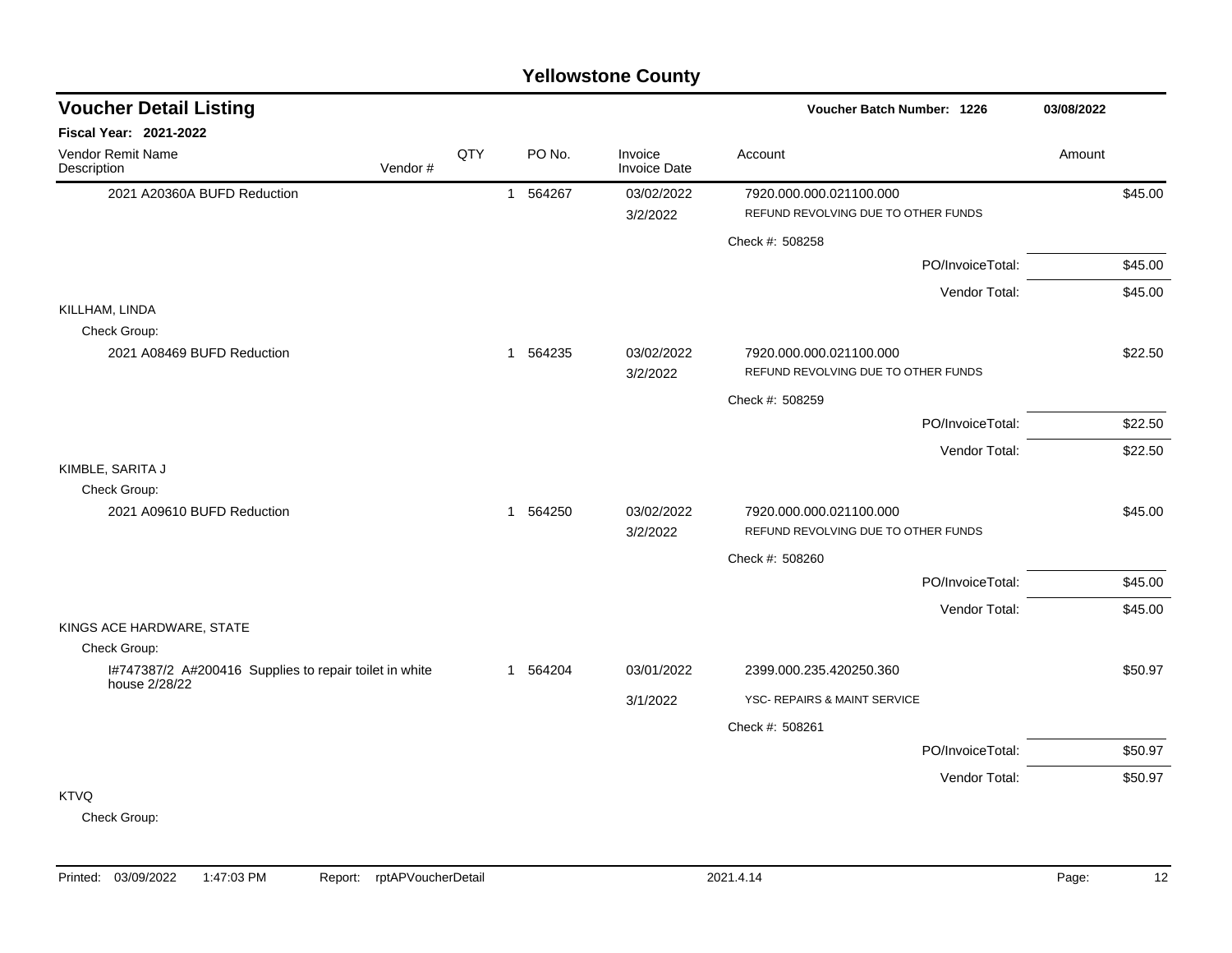#### I#938512-3 21 HOL MEDIA CAMPAIGN 1/30/22 1 564213 03/01/2022 2950.000.470.420190.336 \$60.00 3/1/2022 DUI- PUBLIC RELATIONS Check #: 508262 PO/InvoiceTotal: \$60.00 Vendor Total: \$60.00 LARSEN, KEITH Check Group: 2021 A19359C BUFD Reduction 1 564266 03/02/2022 7920.000.000.021100.000 \$22.50 3/2/2022 REFUND REVOLVING DUE TO OTHER FUNDS Check #: 508263 PO/InvoiceTotal: \$22.50 Vendor Total: \$22.50 LAUGHERY, JAMES R & JOYCE L Check Group: 2021 D12987 HIRD Reduction 1 564253 03/02/2022 7920.000.000.021100.000 \$1,443.00 3/2/2022 REFUND REVOLVING DUE TO OTHER FUNDS Check #: 508264 PO/InvoiceTotal: \$1,443.00 Vendor Total: \$1,443.00 LAUREL OUTLOOK 020198 Check Group: I#00009811,CUST#1210, Equioment Service Worker ad for 3 weeks 1 564226 03/03/2022 2110.000.401.430200.337 \$34.13 3/3/2022 ROAD- PUBLICITY/ADVERTISING I#00009845,CUST#1210, Equipment Service Worker ad for 3 weeks 1 564226 03/03/2022 2110.000.401.430200.337 \$34.13 3/3/2022 ROAD- PUBLICITY/ADVERTISING Check #: 508265 PO/InvoiceTotal: \$68.26 Vendor Total: \$68.26 LEE ENTERPRISES OF MONTANA **Voucher Batch Number: Yellowstone County** Vendor Remit Name **Description Voucher Detail Listing Fiscal Year: 2021-2022 1226 03/08/2022** PO No. Invoice Account Amount Amount Amount Amount Vendor # **QTY** Invoice Date Printed: 03/09/2022 1:47:03 PM Report: rptAPVoucherDetail 2021.4.14 2021.4.14 Page: 13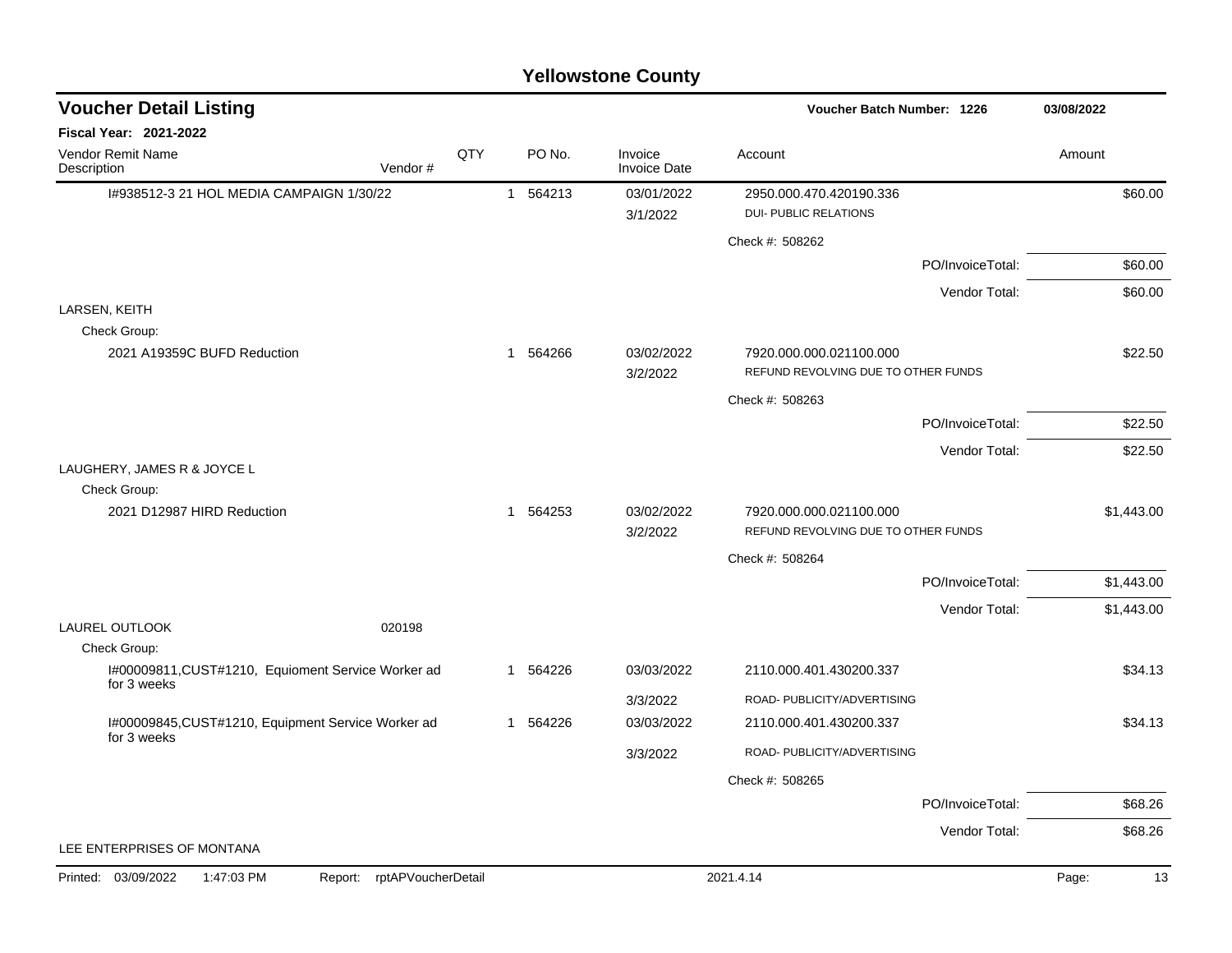#### Check Group: I#88379-1 40 UNDER 40-REITZ A#102-60002546 1 564285 03/02/2022 5810.000.555.460442.337 \$750.00 3/2/2022 METRA MARKETING- PUBLICITY/ADVERTSING Check #: 508266 PO/InvoiceTotal: \$750.00 Vendor Total: \$750.00 LONG, SHERRY Check Group: Reimburse supplies bought for Metra MV office - Curtains, Hardware to hand, grips for curtains,and coat/purse hooks 1 564198 03/01/2022 1000.000.113.410540.210 \$28.14 3/1/2022 TREASURER- OFFICE SUPPLIES Check #: 508267 PO/InvoiceTotal: \$28.14 Vendor Total: \$28.14 LOOSE, GINA Check Group: Mailback Refund Receipt #22-3788  $$24.00$ <br>  $1 564199$  03/01/2022 1000.000.000.341040.000 3/1/2022 GENERAL CLERK & RECORDER FEES Check #: 508268 PO/InvoiceTotal: \$24.00 Vendor Total: \$24.00 LUNDBERG & ASSOCIATES P.C. Check Group: Writ DV 21 0742 #21003206 Apex Bank v. Stella-Estevez Ck. #1449326 - Advanced Care Hospital A101-99122 1 564216 03/01/2022 7151.000.000.021250.000 \$3,689.66 3/1/2022 SHERIFF WRITS & NOTICES DUE TO OTHERS Check #: 508269 PO/InvoiceTotal: \$3,689.66 Vendor Total: \$3,689.66 LYNCH, CARL R **Voucher Batch Number: Yellowstone County** Vendor Remit Name Description **Voucher Detail Listing Fiscal Year: 2021-2022 1226 03/08/2022** PO No. Invoice Account Amount Amount Amount Amount Vendor # **QTY** Invoice Date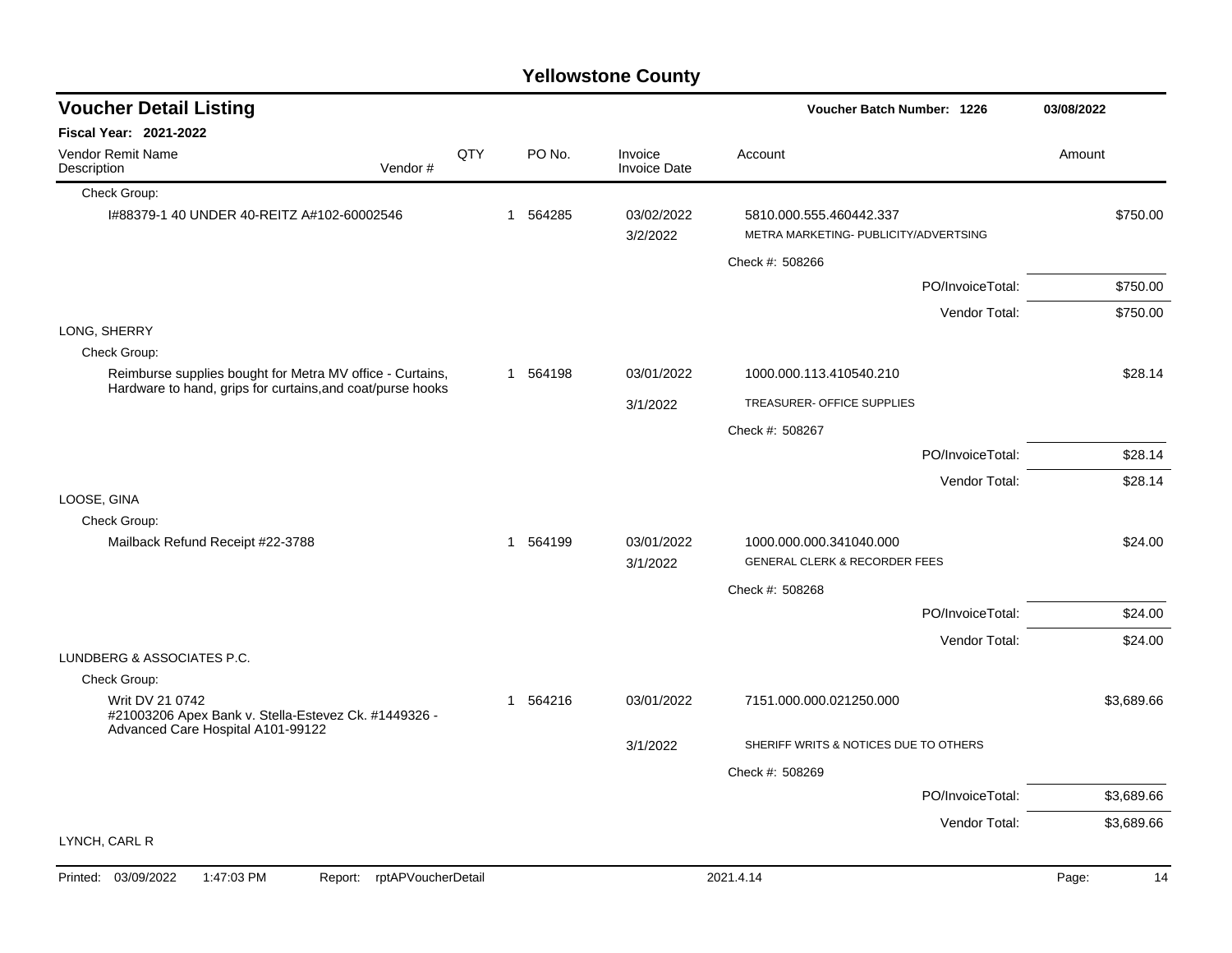| <b>Voucher Detail Listing</b>                                           |     |              |          |                                | Voucher Batch Number: 1226                                     |                  | 03/08/2022 |
|-------------------------------------------------------------------------|-----|--------------|----------|--------------------------------|----------------------------------------------------------------|------------------|------------|
| <b>Fiscal Year: 2021-2022</b>                                           |     |              |          |                                |                                                                |                  |            |
| <b>Vendor Remit Name</b><br>Vendor#<br>Description                      | QTY |              | PO No.   | Invoice<br><b>Invoice Date</b> | Account                                                        |                  | Amount     |
| Check Group:                                                            |     |              |          |                                |                                                                |                  |            |
| 2021 A06601 BUFD Reduction                                              |     | $\mathbf{1}$ | 564257   | 03/02/2022<br>3/2/2022         | 7920.000.000.021100.000<br>REFUND REVOLVING DUE TO OTHER FUNDS |                  | \$200.00   |
|                                                                         |     |              |          |                                | Check #: 508270                                                |                  |            |
|                                                                         |     |              |          |                                |                                                                | PO/InvoiceTotal: | \$200.00   |
|                                                                         |     |              |          |                                |                                                                | Vendor Total:    | \$200.00   |
| <b>MACDC</b>                                                            |     |              |          |                                |                                                                |                  |            |
| Check Group:                                                            |     |              |          |                                |                                                                |                  |            |
| 2021/2022 MACDC Convention Registration hARDIN, MT<br>5/9-5/12/22       |     |              | 1 564236 | 03/03/2022                     | 1000.000.221.410330.380                                        |                  | \$300.00   |
|                                                                         |     |              |          | 3/3/2022                       | CLERK OF COURT- TRAINING                                       |                  |            |
|                                                                         |     |              |          |                                | Check #: 508271                                                |                  |            |
|                                                                         |     |              |          |                                |                                                                | PO/InvoiceTotal: | \$300.00   |
|                                                                         |     |              |          |                                |                                                                | Vendor Total:    | \$300.00   |
| <b>MASTERCARD D VIGNESS</b>                                             |     |              |          |                                |                                                                |                  |            |
| Check Group:                                                            |     |              |          |                                |                                                                |                  |            |
| A#9628, Digital one-year subscription to Billings Gazette               |     | 1            | 564196   | 03/01/2022<br>3/1/2022         | 1000.000.144.410800.330<br>HR- MEMBERSHIP & DUES               |                  | \$49.00    |
| finance charge                                                          |     | $\mathbf{1}$ | 564196   | 03/01/2022<br>3/1/2022         | 1000.000.144.410800.210<br>HR- OFFICE SUPPLIES                 |                  | \$1.96     |
|                                                                         |     |              |          |                                | Check #: 508272                                                |                  |            |
|                                                                         |     |              |          |                                |                                                                | PO/InvoiceTotal: | \$50.96    |
|                                                                         |     |              |          |                                |                                                                | Vendor Total:    | \$50.96    |
| MASTERCARD J LOCKWOOD                                                   |     |              |          |                                |                                                                |                  |            |
| Check Group: J LOCKWOOD                                                 |     |              |          |                                |                                                                |                  |            |
| A#5985 2/20/22 OPERATING SUPPLIES<br><b>MASTERCARD</b><br>P-Card Payee: |     | $\mathbf{1}$ | 564215   | 03/01/2022<br>3/1/2022         | 2140.000.403.431100.220<br><b>WEED- OPERATING SUPPLIES</b>     |                  | \$390.64   |
|                                                                         |     |              |          |                                | Check #: 508315                                                |                  |            |
|                                                                         |     |              |          |                                |                                                                | PO/InvoiceTotal: | \$390.64   |

Vendor Total: \$390.64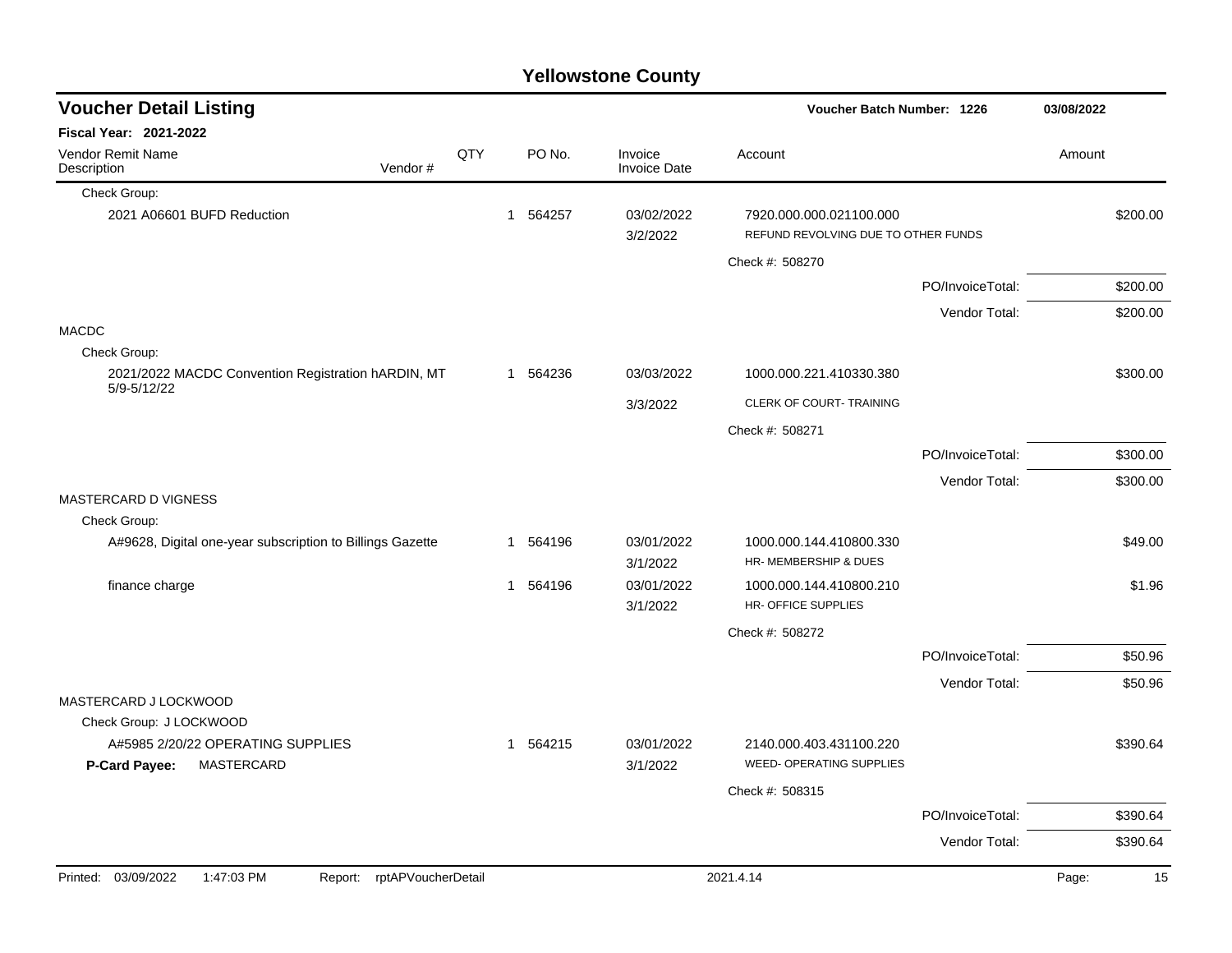| <b>Voucher Detail Listing</b>                                                                          |                |             |                                | <b>Voucher Batch Number: 1226</b>     | 03/08/2022 |  |
|--------------------------------------------------------------------------------------------------------|----------------|-------------|--------------------------------|---------------------------------------|------------|--|
| <b>Fiscal Year: 2021-2022</b>                                                                          |                |             |                                |                                       |            |  |
| Vendor Remit Name<br>Description                                                                       | QTY<br>Vendor# | PO No.      | Invoice<br><b>Invoice Date</b> | Account                               | Amount     |  |
| MASTERCARD J MARTIN                                                                                    |                |             |                                |                                       |            |  |
| Check Group: J MARTIN                                                                                  |                |             |                                |                                       |            |  |
| <b>FINANCE CHARGE</b>                                                                                  |                | 564205<br>1 | 03/02/2022                     | 2393.000.102.410950.368               | \$1.50     |  |
| <b>P-Card Payee:</b><br>MASTERCARD                                                                     |                |             | 3/2/2022                       | RECORDS PRES-SOFTWARE/HARDWARE MAINT  |            |  |
| A#3226 Paypal fee ; Invoice #116783058                                                                 |                | 564205<br>1 | 03/02/2022                     | 2393.000.102.410950.368               | \$30.00    |  |
| MASTERCARD<br><b>P-Card Payee:</b>                                                                     |                |             | 3/2/2022                       | RECORDS PRES- SOFTWARE/HARDWARE MAINT |            |  |
| A#3226 Notary Certificate - Teri Reitz                                                                 |                | 564205      | 03/02/2022                     | 1000.000.102.410940.350               | \$25.00    |  |
| MASTERCARD<br><b>P-Card Payee:</b>                                                                     |                |             | 3/2/2022                       | CLERK & REC- PROFESSIONAL SERVICES    |            |  |
|                                                                                                        |                |             |                                | Check #: 508316                       |            |  |
|                                                                                                        |                |             |                                | PO/InvoiceTotal:                      | \$56.50    |  |
|                                                                                                        |                |             |                                | Vendor Total:                         | \$56.50    |  |
| MASTERCARD J SLAVICK                                                                                   |                |             |                                |                                       |            |  |
| Check Group: J SLAVICK                                                                                 |                |             |                                |                                       |            |  |
| MC Ending 9823 - 6ft Conference Table with 4 chairs                                                    |                | 1 564210    | 03/01/2022                     | 6040.000.400.500300.220               | \$1,537.68 |  |
| P-Card Payee:<br>MASTERCARD                                                                            |                |             | 3/1/2022                       | <b>GIS- OPERATING SUPPLIES</b>        |            |  |
| MC Ending 9823 - Logitech Brio 4k Webcam &                                                             |                | 1 564210    | 03/01/2022                     | 6040.000.400.500300.220               | \$162.22   |  |
| P-Card Payee:<br>MASTERCARD                                                                            |                |             | 3/1/2022                       | <b>GIS- OPERATING SUPPLIES</b>        |            |  |
| MC Ending 9823 - Basics High-Speed HDMI Cable                                                          |                | 564210<br>1 | 03/01/2022                     | 6040.000.400.500300.220               | \$6.63     |  |
| MASTERCARD<br><b>P-Card Payee:</b>                                                                     |                |             | 3/1/2022                       | <b>GIS- OPERATING SUPPLIES</b>        |            |  |
| MC Ending 9823 - Samsung 50 in. Smart TV                                                               |                | 564210<br>1 | 03/01/2022                     | 6040.000.400.500300.220               | \$547.99   |  |
| MASTERCARD<br>P-Card Payee:                                                                            |                |             | 3/1/2022                       | <b>GIS- OPERATING SUPPLIES</b>        |            |  |
| MC Ending 9823 - Mount Factory Rolling TV Cart, Mobile<br><b>TV Stand</b>                              |                | 564210<br>1 | 03/01/2022                     | 6040.000.400.500300.220               | \$109.49   |  |
| <b>P-Card Payee:</b><br>MASTERCARD                                                                     |                |             | 3/1/2022                       | <b>GIS- OPERATING SUPPLIES</b>        |            |  |
| MC Ending 9823 - Plane Tickets, Round Trip to San Diego<br>(Conference in July) for Alyssa, Eve, Janet |                | 3 564210    | 03/01/2022                     | 6040.000.000.014200.000               | \$2,394.63 |  |
| P-Card Payee:<br>MASTERCARD                                                                            |                |             | 3/1/2022                       | <b>GIS PREPAID EXPENSES</b>           |            |  |
| MC Ending 9823 - Hotel Stay for 5 nights in San Diego for<br>Conference in July                        |                | 1 564210    | 03/01/2022                     | 6040.000.000.014200.000               | \$4,900.40 |  |
| <b>P-Card Payee:</b><br>MASTERCARD                                                                     |                |             | 3/1/2022                       | <b>GIS PREPAID EXPENSES</b>           |            |  |
| MC Ending 9823 - MFA Testing Devices                                                                   |                | 1 564210    | 03/01/2022                     | 1000.000.115.410580.220               | \$72.44    |  |
| P-Card Payee:<br>MASTERCARD                                                                            |                |             | 3/1/2022                       | IT-OPERATING SUPPLIES                 |            |  |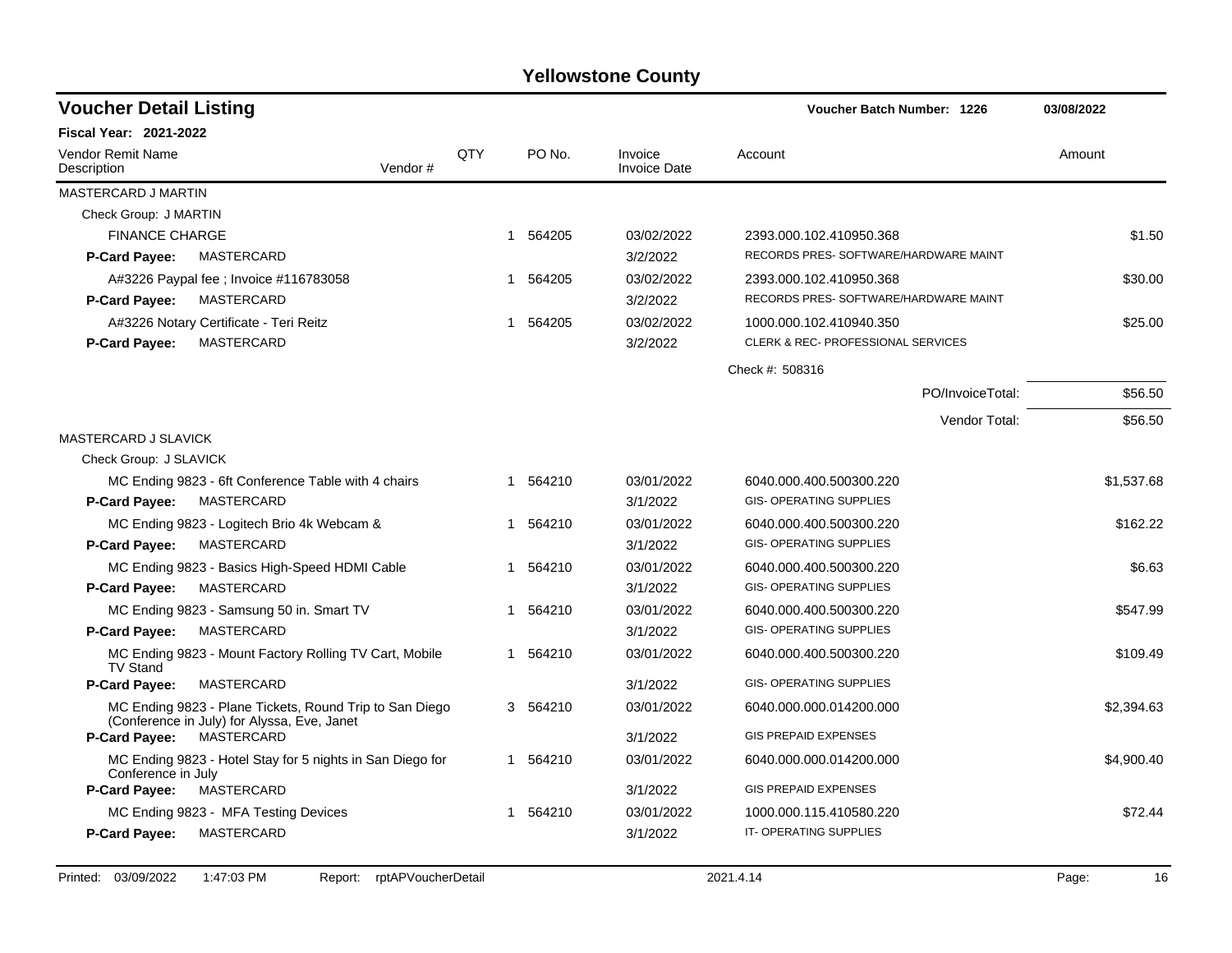| <b>Voucher Detail Listing</b><br>Voucher Batch Number: 1226 |                                                                                         | 03/08/2022                 |     |          |                                |                               |                  |            |          |
|-------------------------------------------------------------|-----------------------------------------------------------------------------------------|----------------------------|-----|----------|--------------------------------|-------------------------------|------------------|------------|----------|
| Fiscal Year: 2021-2022                                      |                                                                                         |                            |     |          |                                |                               |                  |            |          |
| Vendor Remit Name<br>Description                            |                                                                                         | Vendor#                    | QTY | PO No.   | Invoice<br><b>Invoice Date</b> | Account                       |                  | Amount     |          |
|                                                             | MC Ending 9823 - Annual Prime Membership Fee                                            |                            |     | 1 564210 | 03/01/2022                     | 1000.000.115.410580.220       |                  |            | \$119.00 |
| P-Card Payee:                                               | MASTERCARD                                                                              |                            |     |          | 3/1/2022                       | IT-OPERATING SUPPLIES         |                  |            |          |
|                                                             | MC Ending 9823 - MFA Testing Supplies                                                   |                            |     | 1 564210 | 03/01/2022                     | 1000.000.115.410580.220       |                  |            | \$34.69  |
| <b>P-Card Payee:</b>                                        | MASTERCARD                                                                              |                            |     |          | 3/1/2022                       | IT-OPERATING SUPPLIES         |                  |            |          |
|                                                             |                                                                                         |                            |     |          |                                | Check #: 508317               |                  |            |          |
|                                                             |                                                                                         |                            |     |          |                                |                               | PO/InvoiceTotal: | \$9,885.17 |          |
|                                                             |                                                                                         |                            |     |          |                                |                               | Vendor Total:    | \$9,885.17 |          |
| <b>MASTERCARD MOTOR POOL</b>                                |                                                                                         | 045773                     |     |          |                                |                               |                  |            |          |
| Check Group: MOTOR POOL 3113                                |                                                                                         |                            |     |          |                                |                               |                  |            |          |
| 3113; GAS                                                   |                                                                                         |                            |     | 1 564188 | 03/01/2022                     | 1000.000.199.411800.231       |                  |            | \$57.85  |
| P-Card Payee:                                               | MASTERCARD                                                                              |                            |     |          | 3/1/2022                       | MISC- GAS/OIL/GREASE          |                  |            |          |
| 3113; REBATE                                                |                                                                                         |                            |     | 1 564188 | 03/01/2022                     | 1000.000.199.411800.231       |                  |            | (\$0.58) |
| MASTERCARD<br><b>P-Card Payee:</b>                          |                                                                                         |                            |     | 3/1/2022 | MISC- GAS/OIL/GREASE           |                               |                  |            |          |
|                                                             |                                                                                         |                            |     |          | Check #: 508319                |                               |                  |            |          |
|                                                             |                                                                                         |                            |     |          |                                |                               | PO/InvoiceTotal: |            | \$57.27  |
| Check Group: MOTOR POOL                                     |                                                                                         |                            |     |          |                                |                               |                  |            |          |
| 3139; REBATE                                                |                                                                                         |                            |     | 1 564189 | 3/01/2022                      | 1000.000.199.411800.231       |                  |            | (\$0.37) |
| P-Card Payee:                                               | MASTERCARD                                                                              |                            |     |          | 3/1/2022                       | MISC- GAS/OIL/GREASE          |                  |            |          |
| 3139; GAS                                                   |                                                                                         |                            |     | 1 564189 | 3/01/2022                      | 1000.000.199.411800.231       |                  |            | \$36.83  |
| P-Card Payee:                                               | MASTERCARD                                                                              |                            |     |          | 3/1/2022                       | MISC- GAS/OIL/GREASE          |                  |            |          |
|                                                             |                                                                                         |                            |     |          |                                | Check #: 508318               |                  |            |          |
|                                                             |                                                                                         |                            |     |          |                                |                               | PO/InvoiceTotal: |            | \$36.46  |
|                                                             |                                                                                         |                            |     |          |                                |                               | Vendor Total:    |            | \$93.73  |
| <b>MASTERCARD S TWITO</b>                                   |                                                                                         |                            |     |          |                                |                               |                  |            |          |
| Check Group: S TWITO                                        |                                                                                         |                            |     |          |                                |                               |                  |            |          |
|                                                             | #1216 - Delta - Witness Travel W Dutton - DC19-0546<br>McKeen - 1.25.22 (Return Flight) |                            |     | 1 564232 | V474756                        | 2301.000.122.411100.394       |                  |            | \$262.60 |
| <b>P-Card Payee:</b>                                        | MASTERCARD                                                                              |                            |     |          | 3/2/2022                       | ATTORNEY- WITNESS & JURY FEES |                  |            |          |
| 1.24.22                                                     | #1216 - Stacked - Trial Lunch - DC19-0546 McKeen -                                      |                            |     | 1 564232 | V474756                        | 2301.000.122.411100.394       |                  |            | \$53.00  |
| <b>P-Card Payee:</b>                                        | MASTERCARD                                                                              |                            |     |          | 3/2/2022                       | ATTORNEY- WITNESS & JURY FEES |                  |            |          |
| Printed: 03/09/2022                                         | 1:47:03 PM                                                                              | Report: rptAPVoucherDetail |     |          |                                | 2021.4.14                     |                  | Page:      | 17       |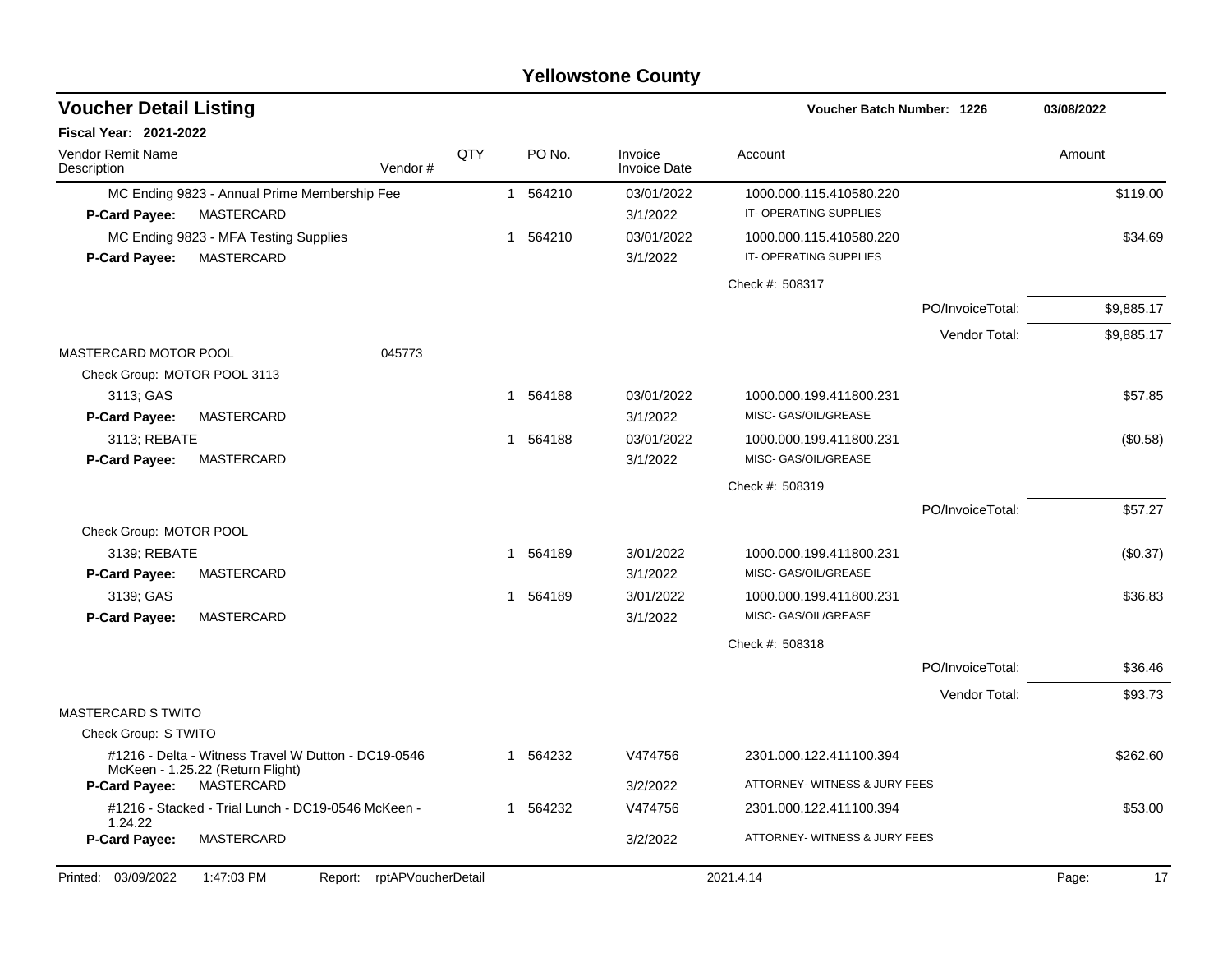| <b>Voucher Detail Listing</b>           |                                                         |     |                        |                                | <b>Voucher Batch Number: 1226</b> | 03/08/2022 |
|-----------------------------------------|---------------------------------------------------------|-----|------------------------|--------------------------------|-----------------------------------|------------|
| <b>Fiscal Year: 2021-2022</b>           |                                                         |     |                        |                                |                                   |            |
| <b>Vendor Remit Name</b><br>Description | Vendor#                                                 | QTY | PO No.                 | Invoice<br><b>Invoice Date</b> | Account                           | Amount     |
| 1.25.22                                 | #1216 - Pita Pit - Trial Lunch DC19-0546 McKeen -       |     | 1 564232               | V474756                        | 2301.000.122.411100.394           | \$43.00    |
| P-Card Payee:                           | MASTERCARD                                              |     |                        | 3/2/2022                       | ATTORNEY- WITNESS & JURY FEES     |            |
| 1.26.22                                 | #1216 - Rocket - Trial Lunch DC 19-0546 McKeen -        |     | 1 564232               | V474756                        | 2301.000.122.411100.394           | \$39.25    |
| P-Card Payee:                           | MASTERCARD                                              |     |                        | 3/2/2022                       | ATTORNEY- WITNESS & JURY FEES     |            |
|                                         | #1216 - Topz - Trial Lunch DC 19-0546 McKeen - 1.27.22  |     | 1 564232               | V474756                        | 2301.000.122.411100.394           | \$55.75    |
| <b>P-Card Payee:</b>                    | MASTERCARD                                              |     |                        | 3/2/2022                       | ATTORNEY- WITNESS & JURY FEES     |            |
|                                         | #1216 - Topz - LERMS Mandatory Training - 1.27.22       |     | 1 564232               | V474756                        | 2301.000.122.411100.394           | \$111.88   |
| P-Card Payee:                           | MASTERCARD                                              |     |                        | 3/2/2022                       | ATTORNEY- WITNESS & JURY FEES     |            |
|                                         | #1216 - Trial Lunch - C Stump Inquest - 1.31.22         |     | 1 564232               | V474756                        | 2301.000.122.411100.394           | \$264.66   |
| <b>P-Card Payee:</b>                    | <b>MASTERCARD</b>                                       |     |                        | 3/2/2022                       | ATTORNEY- WITNESS & JURY FEES     |            |
|                                         | #1216 - Burger Dive - Msd LA Mtg - 1.28.22              |     | 1 564232               | V474756                        | 2301.000.122.411100.394           | \$64.00    |
| <b>P-Card Payee:</b>                    | MASTERCARD                                              |     |                        | 3/2/2022                       | ATTORNEY- WITNESS & JURY FEES     |            |
|                                         | #1216 - Amazon - Ofc Supplies - dry erase - 1.27.22     |     | 1 564232               | V474756                        | 2301.000.122.411100.210           | \$9.99     |
| P-Card Payee:                           | MASTERCARD                                              |     |                        | 3/2/2022                       | <b>ATTORNEY- OFFICE SUPPLIES</b>  |            |
| 1.27.22                                 | #1216 - Amazon - flash drives, folders, ipad adapt -    |     | 1 564232               | V474756                        | 2301.000.122.411100.210           | \$190.09   |
| <b>P-Card Payee:</b>                    | MASTERCARD                                              |     |                        | 3/2/2022                       | ATTORNEY- OFFICE SUPPLIES         |            |
| 1.31.22                                 | #1216 - Chalet Mrkt - Trial Lunch - DC 21-0856 Flesch - |     | 1 564232               | V474756                        | 2301.000.122.411100.394           | \$34.95    |
| <b>P-Card Payee:</b>                    | MASTERCARD                                              |     |                        | 3/2/2022                       | ATTORNEY- WITNESS & JURY FEES     |            |
| 1.31.22                                 | #1216 - Jimmy Johns - Trial Lunch - C Stump Inquest -   |     | 1 564232               | V474756                        | 2301.000.122.411100.394           | \$18.86    |
| P-Card Payee:                           | MASTERCARD                                              |     |                        | 3/2/2022                       | ATTORNEY- WITNESS & JURY FEES     |            |
|                                         | #1216 - Pengad - Exhibt stickers - 2.2.22               |     | 564232<br>$\mathbf{1}$ | V474756                        | 2301.000.122.411100.210           | \$129.50   |
| P-Card Payee:                           | MASTERCARD                                              |     |                        | 3/2/2022                       | ATTORNEY- OFFICE SUPPLIES         |            |
|                                         | #1216 - Topz - LERMS mandatory training - 2.1.22        |     | 1 564232               | V474756                        | 2301.000.122.411100.394           | \$87.88    |
| P-Card Payee:                           | MASTERCARD                                              |     |                        | 3/2/2022                       | ATTORNEY- WITNESS & JURY FEES     |            |
|                                         | #1216 - Indeed - 1/2022 job postings - 1.31.22          |     | 564232                 | V474756                        | 2301.000.122.411100.337           | \$348.67   |
| P-Card Payee:                           | MASTERCARD                                              |     |                        | 3/2/2022                       | ATTORNEY- PUBLICITY/ADVERTISING   |            |
| 2.1.22                                  | #1216 - Rev.com - Transcripts DC18-0805 Buffington -    |     | 1 564232               | V474756                        | 2301.000.122.411100.202           | \$86.25    |
| <b>P-Card Payee:</b>                    | MASTERCARD                                              |     |                        | 3/2/2022                       | ATTORNEY- EXPENSE OF INVEST       |            |
|                                         |                                                         |     |                        |                                |                                   |            |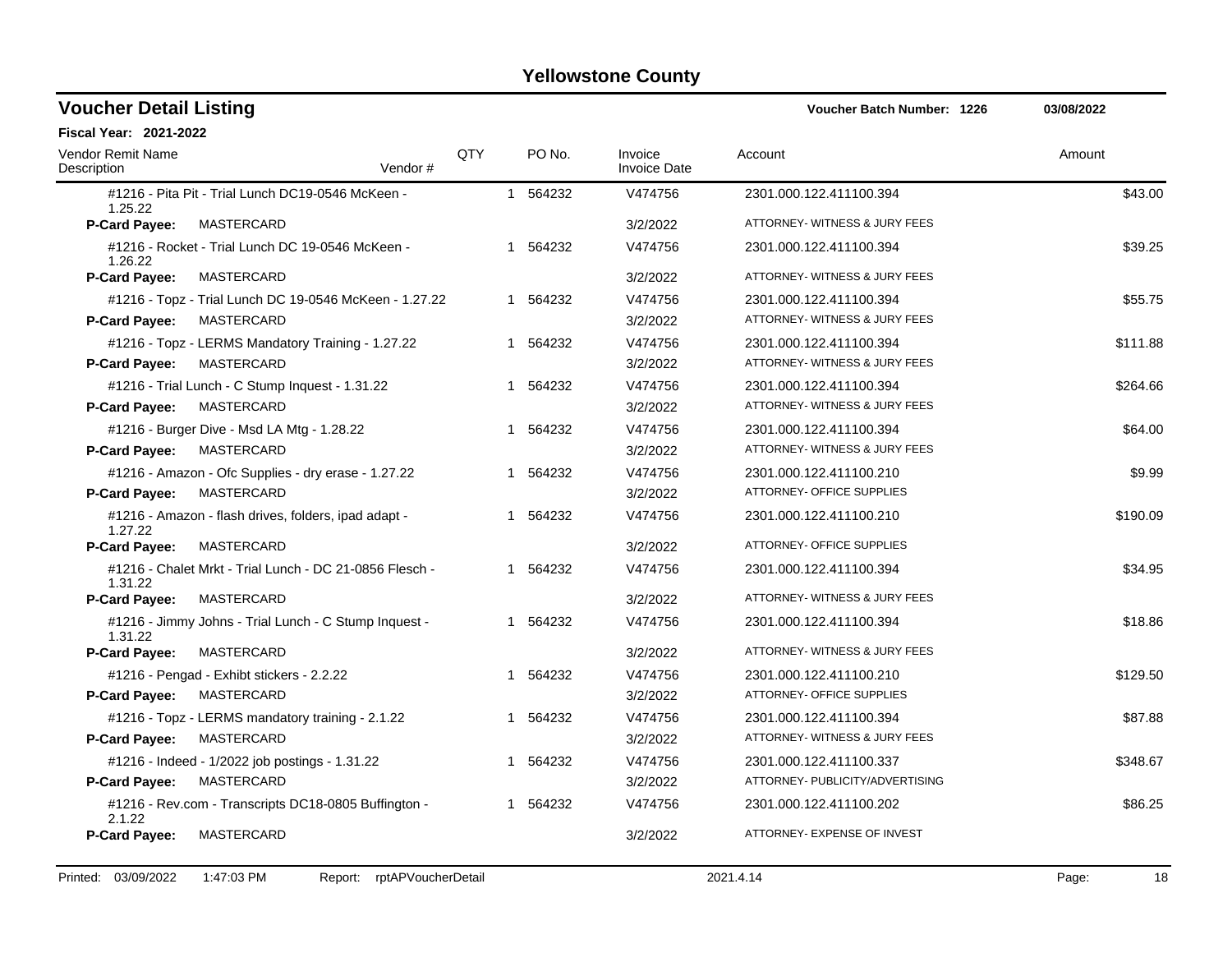| <b>Voucher Detail Listing</b>           |                                                          |     | <b>Voucher Batch Number: 1226</b> | 03/08/2022                     |                               |          |
|-----------------------------------------|----------------------------------------------------------|-----|-----------------------------------|--------------------------------|-------------------------------|----------|
| <b>Fiscal Year: 2021-2022</b>           |                                                          |     |                                   |                                |                               |          |
| Vendor Remit Name<br>Description        | Vendor#                                                  | QTY | PO No.                            | Invoice<br><b>Invoice Date</b> | Account                       | Amount   |
| 2.1.22                                  | #1216 - MT Brewing Co - Trial Lunch - DC21-0856 Flesch - |     | 1 564232                          | V474756                        | 2301.000.122.411100.394       | \$61.00  |
| P-Card Payee:                           | MASTERCARD                                               |     |                                   | 3/2/2022                       | ATTORNEY- WITNESS & JURY FEES |          |
|                                         | #1216 - Dominoes - Monthly Atty Mtg - 2.2.22             |     | 1 564232                          | V474756                        | 2301.000.122.411100.394       | \$120.44 |
| <b>P-Card Payee:</b>                    | <b>MASTERCARD</b>                                        |     |                                   | 3/2/2022                       | ATTORNEY- WITNESS & JURY FEES |          |
| #1216 - Amazon - mouse - 2.3.22         |                                                          |     | 1 564232                          | V474756                        | 2301.000.122.411100.210       | \$27.99  |
| <b>P-Card Payee:</b>                    | MASTERCARD                                               |     |                                   | 3/2/2022                       | ATTORNEY- OFFICE SUPPLIES     |          |
| 2.3.22                                  | #1216 - Rev.com - transcripts - DC18-0805 Buffington -   |     | 1 564232                          | V474756                        | 2301.000.122.411100.202       | \$373.75 |
| P-Card Payee:                           | MASTERCARD                                               |     |                                   | 3/2/2022                       | ATTORNEY- EXPENSE OF INVEST   |          |
|                                         | #1216 - Topz - LERMS mandatory training - 2.10.22        |     | 1 564232                          | V474756                        | 2301.000.122.411100.394       | \$135.33 |
| P-Card Payee:                           | MASTERCARD                                               |     |                                   | 3/2/2022                       | ATTORNEY- WITNESS & JURY FEES |          |
| #1216 - Dominoes - Staff lunch - 2.8.22 |                                                          |     | 1 564232                          | V474756                        | 2301.000.122.411100.394       | \$91.93  |
| P-Card Payee:                           | <b>MASTERCARD</b>                                        |     |                                   | 3/2/2022                       | ATTORNEY- WITNESS & JURY FEES |          |
| #1216 - Amazon - mouse - 2.8.22         |                                                          |     | 1 564232                          | V474756                        | 2301.000.122.411100.210       | \$27.99  |
| <b>P-Card Payee:</b>                    | MASTERCARD                                               |     |                                   | 3/2/2022                       | ATTORNEY- OFFICE SUPPLIES     |          |
| #1216 - Amazon - mouse - 2.10.22        |                                                          |     | 1 564232                          | V474756                        | 2301.000.122.411100.210       | \$27.99  |
| P-Card Payee:                           | MASTERCARD                                               |     |                                   | 3/2/2022                       | ATTORNEY- OFFICE SUPPLIES     |          |
| 2.14.22                                 | #1216 - Rockets - Trial Lunch DC20-1578 Ridgely -        |     | 1 564232                          | V474756                        | 2301.000.122.411100.394       | \$52.80  |
| <b>P-Card Payee:</b>                    | MASTERCARD                                               |     |                                   | 3/2/2022                       | ATTORNEY- WITNESS & JURY FEES |          |
| #1216 - Burger Dive - VW Mtg - 2.15.22  |                                                          |     | 1 564232                          | V474756                        | 2301.000.122.411100.394       | \$121.00 |
| <b>P-Card Payee:</b>                    | MASTERCARD                                               |     |                                   | 3/2/2022                       | ATTORNEY- WITNESS & JURY FEES |          |
|                                         | #1216 - Hyatt - S Hyde FBI travel - 2.16-2.17.22         |     | 1 564232                          | V474756                        | 2301.000.122.411100.370       | \$108.31 |
| <b>P-Card Payee:</b>                    | MASTERCARD                                               |     |                                   | 3/2/2022                       | <b>ATTORNEY- TRAVEL</b>       |          |
| 2.18.22                                 | #1216 - Rev.com - Trancript DC 21-1048 Laughery -        |     | 1 564232                          | V474756                        | 2301.000.122.411100.202       | \$21.25  |
| P-Card Payee:                           | MASTERCARD                                               |     |                                   | 3/2/2022                       | ATTORNEY- EXPENSE OF INVEST   |          |
| Afraid & Two Bulls - 2.18.22            | #1216 - Rev.com - Transcript - DC 21-1146 & 1145 Not     |     | 1 564232                          | V474756                        | 2301.000.122.411100.202       | \$48.75  |
| <b>P-Card Payee:</b>                    | MASTERCARD                                               |     |                                   | 3/2/2022                       | ATTORNEY- EXPENSE OF INVEST   |          |
|                                         |                                                          |     |                                   |                                | Check #: 508320               |          |

PO/InvoiceTotal: \$3,018.86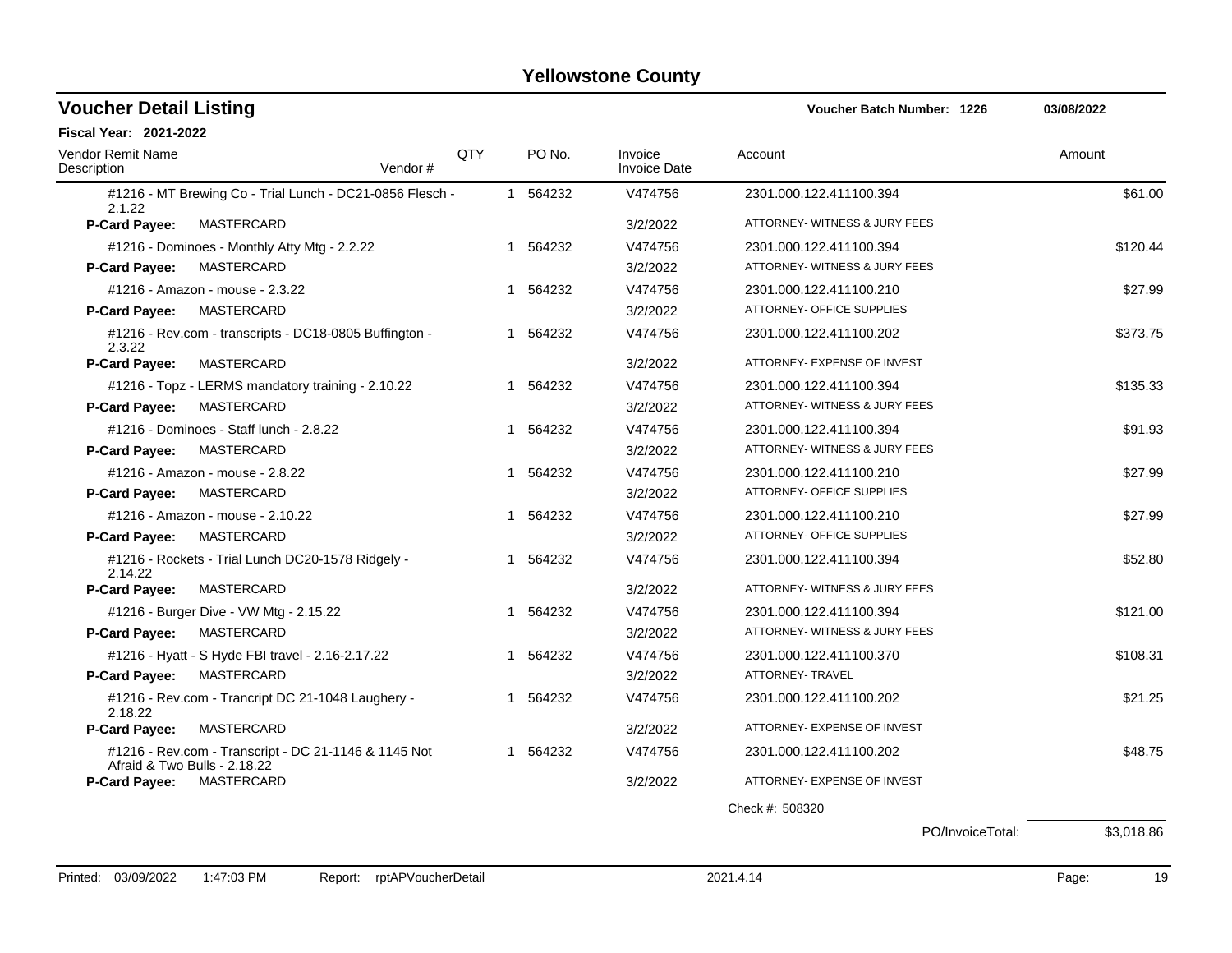| <b>Voucher Detail Listing</b>           |                                                                                          |     |             |                                | Voucher Batch Number: 1226      |                  |             |
|-----------------------------------------|------------------------------------------------------------------------------------------|-----|-------------|--------------------------------|---------------------------------|------------------|-------------|
| <b>Fiscal Year: 2021-2022</b>           |                                                                                          |     |             |                                |                                 |                  |             |
| <b>Vendor Remit Name</b><br>Description | Vendor#                                                                                  | QTY | PO No.      | Invoice<br><b>Invoice Date</b> | Account                         |                  | Amount      |
|                                         |                                                                                          |     |             |                                |                                 | Vendor Total:    | \$3,018.86  |
| MASTERCARD SHERIFF DEPT TRAINING 1      |                                                                                          |     |             |                                |                                 |                  |             |
| Check Group: SD TRAINING 1              |                                                                                          |     |             |                                |                                 |                  |             |
| SW 01/23/22                             | Card#2007: Fuel for attending class in Great Falls, MT for                               |     | 1 564211    | 03/01/2022                     | 2300.000.130.420110.370         |                  | \$22.84     |
| <b>P-Card Payee:</b>                    | MASTERCARD                                                                               |     |             | 3/1/2022                       | <b>ADMIN-TRAVEL</b>             |                  |             |
| SW 01/27/2022                           | Card#2007: Fuel for attending class in Great Falls, MT for                               |     | 1 564211    | 03/01/2022                     | 2300.000.130.420110.370         |                  | \$30.00     |
| P-Card Payee:                           | MASTERCARD                                                                               |     |             | 3/1/2022                       | <b>ADMIN-TRAVEL</b>             |                  |             |
| 02/28-03/04                             | Card#2007: MNOA registration for BA and RB.                                              |     | 2 564211    | 03/01/2022                     | 2300.000.130.420110.380         |                  | \$450.00    |
| P-Card Payee:                           | MASTERCARD                                                                               |     |             | 3/1/2022                       | <b>ADMIN-TRAINING</b>           |                  |             |
|                                         |                                                                                          |     |             |                                | Check #: 508321                 |                  |             |
|                                         |                                                                                          |     |             |                                |                                 | PO/InvoiceTotal: | \$502.84    |
|                                         |                                                                                          |     |             |                                |                                 | Vendor Total:    | \$502.84    |
| MASTERCARD SHERIFF DEPT TRAINING 2      |                                                                                          |     |             |                                |                                 |                  |             |
| Check Group:                            |                                                                                          |     |             |                                |                                 |                  |             |
|                                         | Mastercard#1737: Hotel for SW while attending clas in<br>Great Falls, MT 01/23-01/28/22. |     | 564212<br>1 | 03/02/2022                     | 2300.000.130.420110.370         |                  | \$528.40    |
|                                         |                                                                                          |     |             | 3/2/2022                       | <b>ADMIN-TRAVEL</b>             |                  |             |
| Fire Academy in Maryland                | Mastercard#1737: Plane ticket for GB to attend National                                  |     | 564212<br>1 | 03/02/2022                     | 2300.000.130.420110.370         |                  | \$896.55    |
|                                         |                                                                                          |     |             | 3/2/2022                       | <b>ADMIN-TRAVEL</b>             |                  |             |
| coroner, 01/30-01/31/22                 | Mastercard#1737: Coroners inquest lodging for outside                                    |     | 564212<br>1 | 03/02/2022                     | 2300.000.126.420800.370         |                  | \$352.84    |
|                                         |                                                                                          |     |             | 3/2/2022                       | CORONER-TRAVEL/MOVING           |                  |             |
|                                         |                                                                                          |     |             |                                | Check #: 508273                 |                  |             |
|                                         |                                                                                          |     |             |                                |                                 | PO/InvoiceTotal: | \$1,777.79  |
|                                         |                                                                                          |     |             |                                |                                 | Vendor Total:    | \$1,777.79  |
| MASTERCARD T HALPIN                     |                                                                                          |     |             |                                |                                 |                  |             |
| Check Group: T HALPIN                   |                                                                                          |     |             |                                |                                 |                  |             |
| for Courtrooms                          | #1494 COVID Water for Jury: NON COVID Jury Cushions                                      |     | 1 564241    | 03/03/2022                     | 1000.000.221.410330.210         |                  | \$399.99    |
| <b>P-Card Payee:</b>                    | MASTERCARD                                                                               |     |             | 3/3/2022                       | CLERK OF COURT- OFFICE SUPPLIES |                  |             |
| Printed: 03/09/2022                     | rptAPVoucherDetail<br>1:47:03 PM<br>Report:                                              |     |             |                                | 2021.4.14                       |                  | Page:<br>20 |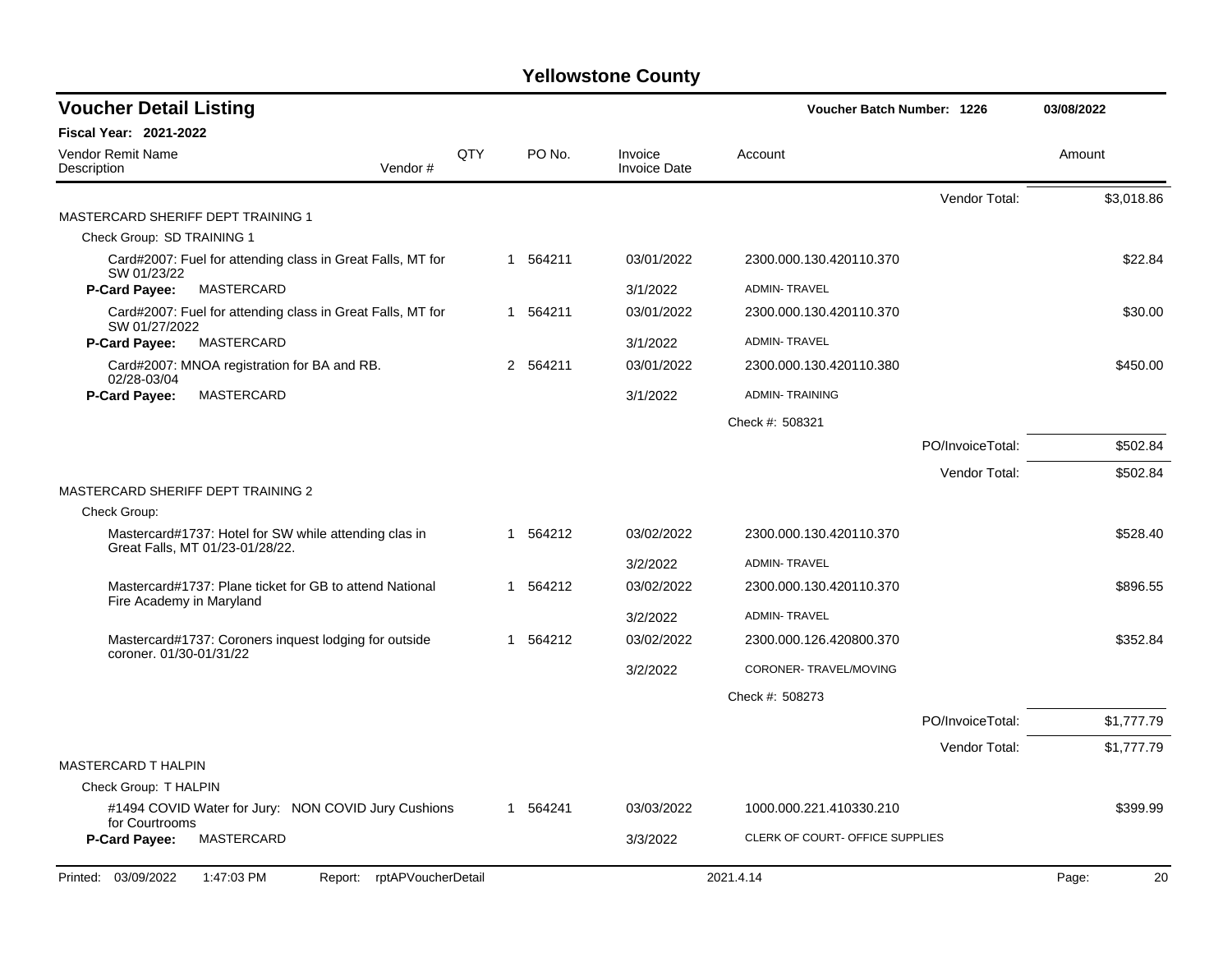| <b>Voucher Detail Listing</b>                                      |     |              | Voucher Batch Number: 1226 | 03/08/2022                     |                                                 |             |
|--------------------------------------------------------------------|-----|--------------|----------------------------|--------------------------------|-------------------------------------------------|-------------|
| Fiscal Year: 2021-2022                                             |     |              |                            |                                |                                                 |             |
| Vendor Remit Name<br>Description<br>Vendor#                        | QTY |              | PO No.                     | Invoice<br><b>Invoice Date</b> | Account                                         | Amount      |
| #1494 NON COVID Jury Cushions for Courtrooms                       |     |              | 1 564241                   | 03/03/2022                     | 1000.000.221.410330.210                         | \$747.50    |
| MASTERCARD<br><b>P-Card Payee:</b>                                 |     |              |                            | 3/3/2022                       | CLERK OF COURT- OFFICE SUPPLIES                 |             |
| <b>FINANCE CHARGE</b>                                              |     | $\mathbf{1}$ | 564241                     | 03/03/2022                     | 1000.000.221.410330.210                         | \$17.40     |
| MASTERCARD<br><b>P-Card Payee:</b>                                 |     |              |                            | 3/3/2022                       | CLERK OF COURT- OFFICE SUPPLIES                 |             |
|                                                                    |     |              |                            |                                | Check #: 508322                                 |             |
|                                                                    |     |              |                            |                                | PO/InvoiceTotal:                                | \$1,164.89  |
|                                                                    |     |              |                            |                                | Vendor Total:                                   | \$1,164.89  |
| MCELDOWNEY, DONNA                                                  |     |              |                            |                                |                                                 |             |
| Check Group:                                                       |     |              |                            |                                |                                                 |             |
| 2021 A09620 BUFD Reduction                                         |     | $\mathbf{1}$ | 564251                     | 03/02/2022                     | 7920.000.000.021100.000                         | \$80.00     |
|                                                                    |     |              |                            | 3/2/2022                       | REFUND REVOLVING DUE TO OTHER FUNDS             |             |
|                                                                    |     |              |                            |                                | Check #: 508274                                 |             |
|                                                                    |     |              |                            |                                | PO/InvoiceTotal:                                | \$80.00     |
|                                                                    |     |              |                            |                                | Vendor Total:                                   | \$80.00     |
| MID-RIVERS COMMUNICATIONS                                          |     |              |                            |                                |                                                 |             |
| Check Group:                                                       |     |              |                            |                                |                                                 |             |
| A#4786600; CUSTER REPEATER                                         |     |              | 1 564197                   | 03/01/2022<br>3/1/2022         | 1000.000.124.420600.340<br><b>DES-UTILITIES</b> | \$57.30     |
|                                                                    |     |              |                            |                                |                                                 |             |
|                                                                    |     |              |                            |                                | Check #: 508275                                 |             |
|                                                                    |     |              |                            |                                | PO/InvoiceTotal:                                | \$57.30     |
|                                                                    |     |              |                            |                                | Vendor Total:                                   | \$57.30     |
| MILLER, C DONALD                                                   |     |              |                            |                                |                                                 |             |
| Check Group:<br>2021 A20514 BUFD Reduction                         |     | $\mathbf{1}$ | 564268                     | 03/02/2022                     | 7920.000.000.021100.000                         | \$30.00     |
|                                                                    |     |              |                            | 3/2/2022                       | REFUND REVOLVING DUE TO OTHER FUNDS             |             |
|                                                                    |     |              |                            |                                | Check #: 508276                                 |             |
|                                                                    |     |              |                            |                                |                                                 |             |
|                                                                    |     |              |                            |                                | PO/InvoiceTotal:                                | \$30.00     |
| MORGAN, RICHARD D                                                  |     |              |                            |                                | Vendor Total:                                   | \$30.00     |
| Check Group:                                                       |     |              |                            |                                |                                                 |             |
| Printed: 03/09/2022<br>rptAPVoucherDetail<br>1:47:03 PM<br>Report: |     |              |                            |                                | 2021.4.14                                       | 21<br>Page: |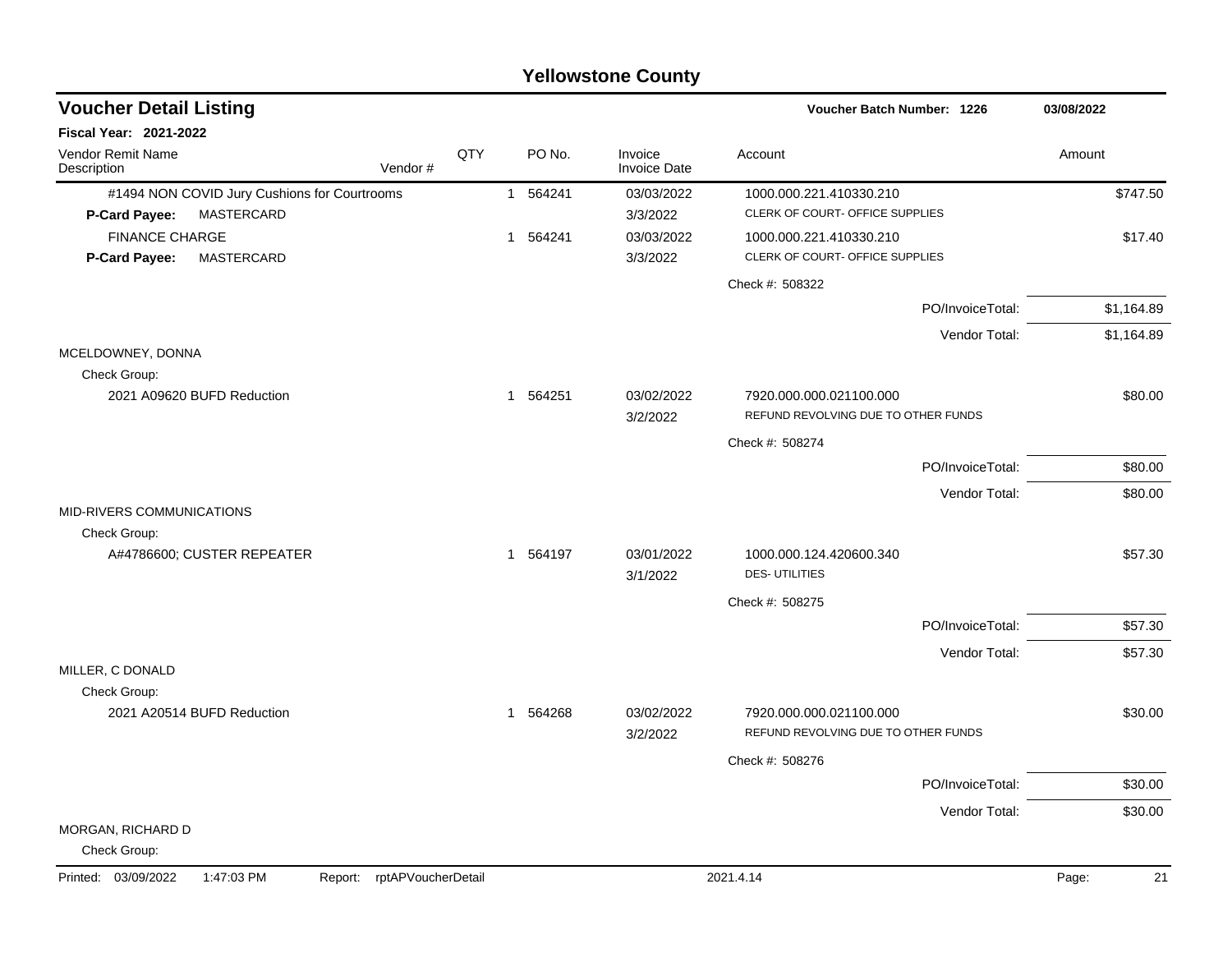| <b>Yellowstone County</b> |  |
|---------------------------|--|
|---------------------------|--|

| <b>Voucher Detail Listing</b>                |                    |     |          |                                | Voucher Batch Number: 1226                                      | 03/08/2022  |
|----------------------------------------------|--------------------|-----|----------|--------------------------------|-----------------------------------------------------------------|-------------|
| <b>Fiscal Year: 2021-2022</b>                |                    |     |          |                                |                                                                 |             |
| Vendor Remit Name<br>Description             | Vendor#            | QTY | PO No.   | Invoice<br><b>Invoice Date</b> | Account                                                         | Amount      |
| 2021 A02265 BUFD Reduction                   |                    |     | 1 564255 | 03/02/2022<br>3/2/2022         | 7920.000.000.021100.000<br>REFUND REVOLVING DUE TO OTHER FUNDS  | \$60.00     |
|                                              |                    |     |          |                                | Check #: 508277                                                 |             |
|                                              |                    |     |          |                                | PO/InvoiceTotal:                                                | \$60.00     |
|                                              |                    |     |          |                                | Vendor Total:                                                   | \$60.00     |
| <b>MSU EXTENSION</b><br>Check Group:         | 035815             |     |          |                                |                                                                 |             |
| Cooley Annual/Sick leave                     |                    |     | 1 564194 | 03/01/2022<br>3/1/2022         | 2290.000.410.450400.398<br>EXTENSION-VARIABLE CONTRACT SERVICES | \$1,373.44  |
|                                              |                    |     |          |                                | Check #: 508278                                                 |             |
|                                              |                    |     |          |                                | PO/InvoiceTotal:                                                | \$1,373.44  |
|                                              |                    |     |          |                                | Vendor Total:                                                   | \$1,373.44  |
| <b>NAXIN SAFETY</b>                          |                    |     |          |                                |                                                                 |             |
| Check Group:<br>I#T3336/PPE 2/28/22          |                    |     | 1 564201 | 03/01/2022<br>3/1/2022         | 2140.000.403.431100.222<br>WEED- CHEM, LAB & MED SUPPLIES       | \$153.80    |
|                                              |                    |     |          |                                | Check #: 508279                                                 |             |
|                                              |                    |     |          |                                | PO/InvoiceTotal:                                                | \$153.80    |
|                                              |                    |     |          |                                | Vendor Total:                                                   | \$153.80    |
| OFFICE OF PUBLIC INSTRUCTION<br>Check Group: | 035569             |     |          |                                |                                                                 |             |
| I#2625 School Laws of Montana 2021 book      |                    |     | 2 564193 | 03/01/2022<br>3/1/2022         | 1000.000.113.410540.210<br>TREASURER- OFFICE SUPPLIES           | \$34.00     |
|                                              |                    |     |          |                                | Check #: 508280                                                 |             |
|                                              |                    |     |          |                                | PO/InvoiceTotal:                                                | \$34.00     |
|                                              |                    |     |          |                                | Vendor Total:                                                   | \$34.00     |
| OSTLUND, JOHN.<br>Check Group:               | 039112             |     |          |                                |                                                                 |             |
| Mileage for January/February 2022            |                    | 558 | 564291   | 03/04/2022<br>3/4/2022         | 1000.000.100.410100.372<br><b>BOCC- TRAVEL OSTLUND</b>          | \$326.43    |
| Printed: 03/09/2022<br>1:47:03 PM<br>Report: | rptAPVoucherDetail |     |          |                                | 2021.4.14                                                       | 22<br>Page: |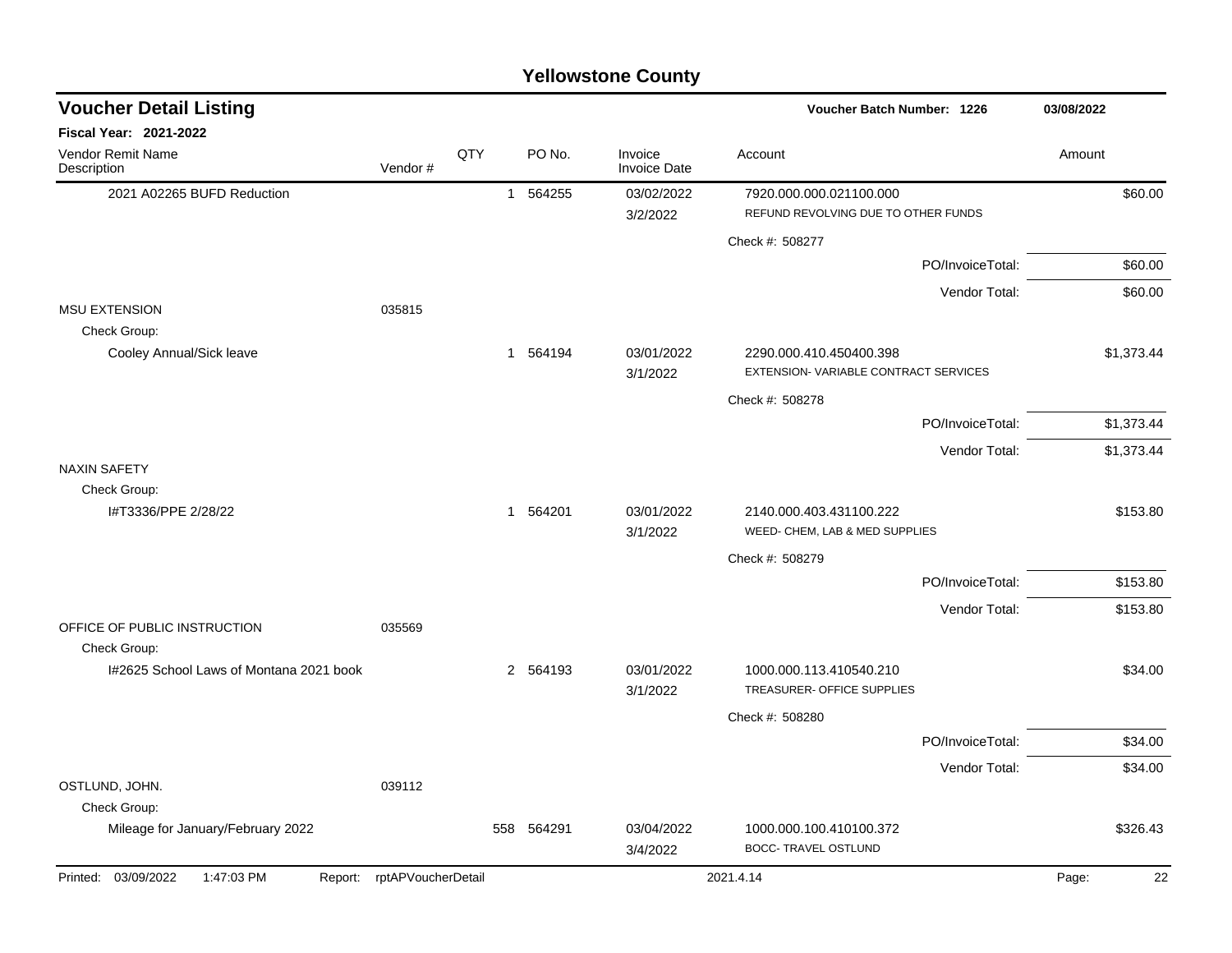| <b>Voucher Detail Listing</b>                                                    |                               |     |              |                                |                                                                | Voucher Batch Number: 1226 |             |         |
|----------------------------------------------------------------------------------|-------------------------------|-----|--------------|--------------------------------|----------------------------------------------------------------|----------------------------|-------------|---------|
| <b>Fiscal Year: 2021-2022</b>                                                    |                               |     |              |                                |                                                                |                            |             |         |
| Vendor Remit Name<br>Description                                                 | Vendor#                       | QTY | PO No.       | Invoice<br><b>Invoice Date</b> | Account                                                        |                            | Amount      |         |
|                                                                                  |                               |     |              |                                | Check #: 508281                                                |                            |             |         |
|                                                                                  |                               |     |              |                                |                                                                | PO/InvoiceTotal:           | \$326.43    |         |
|                                                                                  |                               |     |              |                                |                                                                | Vendor Total:              | \$326.43    |         |
| <b>OTIS ELEVATOR</b>                                                             | 041648                        |     |              |                                |                                                                |                            |             |         |
| Check Group:                                                                     |                               |     |              |                                |                                                                |                            |             |         |
| I#100400599360; Miller Bldg Elevator Maintenance<br>Contract 10/1/21 - 9/30/2022 |                               |     | 1 564275     | 03/02/2022                     | 1000.000.145.411200.360                                        |                            | \$11,034.96 |         |
|                                                                                  |                               |     |              | 3/2/2022                       | FACILITIES- REPAIR & MAINT SERVICE                             |                            |             |         |
|                                                                                  |                               |     |              |                                | Check #: 508282                                                |                            |             |         |
|                                                                                  |                               |     |              |                                |                                                                | PO/InvoiceTotal:           | \$11,034.96 |         |
|                                                                                  |                               |     |              |                                |                                                                | Vendor Total:              | \$11,034.96 |         |
| PELTIER, RONNIE K                                                                |                               |     |              |                                |                                                                |                            |             |         |
| Check Group:                                                                     |                               |     |              |                                |                                                                |                            |             |         |
| 2021 A18553 BUFD Reduction                                                       |                               |     | 564264<br>-1 | 03/02/2022<br>3/2/2022         | 7920.000.000.021100.000<br>REFUND REVOLVING DUE TO OTHER FUNDS |                            |             | \$45.00 |
|                                                                                  |                               |     |              |                                | Check #: 508283                                                |                            |             |         |
|                                                                                  |                               |     |              |                                |                                                                | PO/InvoiceTotal:           |             | \$45.00 |
|                                                                                  |                               |     |              |                                |                                                                |                            |             |         |
| PENNING, WAYNE STEVEN                                                            |                               |     |              |                                |                                                                | Vendor Total:              |             | \$45.00 |
| Check Group:                                                                     |                               |     |              |                                |                                                                |                            |             |         |
| 2021 A02261 BUFD Reduction                                                       |                               |     | 1 564252     | 03/02/2022                     | 7920.000.000.021100.000                                        |                            |             | \$60.00 |
|                                                                                  |                               |     |              | 3/2/2022                       | REFUND REVOLVING DUE TO OTHER FUNDS                            |                            |             |         |
|                                                                                  |                               |     |              |                                | Check #: 508284                                                |                            |             |         |
|                                                                                  |                               |     |              |                                |                                                                | PO/InvoiceTotal:           |             | \$60.00 |
|                                                                                  |                               |     |              |                                |                                                                | Vendor Total:              |             | \$60.00 |
| PITNEY BOWES                                                                     |                               |     |              |                                |                                                                |                            |             |         |
| Check Group:                                                                     |                               |     |              |                                |                                                                |                            |             |         |
| I#3315252134 METER LEASE 1/22-3/22 A#0010360376                                  |                               |     | 1 564286     | 03/02/2022<br>3/2/2022         | 5810.000.551.460442.530<br>METRA ADMIN-RENT/LEASE              |                            | \$582.03    |         |
|                                                                                  |                               |     |              |                                |                                                                |                            |             |         |
|                                                                                  |                               |     |              |                                | Check #: 508285                                                |                            |             |         |
| Printed: 03/09/2022<br>1:47:03 PM                                                | rptAPVoucherDetail<br>Report: |     |              |                                | 2021.4.14                                                      |                            | Page:       | 23      |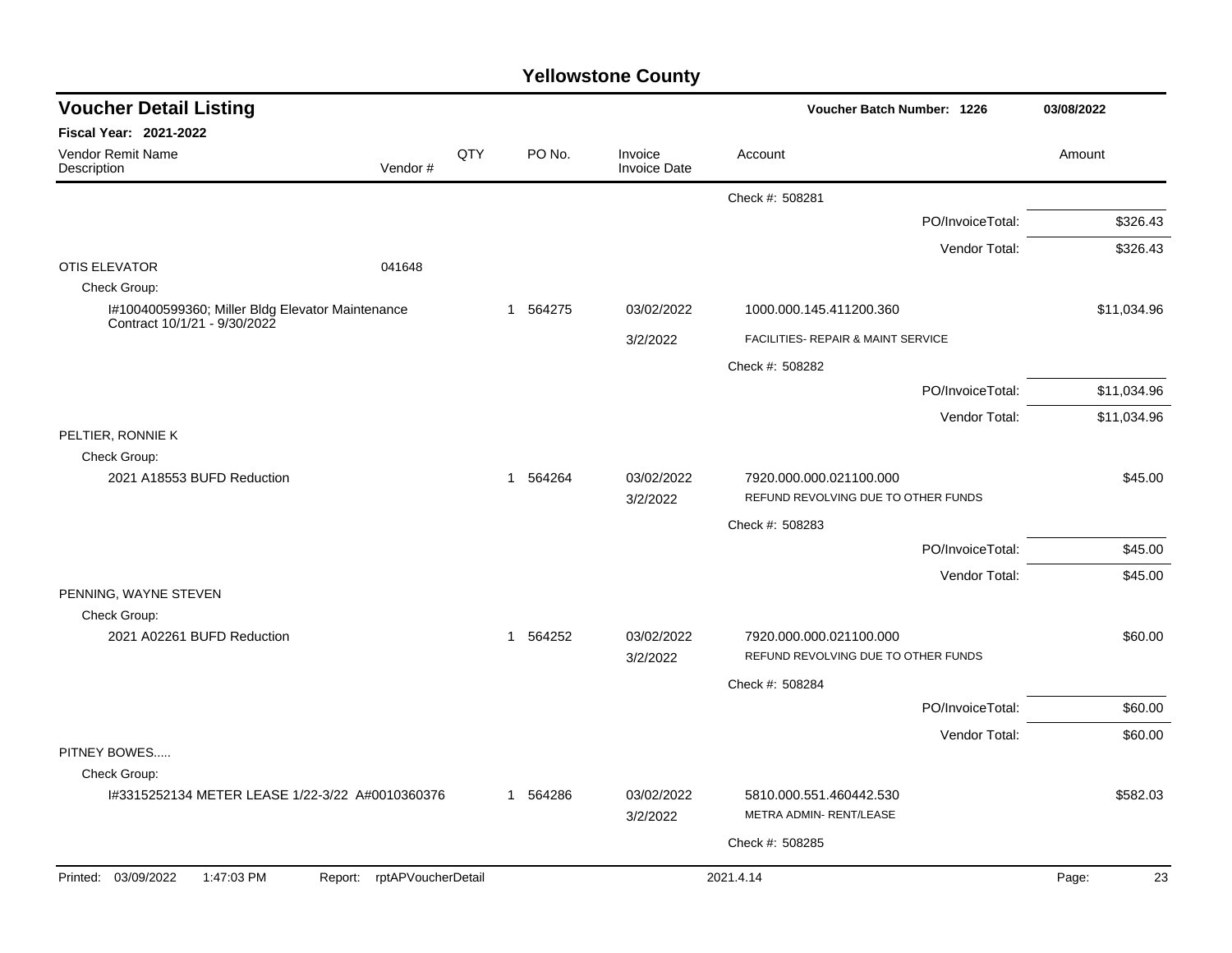| <b>Voucher Detail Listing</b>                 |         |              |          |                                | Voucher Batch Number: 1226                                          | 03/08/2022 |
|-----------------------------------------------|---------|--------------|----------|--------------------------------|---------------------------------------------------------------------|------------|
| Fiscal Year: 2021-2022                        |         |              |          |                                |                                                                     |            |
| <b>Vendor Remit Name</b><br>Description       | Vendor# | QTY          | PO No.   | Invoice<br><b>Invoice Date</b> | Account                                                             | Amount     |
|                                               |         |              |          |                                | PO/InvoiceTotal:                                                    | \$582.03   |
|                                               |         |              |          |                                | Vendor Total:                                                       | \$582.03   |
| PRIDE OF MONTANA INC                          |         |              |          |                                |                                                                     |            |
| Check Group:                                  |         |              |          |                                |                                                                     |            |
| I#71318 MILLER BLDG Cleaning 2/28/22          |         |              | 1 564217 | 03/02/2022<br>3/2/2022         | 1000.000.145.411200.367<br>FACILITIES- JANITORIAL SERVICES          | \$5,800.00 |
| I#71318 MILLER BLDG Cleaning Supplies 2/28/22 |         | $\mathbf 1$  | 564217   | 03/02/2022<br>3/2/2022         | 1000.000.145.411200.224<br>FACILITIES- JANITORIAL SUPPLIES          | \$184.69   |
|                                               |         |              |          |                                | Check #: 508286                                                     |            |
|                                               |         |              |          |                                | PO/InvoiceTotal:                                                    | \$5,984.69 |
|                                               |         |              |          |                                | Vendor Total:                                                       | \$5,984.69 |
| RANGITSCH, DOROTHY B<br>Check Group:          |         |              |          |                                |                                                                     |            |
| 2021 A08476 BUFD Reduction                    |         | $\mathbf{1}$ | 564244   | 03/02/2022<br>3/2/2022         | 7920.000.000.021100.000<br>REFUND REVOLVING DUE TO OTHER FUNDS      | \$50.00    |
|                                               |         |              |          |                                | Check #: 508287                                                     |            |
|                                               |         |              |          |                                | PO/InvoiceTotal:                                                    | \$50.00    |
|                                               |         |              |          |                                | Vendor Total:                                                       | \$50.00    |
| RDO EQUIPMENT CO.                             |         |              |          |                                |                                                                     |            |
| Check Group:                                  |         |              |          |                                |                                                                     |            |
| I#P8958512 GAS SPRING KIT A#2403018           |         | $\mathbf{1}$ | 564287   | 03/02/2022<br>3/2/2022         | 5810.000.552.460442.369<br>METRA FACILITIES- BUILDING/EQUIP REPAIRS | \$295.96   |
| I#P8977412 PLOW BOLTS A#2403018               |         | 24           | 564287   | 03/02/2022                     | 5810.000.552.460442.369                                             | \$143.52   |
|                                               |         |              |          | 3/2/2022                       | METRA FACILITIES- BUILDING/EQUIP REPAIRS                            |            |
|                                               |         |              |          |                                | Check #: 508288                                                     |            |
|                                               |         |              |          |                                | PO/InvoiceTotal:                                                    | \$439.48   |
|                                               |         |              |          |                                | Vendor Total:                                                       | \$439.48   |
| REDWOOD TOXICOLOGY LABS<br>Check Group:       | 046654  |              |          |                                |                                                                     |            |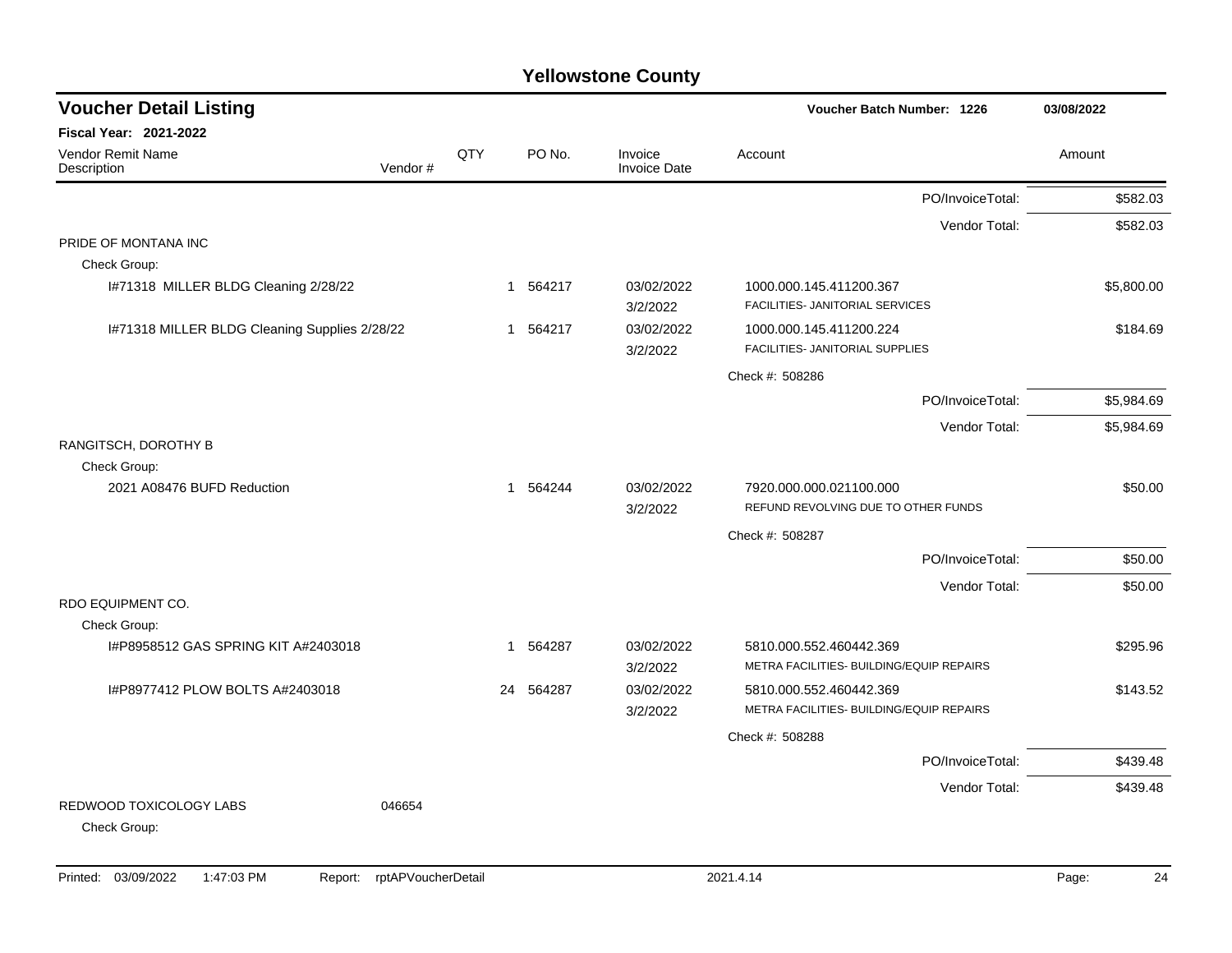| <b>Voucher Detail Listing</b>                        |                               |     |          |                                |                                                                     | Voucher Batch Number: 1226 |             |  |
|------------------------------------------------------|-------------------------------|-----|----------|--------------------------------|---------------------------------------------------------------------|----------------------------|-------------|--|
| <b>Fiscal Year: 2021-2022</b>                        |                               |     |          |                                |                                                                     |                            |             |  |
| Vendor Remit Name<br>Description                     | Vendor#                       | QTY | PO No.   | Invoice<br><b>Invoice Date</b> | Account                                                             |                            | Amount      |  |
| I#763826 A#014795 Testing supplies for youth 2/17/22 |                               |     | 1 564187 | 03/01/2022<br>3/1/2022         | 2399.000.235.420250.220<br>YSC- OPERATING SUPPLIES                  |                            | \$212.74    |  |
|                                                      |                               |     |          |                                | Check #: 508289                                                     |                            |             |  |
|                                                      |                               |     |          |                                |                                                                     | PO/InvoiceTotal:           | \$212.74    |  |
| ROWTON, BETTY<br>Check Group:                        | 045971                        |     |          |                                |                                                                     | Vendor Total:              | \$212.74    |  |
| 2021 A08578 BUFD Reduction                           |                               |     | 1 564254 | 03/02/2022<br>3/2/2022         | 7920.000.000.021100.000<br>REFUND REVOLVING DUE TO OTHER FUNDS      |                            | \$60.00     |  |
|                                                      |                               |     |          |                                | Check #: 508290                                                     |                            |             |  |
|                                                      |                               |     |          |                                |                                                                     | PO/InvoiceTotal:           | \$60.00     |  |
|                                                      |                               |     |          |                                |                                                                     | Vendor Total:              | \$60.00     |  |
| <b>RUBBER STAMP SHOP</b><br>Check Group:             | 005420                        |     |          |                                |                                                                     |                            |             |  |
| I#220211: Name Stamp for K. McKeen 2/10/22           |                               |     | 1 564222 | 03/02/2022<br>3/2/2022         | 1000.000.221.410330.210<br>CLERK OF COURT- OFFICE SUPPLIES          |                            | \$15.04     |  |
|                                                      |                               |     |          |                                | Check #: 508291                                                     |                            |             |  |
|                                                      |                               |     |          |                                |                                                                     | PO/InvoiceTotal:           | \$15.04     |  |
|                                                      |                               |     |          |                                |                                                                     | Vendor Total:              | \$15.04     |  |
| SCHMIDT, MIKE                                        |                               |     |          |                                |                                                                     |                            |             |  |
| Check Group:<br>Mailback Refund Receipt #22-3657     |                               |     | 1 564219 | 03/01/2022<br>3/1/2022         | 1000.000.000.341040.000<br><b>GENERAL CLERK &amp; RECORDER FEES</b> |                            | \$24.00     |  |
|                                                      |                               |     |          |                                | Check #: 508292                                                     |                            |             |  |
|                                                      |                               |     |          |                                |                                                                     | PO/InvoiceTotal:           | \$24.00     |  |
|                                                      |                               |     |          |                                |                                                                     | Vendor Total:              | \$24.00     |  |
| SCHREDER, WILLIAM F<br>Check Group:                  |                               |     |          |                                |                                                                     |                            |             |  |
| 2021 A12797E BUFD Reduction                          |                               |     | 1 564260 | 03/02/2022<br>3/2/2022         | 7920.000.000.021100.000<br>REFUND REVOLVING DUE TO OTHER FUNDS      |                            | \$90.00     |  |
| Printed: 03/09/2022<br>1:47:03 PM                    | rptAPVoucherDetail<br>Report: |     |          |                                | 2021.4.14                                                           |                            | Page:<br>25 |  |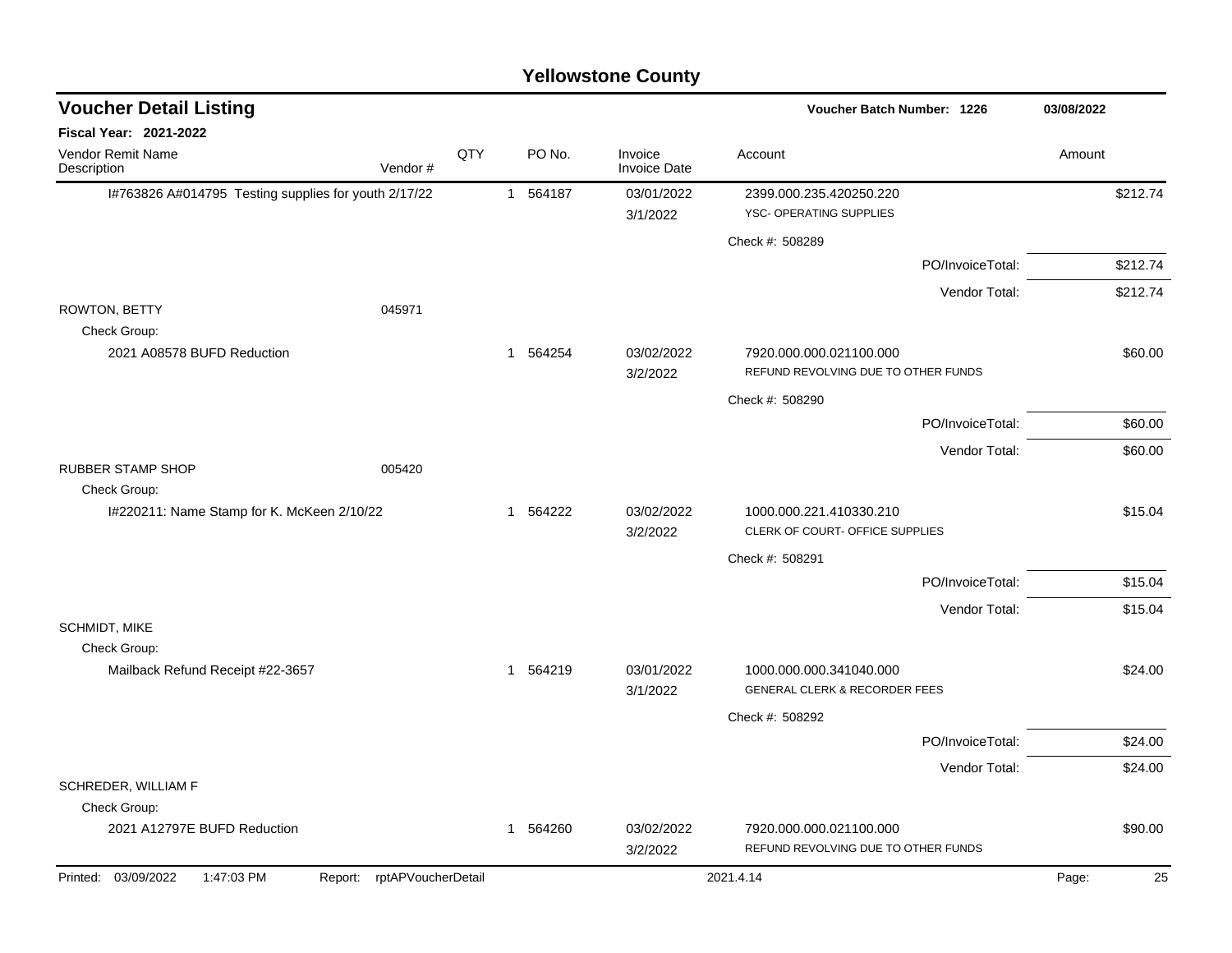| <b>Voucher Detail Listing</b>                                   |         |     |          |                                | Voucher Batch Number: 1226                                      | 03/08/2022  |
|-----------------------------------------------------------------|---------|-----|----------|--------------------------------|-----------------------------------------------------------------|-------------|
| Fiscal Year: 2021-2022                                          |         |     |          |                                |                                                                 |             |
| Vendor Remit Name<br>Description                                | Vendor# | QTY | PO No.   | Invoice<br><b>Invoice Date</b> | Account                                                         | Amount      |
|                                                                 |         |     |          |                                | Check #: 508293                                                 |             |
|                                                                 |         |     |          |                                | PO/InvoiceTotal:                                                | \$90.00     |
|                                                                 |         |     |          |                                | Vendor Total:                                                   | \$90.00     |
| SHIPTON'S BIG R INC<br>Check Group:                             |         |     |          |                                |                                                                 |             |
| I#15400/6 SNOW SHOVELS A#3991                                   |         |     | 5 564288 | 03/02/2022<br>3/2/2022         | 5810.000.552.460442.220<br>METRA FACILITIES- OPERATING SUPPLIES | \$174.95    |
|                                                                 |         |     |          |                                | Check #: 508294                                                 |             |
|                                                                 |         |     |          |                                | PO/InvoiceTotal:                                                | \$174.95    |
|                                                                 |         |     |          |                                | Vendor Total:                                                   | \$174.95    |
| SIEMENS, GOLDIE                                                 |         |     |          |                                |                                                                 |             |
| Check Group:<br>2021 A08485 BUFD Reduction                      |         |     | 1 564246 | 03/02/2022<br>3/2/2022         | 7920.000.000.021100.000<br>REFUND REVOLVING DUE TO OTHER FUNDS  | \$80.00     |
|                                                                 |         |     |          |                                | Check #: 508295                                                 |             |
|                                                                 |         |     |          |                                | PO/InvoiceTotal:                                                | \$80.00     |
|                                                                 |         |     |          |                                | Vendor Total:                                                   | \$80.00     |
| SNOW, DEBRA S                                                   |         |     |          |                                |                                                                 |             |
| Check Group:<br>2021 A24653 BUFD Reduction                      |         |     | 1 564270 | 03/02/2022                     | 7920.000.000.021100.000                                         | \$90.00     |
|                                                                 |         |     |          | 3/2/2022                       | REFUND REVOLVING DUE TO OTHER FUNDS                             |             |
|                                                                 |         |     |          |                                | Check #: 508296                                                 |             |
|                                                                 |         |     |          |                                | PO/InvoiceTotal:                                                | \$90.00     |
|                                                                 |         |     |          |                                | Vendor Total:                                                   | \$90.00     |
| SPECTRUM REACH                                                  |         |     |          |                                |                                                                 |             |
| Check Group:<br>13INV-70645927 21 HOL MEDIA CAMPAIGN 1/30/22    |         |     | 1 564209 | 03/01/2022                     | 2950.000.470.420190.336                                         | \$379.00    |
|                                                                 |         |     |          | 3/1/2022                       | <b>DUI- PUBLIC RELATIONS</b>                                    |             |
|                                                                 |         |     |          |                                | Check #: 508297                                                 |             |
|                                                                 |         |     |          |                                |                                                                 |             |
| Printed: 03/09/2022<br>1:47:03 PM<br>Report: rptAPVoucherDetail |         |     |          |                                | 2021.4.14                                                       | 26<br>Page: |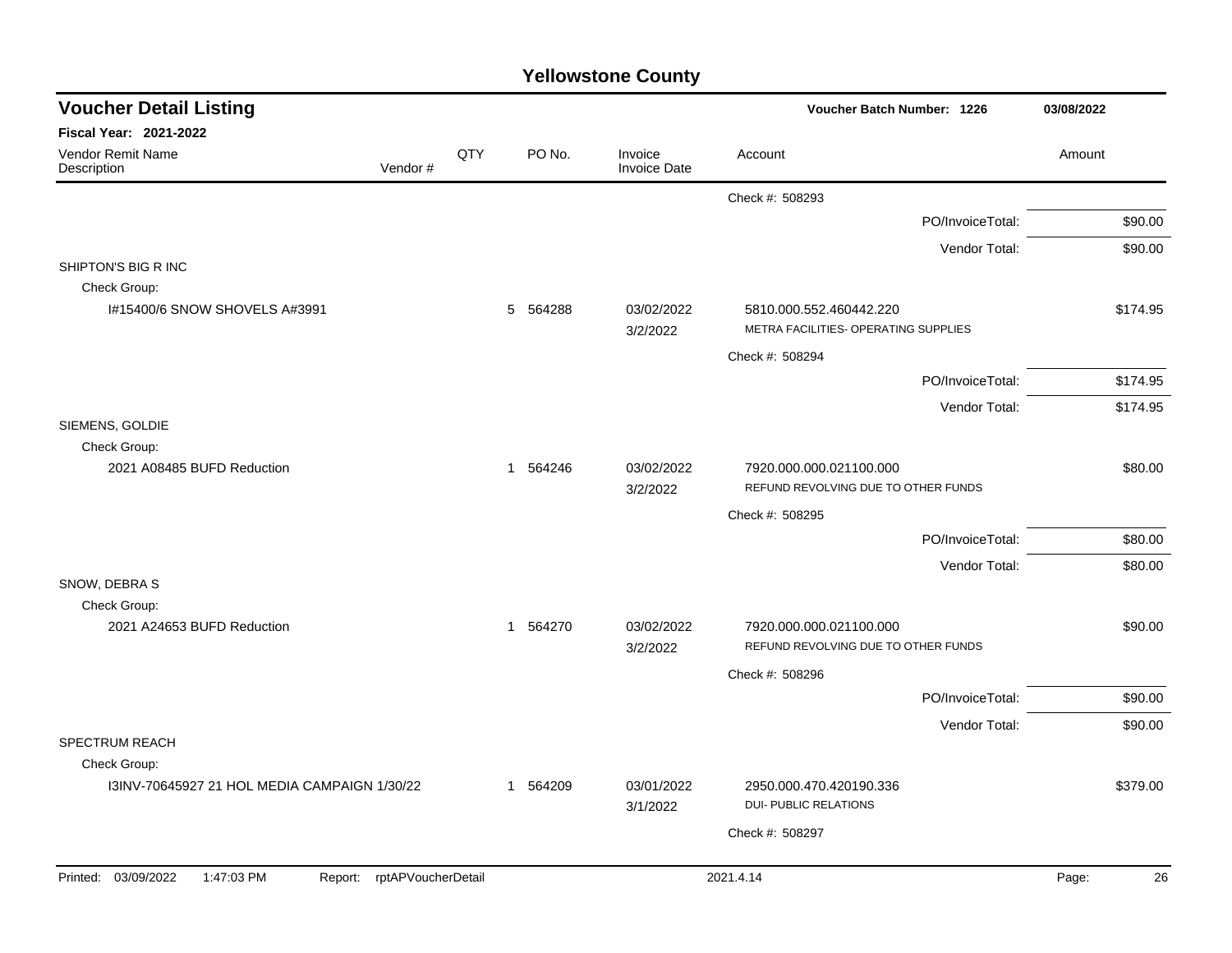| <b>Voucher Detail Listing</b>                                              |     |          |                                | 03/08/2022                                                         |             |
|----------------------------------------------------------------------------|-----|----------|--------------------------------|--------------------------------------------------------------------|-------------|
| <b>Fiscal Year: 2021-2022</b>                                              |     |          |                                |                                                                    |             |
| Vendor Remit Name<br>Vendor#<br>Description                                | QTY | PO No.   | Invoice<br><b>Invoice Date</b> | Account                                                            | Amount      |
|                                                                            |     |          |                                | PO/InvoiceTotal:                                                   | \$379.00    |
|                                                                            |     |          |                                | Vendor Total:                                                      | \$379.00    |
| ST OF MT MISC TAX DIV<br>011099<br>Check Group: A                          |     |          |                                |                                                                    |             |
| 1% CGR Tax - Hardy Construction - Treasurers Satellite<br>Office-MetraPark |     | 1 564224 | 3/02/2022                      | 4050.000.599.411200.920                                            | \$567.75    |
|                                                                            |     |          | 3/2/2022                       | GENERAL- CAPITAL OUTLAY/ BUILDING                                  |             |
|                                                                            |     |          |                                | Check #: 508298                                                    |             |
|                                                                            |     |          |                                | PO/InvoiceTotal:                                                   | \$567.75    |
| Check Group: B                                                             |     |          |                                |                                                                    |             |
| 1% ST of MT CGRT- Hardy Const. Courthouse 7th Floor<br>Safety Upgrades     |     | 1 564225 | 03/02/2022                     | 4050.000.599.411200.920                                            | \$274.70    |
|                                                                            |     |          | 3/2/2022                       | GENERAL- CAPITAL OUTLAY/ BUILDING                                  |             |
|                                                                            |     |          |                                | Check #: 508299                                                    |             |
|                                                                            |     |          |                                | PO/InvoiceTotal:                                                   | \$274.70    |
|                                                                            |     |          |                                | Vendor Total:                                                      | \$842.45    |
| STANGER, DONNA                                                             |     |          |                                |                                                                    |             |
| Check Group:<br>2021 A25614 BUFD Reduction                                 |     | 1 564239 | 03/02/2022                     | 7920.000.000.021100.000                                            | \$135.00    |
|                                                                            |     |          | 3/2/2022                       | REFUND REVOLVING DUE TO OTHER FUNDS                                |             |
|                                                                            |     |          |                                | Check #: 508300                                                    |             |
|                                                                            |     |          |                                | PO/InvoiceTotal:                                                   | \$135.00    |
|                                                                            |     |          |                                | Vendor Total:                                                      | \$135.00    |
| STARPLEX CORPORATION<br>042999<br>Check Group:                             |     |          |                                |                                                                    |             |
| 1#51272 3RD FLR CLEAN FEB 2022                                             |     | 1 564283 | 03/02/2022<br>3/2/2022         | 5810.000.552.460442.367<br>METRA FACILITIES- JANITORIAL SERVICES   | \$568.40    |
| 1#51269 BRETZ RV CLEAN 2/23-27/22                                          |     | 1 564283 | 03/02/2022<br>3/2/2022         | 5810.000.554.460442.367<br>METRA EVENTS- JANITORIAL                | \$3,373.76  |
| 1#607595 ESTRN A BBAL SECURITY 2/24-26/22                                  |     | 1 564283 | 03/02/2022<br>3/2/2022         | 5810.000.554.460442.398<br>METRA EVENTS-VARIABLE CONTRACT SERVICES | \$19,787.24 |
| Printed: 03/09/2022<br>1:47:03 PM<br>Report: rptAPVoucherDetail            |     |          |                                | 2021.4.14                                                          | Page:<br>27 |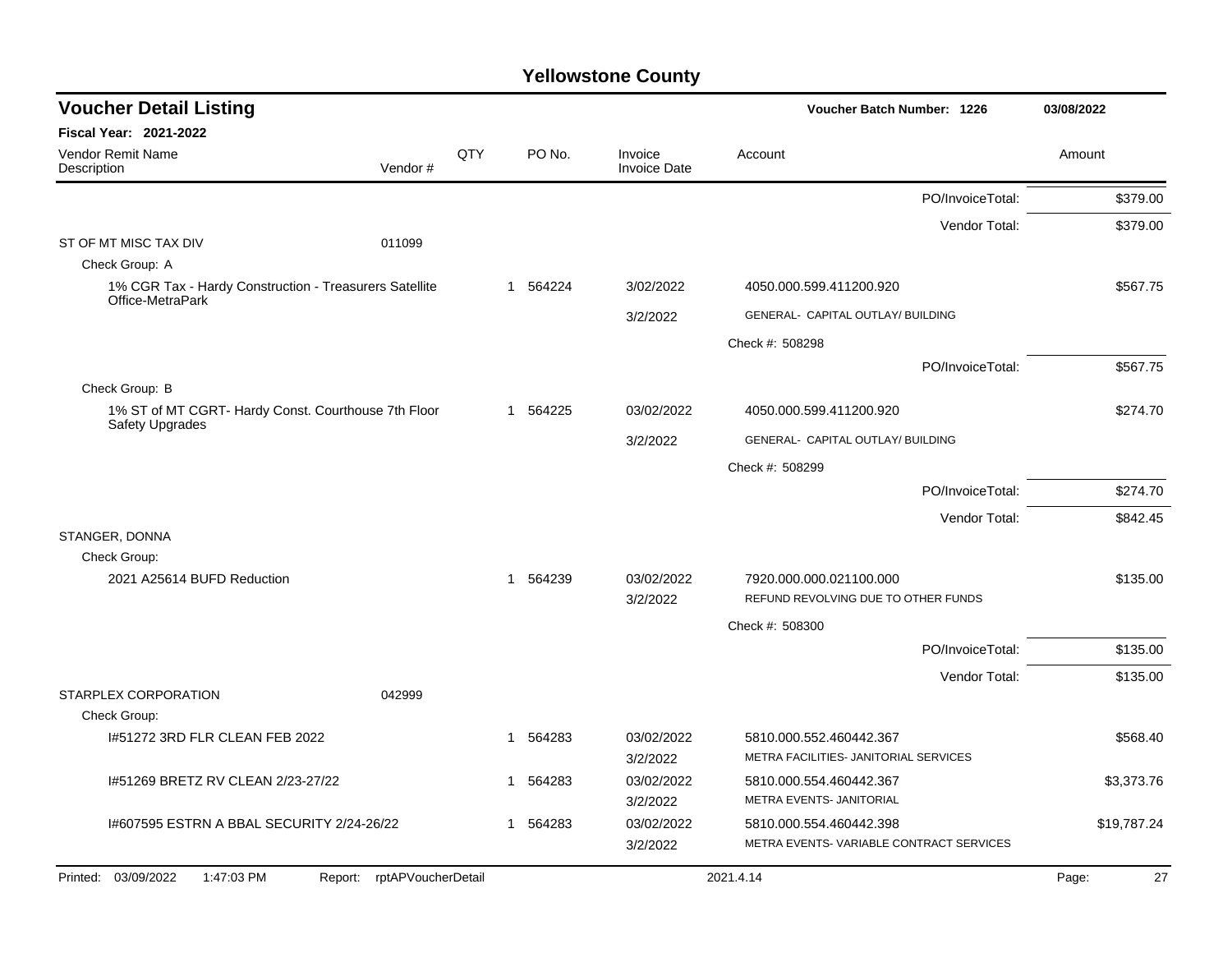|                                                                      |     |          | <b>Yellowstone County</b>      |                                                                  |                  |             |
|----------------------------------------------------------------------|-----|----------|--------------------------------|------------------------------------------------------------------|------------------|-------------|
| <b>Voucher Detail Listing</b>                                        |     |          |                                | <b>Voucher Batch Number: 1226</b>                                |                  | 03/08/2022  |
| Fiscal Year: 2021-2022                                               |     |          |                                |                                                                  |                  |             |
| Vendor Remit Name<br>Vendor#<br>Description                          | QTY | PO No.   | Invoice<br><b>Invoice Date</b> | Account                                                          |                  | Amount      |
| I#51270 DANCE 2/26-27/22 CLEAN                                       |     | 1 564283 | 03/02/2022<br>3/2/2022         | 5810.000.554.460442.367<br>METRA EVENTS- JANITORIAL              |                  | \$1,452.46  |
|                                                                      |     |          |                                | Check #: 508301                                                  |                  |             |
|                                                                      |     |          |                                |                                                                  | PO/InvoiceTotal: | \$25,181.86 |
|                                                                      |     |          |                                |                                                                  | Vendor Total:    | \$25,181.86 |
| STEIN, ANITA J<br>Check Group:                                       |     |          |                                |                                                                  |                  |             |
| 2021 A08470A BUFD Reduction                                          |     | 1 564243 | 03/02/2022<br>3/2/2022         | 7920.000.000.021100.000<br>REFUND REVOLVING DUE TO OTHER FUNDS   |                  | \$30.00     |
|                                                                      |     |          |                                | Check #: 508302                                                  |                  |             |
|                                                                      |     |          |                                |                                                                  | PO/InvoiceTotal: | \$30.00     |
|                                                                      |     |          |                                |                                                                  | Vendor Total:    | \$30.00     |
| SULLIVAN LCSW, MICHAEL                                               |     |          |                                |                                                                  |                  |             |
| Check Group:<br>Invoice 2.5.22 - DC 19-0315 Pearson Testimony 2.4.22 |     | 1 564237 | 03/02/2022<br>3/2/2022         | 2301.000.122.411100.394<br>ATTORNEY- WITNESS & JURY FEES         |                  | \$510.00    |
|                                                                      |     |          |                                | Check #: 508303                                                  |                  |             |
|                                                                      |     |          |                                |                                                                  | PO/InvoiceTotal: | \$510.00    |
|                                                                      |     |          |                                |                                                                  | Vendor Total:    | \$510.00    |
| SVEE, RODNEY                                                         |     |          |                                |                                                                  |                  |             |
| Check Group:                                                         |     |          |                                |                                                                  |                  |             |
| March 2022 - Professional Contract for Rodney Svee                   |     | 1 564207 | 03/01/2022<br>3/1/2022         | 1000.000.113.410540.398<br>TREASURER-VARIABLE CONTRACT SERVICE   |                  | \$1,000.00  |
|                                                                      |     |          |                                | Check #: 508304                                                  |                  |             |
|                                                                      |     |          |                                |                                                                  | PO/InvoiceTotal: | \$1,000.00  |
|                                                                      |     |          |                                |                                                                  | Vendor Total:    | \$1,000.00  |
| 002390<br>SYSCO FOOD SERVICES OF MT<br>Check Group:                  |     |          |                                |                                                                  |                  |             |
| I#343671419 GARBAGE BAGS 2/25/22 A#552174                            |     | 4 564280 | 03/02/2022<br>3/2/2022         | 5810.000.553.460442.220<br>METRA CONCESSIONS- OPERATING SUPPLIES |                  | \$207.00    |
| Printed: 03/09/2022<br>Report: rptAPVoucherDetail<br>1:47:03 PM      |     |          |                                | 2021.4.14                                                        |                  | Page:<br>28 |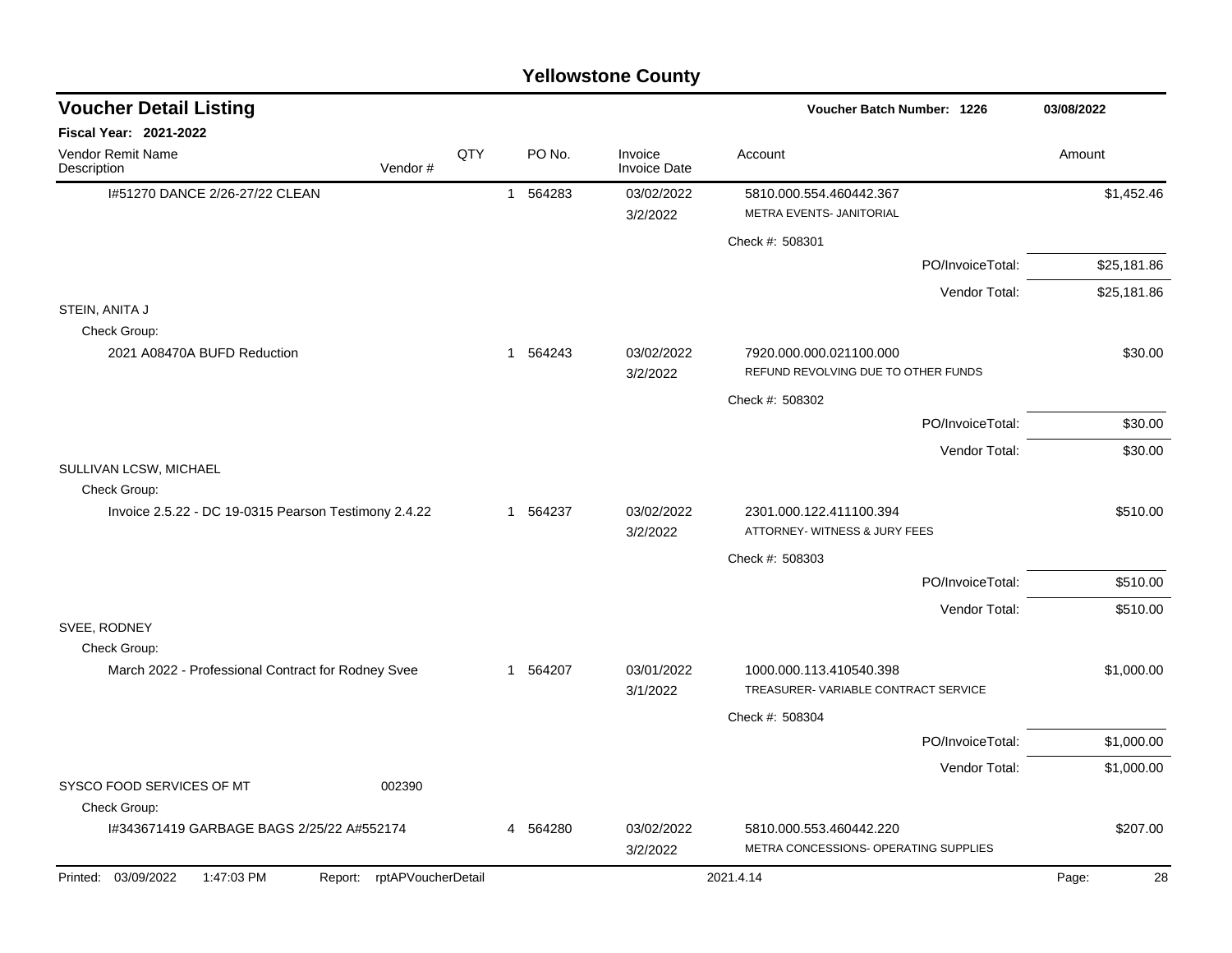| <b>Voucher Detail Listing</b>                                                                       |         |     |                        | Voucher Batch Number: 1226     | 03/08/2022                                    |                  |          |
|-----------------------------------------------------------------------------------------------------|---------|-----|------------------------|--------------------------------|-----------------------------------------------|------------------|----------|
| Fiscal Year: 2021-2022                                                                              |         |     |                        |                                |                                               |                  |          |
| <b>Vendor Remit Name</b><br>Description                                                             | Vendor# | QTY | PO No.                 | Invoice<br><b>Invoice Date</b> | Account                                       |                  | Amount   |
|                                                                                                     |         |     |                        |                                | Check #: 508305                               |                  |          |
|                                                                                                     |         |     |                        |                                |                                               | PO/InvoiceTotal: | \$207.00 |
|                                                                                                     |         |     |                        |                                |                                               | Vendor Total:    | \$207.00 |
| TRI-TECH FORENSICS, INC                                                                             |         |     |                        |                                |                                               |                  |          |
| Check Group:                                                                                        |         |     |                        |                                |                                               |                  |          |
| Invoice#6?13?22-401" Physical and Chemical Processing<br>of Latent Print Evidence 06/13-06/17/22 KG |         |     | 1 564231               | 03/02/2022                     | 2300.000.130.420110.380                       |                  | \$659.00 |
|                                                                                                     |         |     |                        | 3/2/2022                       | <b>ADMIN-TRAINING</b>                         |                  |          |
|                                                                                                     |         |     |                        |                                | Check #: 508306                               |                  |          |
|                                                                                                     |         |     |                        |                                |                                               | PO/InvoiceTotal: | \$659.00 |
|                                                                                                     |         |     |                        |                                |                                               | Vendor Total:    | \$659.00 |
| <b>UECKER, DWIGHT</b>                                                                               |         |     |                        |                                |                                               |                  |          |
| Check Group:<br>2021 A17023 BUFD Reduction                                                          |         |     | 1 564263               | 03/02/2022                     | 7920.000.000.021100.000                       |                  | \$45.00  |
|                                                                                                     |         |     |                        | 3/2/2022                       | REFUND REVOLVING DUE TO OTHER FUNDS           |                  |          |
|                                                                                                     |         |     |                        |                                | Check #: 508307                               |                  |          |
|                                                                                                     |         |     |                        |                                |                                               | PO/InvoiceTotal: | \$45.00  |
|                                                                                                     |         |     |                        |                                |                                               | Vendor Total:    | \$45.00  |
| US FOODS INC                                                                                        | 002926  |     |                        |                                |                                               |                  |          |
| Check Group:                                                                                        |         |     |                        |                                |                                               |                  |          |
| I#5297922 A#94194115 / Towels, Liners 3/2/22                                                        |         |     | 1 564292               | 03/04/2022                     | 2399.000.235.420250.224                       |                  | \$71.31  |
|                                                                                                     |         |     |                        | 3/4/2022                       | YSC- JANITORIAL SUPPLIES                      |                  |          |
| I#5297922 A#94194115 / Napkins, Bags 3/2/22                                                         |         |     | 564292<br>$\mathbf{1}$ | 03/04/2022<br>3/4/2022         | 2399.000.235.420250.221<br>YSC- FOOD SUPPLIES |                  | \$60.95  |
| I#5297922 A#94194115 / Food 3/2/22                                                                  |         |     | 564292<br>$\mathbf{1}$ | 03/04/2022                     | 2399.000.235.420250.223                       |                  | \$814.37 |
|                                                                                                     |         |     |                        | 3/4/2022                       | YSC-FOOD                                      |                  |          |
|                                                                                                     |         |     |                        |                                | Check #: 508308                               |                  |          |
|                                                                                                     |         |     |                        |                                |                                               | PO/InvoiceTotal: | \$946.63 |
|                                                                                                     |         |     |                        |                                |                                               | Vendor Total:    | \$946.63 |
| WEINREICH, BERYL Q                                                                                  |         |     |                        |                                |                                               |                  |          |
|                                                                                                     |         |     |                        |                                |                                               |                  |          |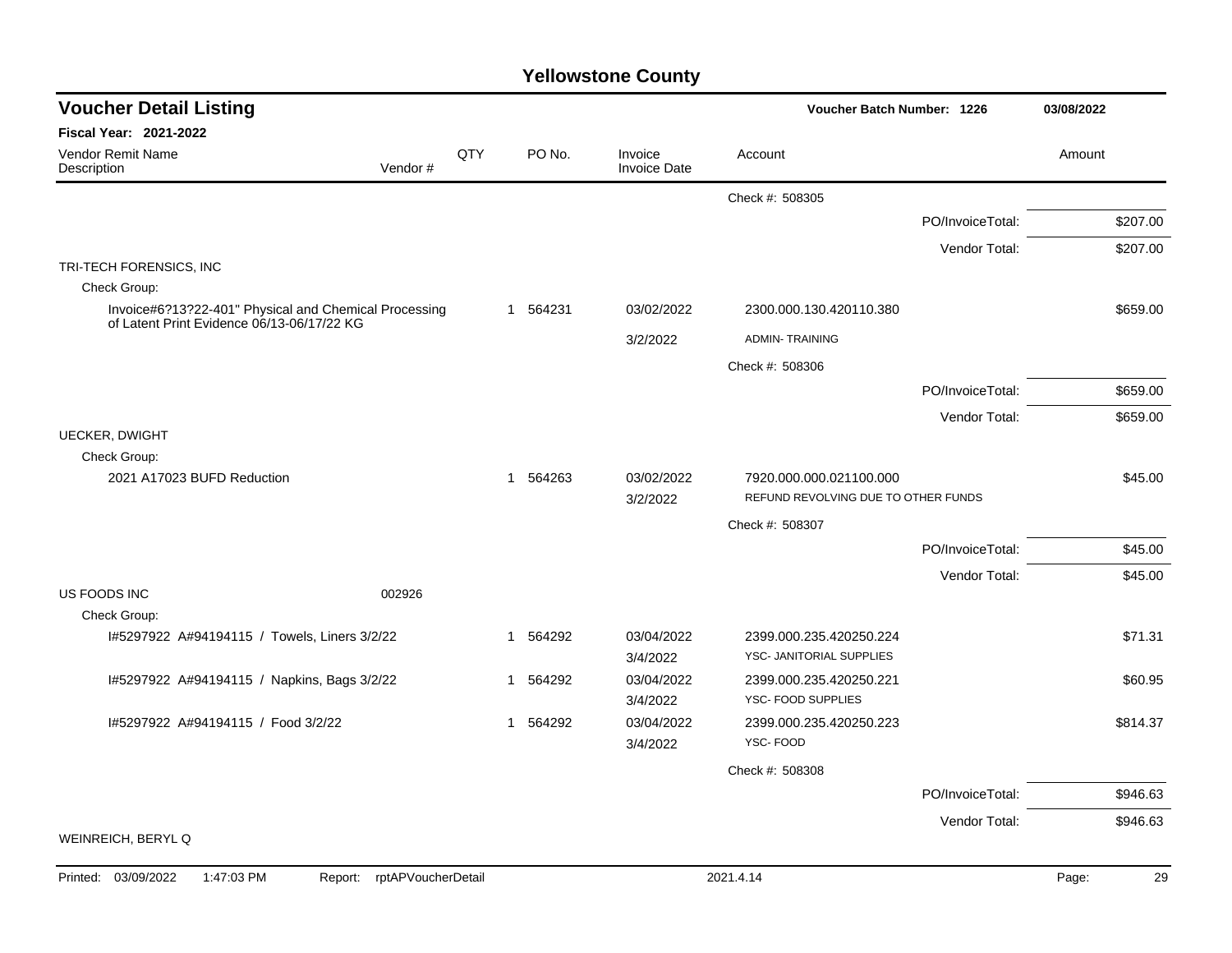|                                                                                                        |                            |     |        |            | <b>Yellowstone County</b>      |                                                                |                  |            |          |
|--------------------------------------------------------------------------------------------------------|----------------------------|-----|--------|------------|--------------------------------|----------------------------------------------------------------|------------------|------------|----------|
| <b>Voucher Detail Listing</b>                                                                          |                            |     |        |            |                                | <b>Voucher Batch Number: 1226</b>                              |                  | 03/08/2022 |          |
| Fiscal Year: 2021-2022                                                                                 |                            |     |        |            |                                |                                                                |                  |            |          |
| Vendor Remit Name<br>Description                                                                       | Vendor#                    | QTY |        | PO No.     | Invoice<br><b>Invoice Date</b> | Account                                                        |                  | Amount     |          |
| Check Group:                                                                                           |                            |     |        |            |                                |                                                                |                  |            |          |
| 2021 A25619 BUFD Reduction                                                                             |                            |     | 1      | 564272     | 03/02/2022<br>3/2/2022         | 7920.000.000.021100.000<br>REFUND REVOLVING DUE TO OTHER FUNDS |                  |            | \$135.00 |
|                                                                                                        |                            |     |        |            |                                | Check #: 508309                                                |                  |            |          |
|                                                                                                        |                            |     |        |            |                                |                                                                | PO/InvoiceTotal: |            | \$135.00 |
|                                                                                                        |                            |     |        |            |                                |                                                                | Vendor Total:    |            | \$135.00 |
| <b>WESTERN OFFICE EQUIPMENT</b><br>Check Group:                                                        | 006450                     |     |        |            |                                |                                                                |                  |            |          |
| I#56385: Time Stamp Ribbons 2/15/22                                                                    |                            |     | 1      | 564223     | 03/02/2022<br>3/2/2022         | 1000.000.221.410330.210<br>CLERK OF COURT- OFFICE SUPPLIES     |                  |            | \$60.00  |
| I#56430: Time Stamp Ribbons 2/21/22                                                                    |                            |     | 1      | 564223     | 03/02/2022<br>3/2/2022         | 1000.000.221.410330.210<br>CLERK OF COURT- OFFICE SUPPLIES     |                  |            | \$48.00  |
|                                                                                                        |                            |     |        |            |                                | Check #: 508310                                                |                  |            |          |
|                                                                                                        |                            |     |        |            |                                |                                                                | PO/InvoiceTotal: |            | \$108.00 |
|                                                                                                        |                            |     |        |            |                                |                                                                | Vendor Total:    |            | \$108.00 |
| WICKLANDER-ZULAWSKI                                                                                    | 038522                     |     |        |            |                                |                                                                |                  |            |          |
| Check Group:                                                                                           |                            |     |        |            |                                |                                                                |                  |            |          |
| I#26679 Criminal Interview and Interrogation class in<br>Billings, MT for James Zabel 02/15-02/17/2022 |                            | 1   | 564220 | 03/02/2022 | 2300.000.130.420110.380        |                                                                |                  | \$195.00   |          |
|                                                                                                        |                            |     |        |            | 3/2/2022                       | <b>ADMIN-TRAINING</b>                                          |                  |            |          |
| I#26684: Criminal Interview and Interrogation class in<br>Billings, MT for BZ 02/15-02/17/2022         |                            |     | 1      | 564220     | 03/02/2022                     | 2300.000.130.420110.380                                        |                  |            | \$465.00 |
|                                                                                                        |                            |     |        |            | 3/2/2022                       | <b>ADMIN-TRAINING</b>                                          |                  |            |          |
|                                                                                                        |                            |     |        |            |                                | Check #: 508311                                                |                  |            |          |
|                                                                                                        |                            |     |        |            |                                |                                                                | PO/InvoiceTotal: |            | \$660.00 |
|                                                                                                        |                            |     |        |            |                                |                                                                | Vendor Total:    |            | \$660.00 |
| <b>WILKERSON &amp; WILKERSON</b>                                                                       |                            |     |        |            |                                |                                                                |                  |            |          |
| Check Group:                                                                                           |                            |     |        |            |                                |                                                                |                  |            |          |
| Writ DV 21 0525<br>#22000019 RMRS v. Koch Ck. #36009658 - Genex<br>Hawkeye West A101-99058             |                            |     | 1      | 564214     | 03/01/2022                     | 7151.000.000.021250.000                                        |                  |            | \$341.77 |
|                                                                                                        |                            |     |        |            | 3/1/2022                       | SHERIFF WRITS & NOTICES DUE TO OTHERS                          |                  |            |          |
| 03/09/2022<br>1:47:03 PM<br>Printed:                                                                   | Report: rptAPVoucherDetail |     |        |            |                                | 2021.4.14                                                      |                  | Page:      | 30       |